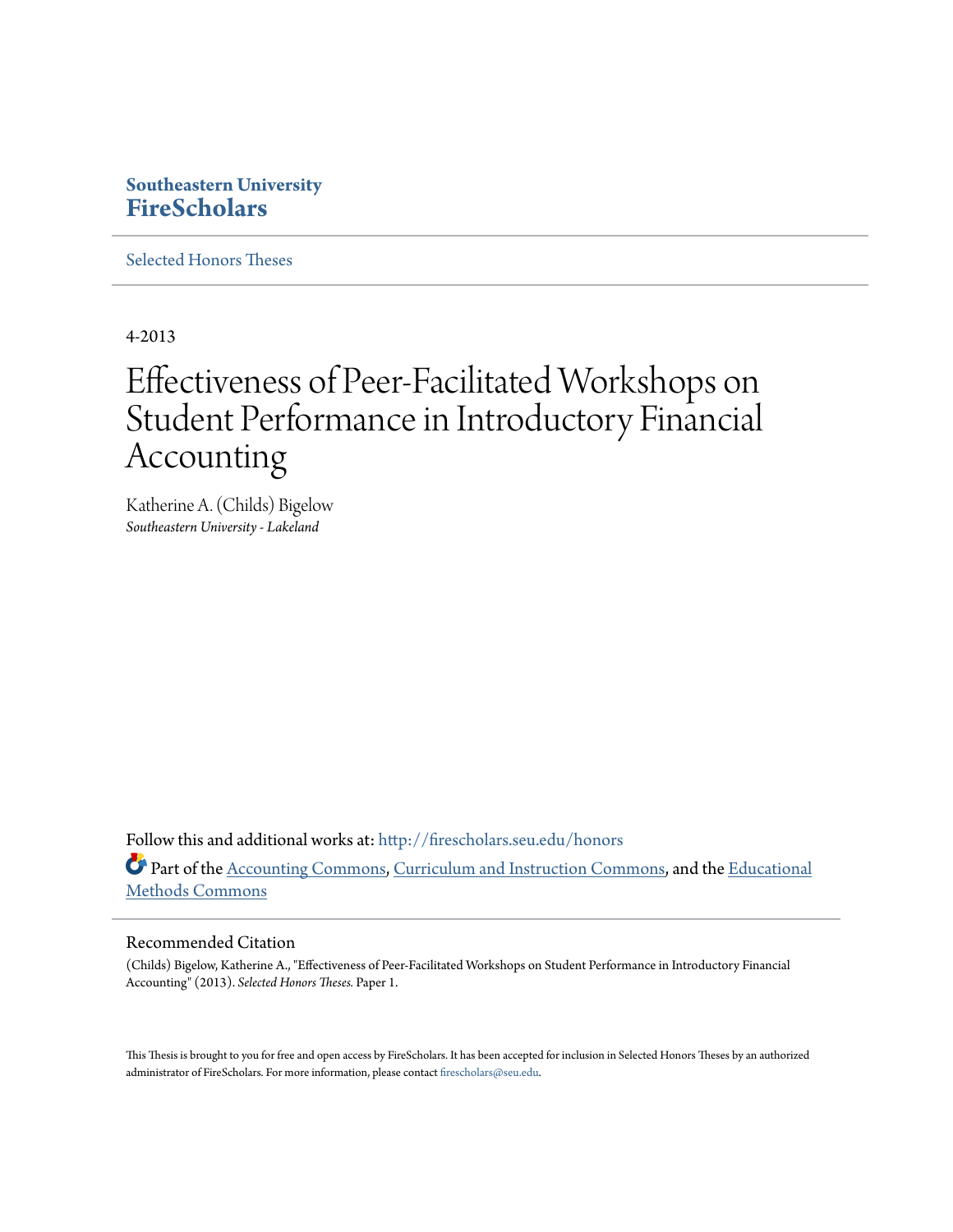# Effectiveness of Peer-Facilitated Workshops on Student Performance in Introductory

Financial Accounting

Katherine Childs

Southeastern University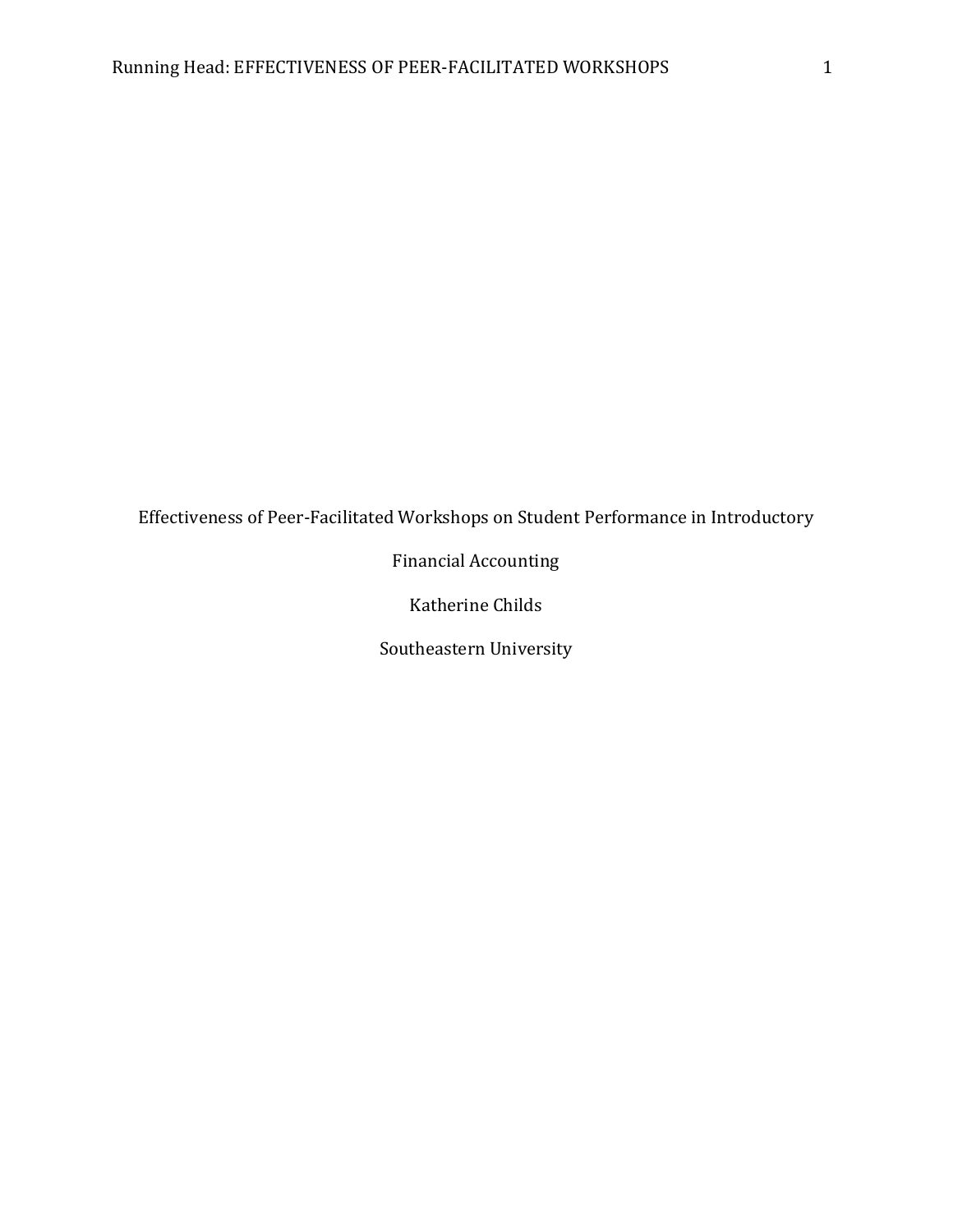# TABLE OF CONTENTS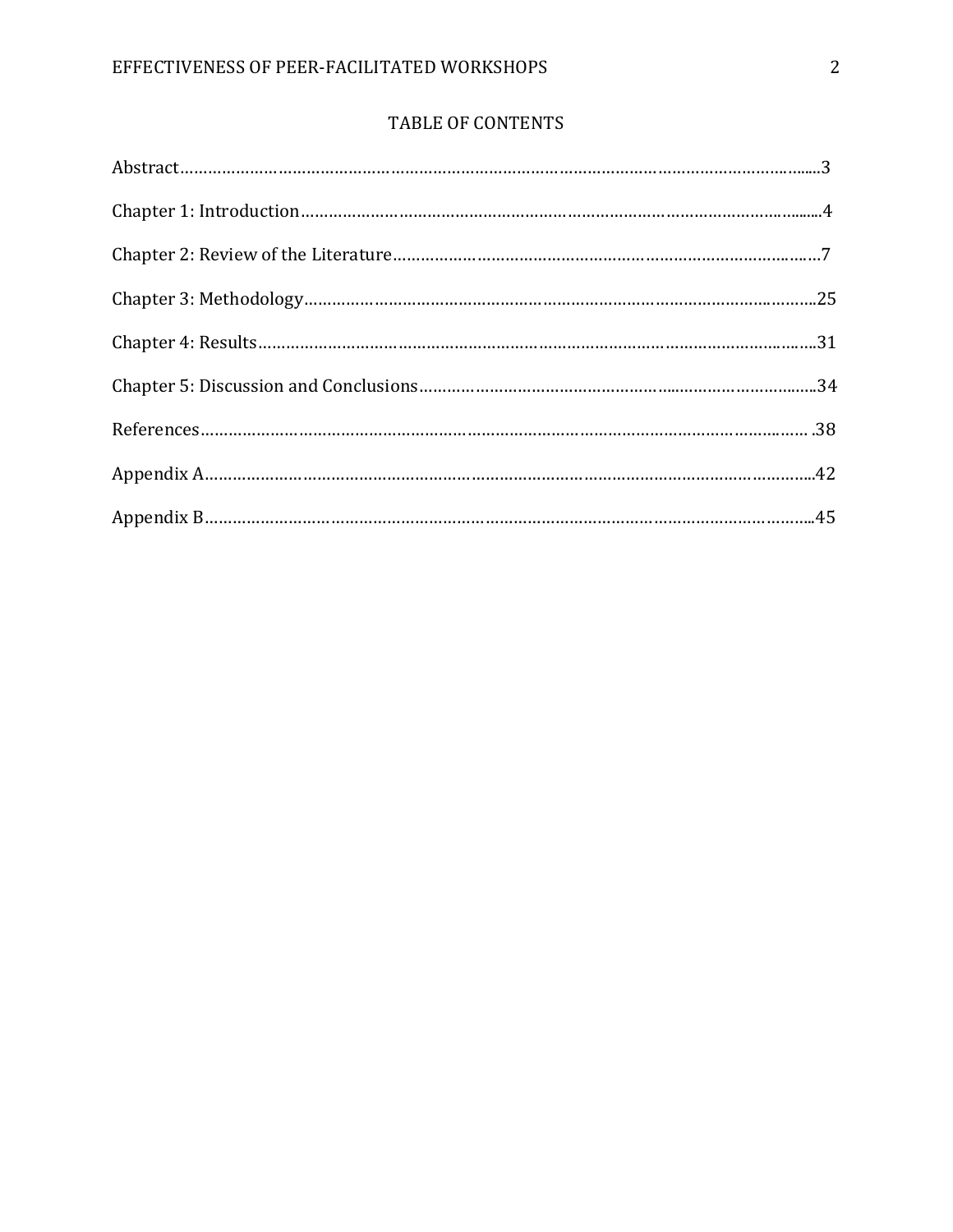#### ABSTRACT

There has been a need for reform in accounting education at universities so that students can better understand the accounting material and also perform better in the workplace. Prior research has been conducted on the effectiveness on student performance for methods that move away from the traditional classroom format. While these methods include laboratories, cooperative learning, and online learning modules, no research has been done to assess the effectiveness of peer-facilitated workshops on accounting students' performance. This thesis assesses the effectiveness of peer-facilitated workshops that focus on the accounting equation on student performance in a Principles of Financial Accounting course. Students had the option of attending up to seven peer-facilitated workshops that were held outside of normal class. The workshops took place between the first and second exams. Results indicated that students who attended at least four out of the seven workshops performed significantly better than students who did not attend the workshops for Exam two. These students, however, did not exhibit the same performance for the remainder of the course exams.

Keywords: accounting education, peer-facilitated workshops, accounting pedagogy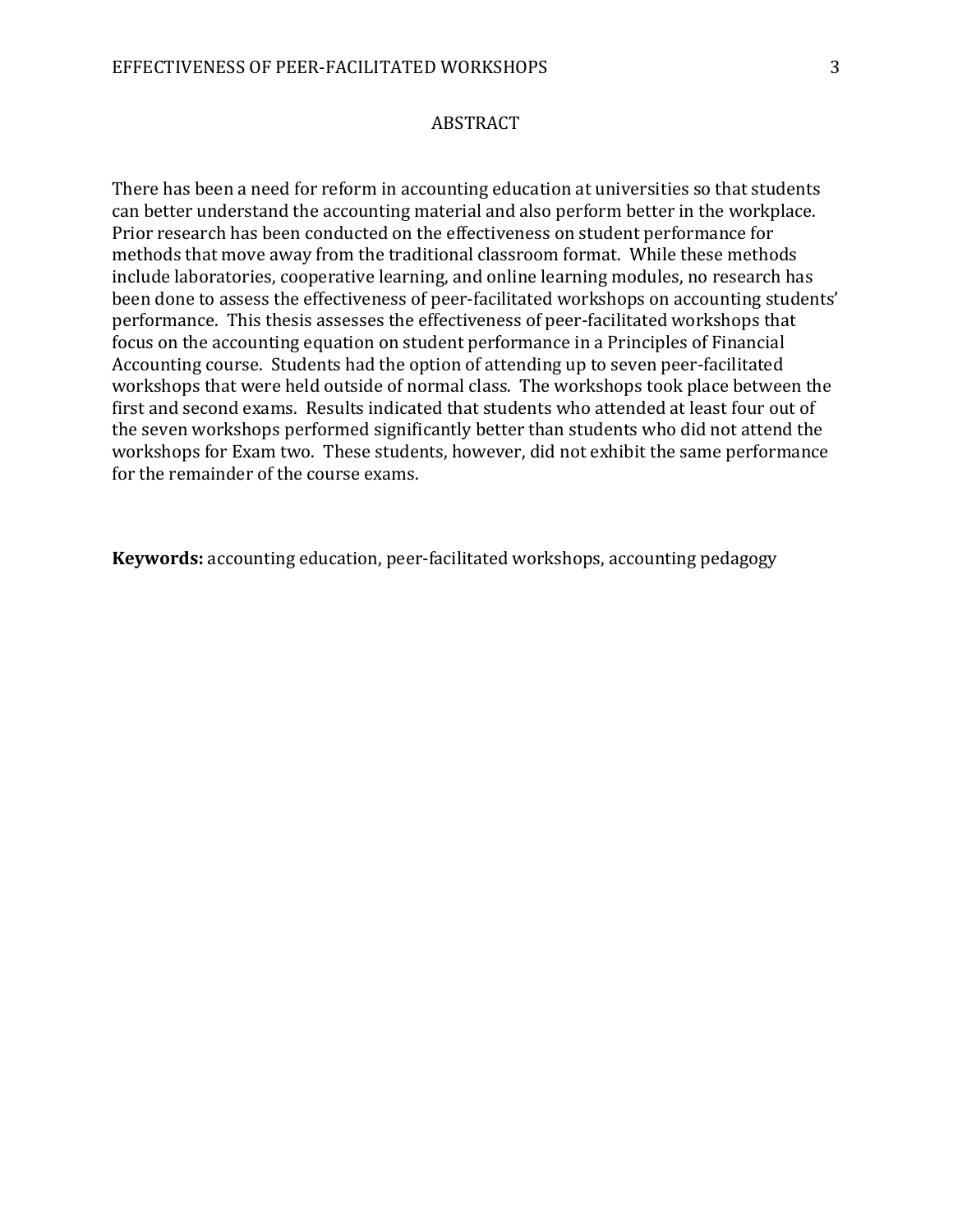#### CHAPTER 1: INTRODUCTION

Accounting professors often teach students that accounting is the language of business, but they do not teach that accounting may seem like a foreign language. The first day of accounting class can be nothing short of a whirlwind of unfamiliar terms and confusing concepts for students. For many students, this whirlwind only worsens and ends only when the semester does. Instead of learning and understanding the new language, they remain lost in a sea of accounting concepts.

Many business students tend to struggle in accounting, resulting in poor academic performance for accounting courses (Al-Twaijry, 2010). Introductory accounting courses are a required part of business programs for most secondary institutions (Hahn, Fairchild, & Dowis, in press), though only approximately 23% of students in these courses are accounting majors (Gloeckler, 2013). Non-accounting majors tend to view accounting as difficult or irrelevant to their future careers, as, "accounting seems to be viewed as a boring, pencil-pushing subject that causes anxiety for both educators and students" (Buckhaults & Fisher, 2011, p. 31). A common question among educators and students is, "where is the disconnect?"

 Not only are students unsuccessful in the courses, but educators also have received pressure to change their teaching style drastically so that students have a more real-world applicable understanding of the subject (Christensen, Judd, & Nichols, 2011). Many educators have identified the need to transform the accounting classroom in order to help students better understand the material (Boyd, Boyd, & Boyd, 2000; Buckhaults & Fisher, 2011; Heiser & Phillips, 2011). This is necessary not only so that students can earn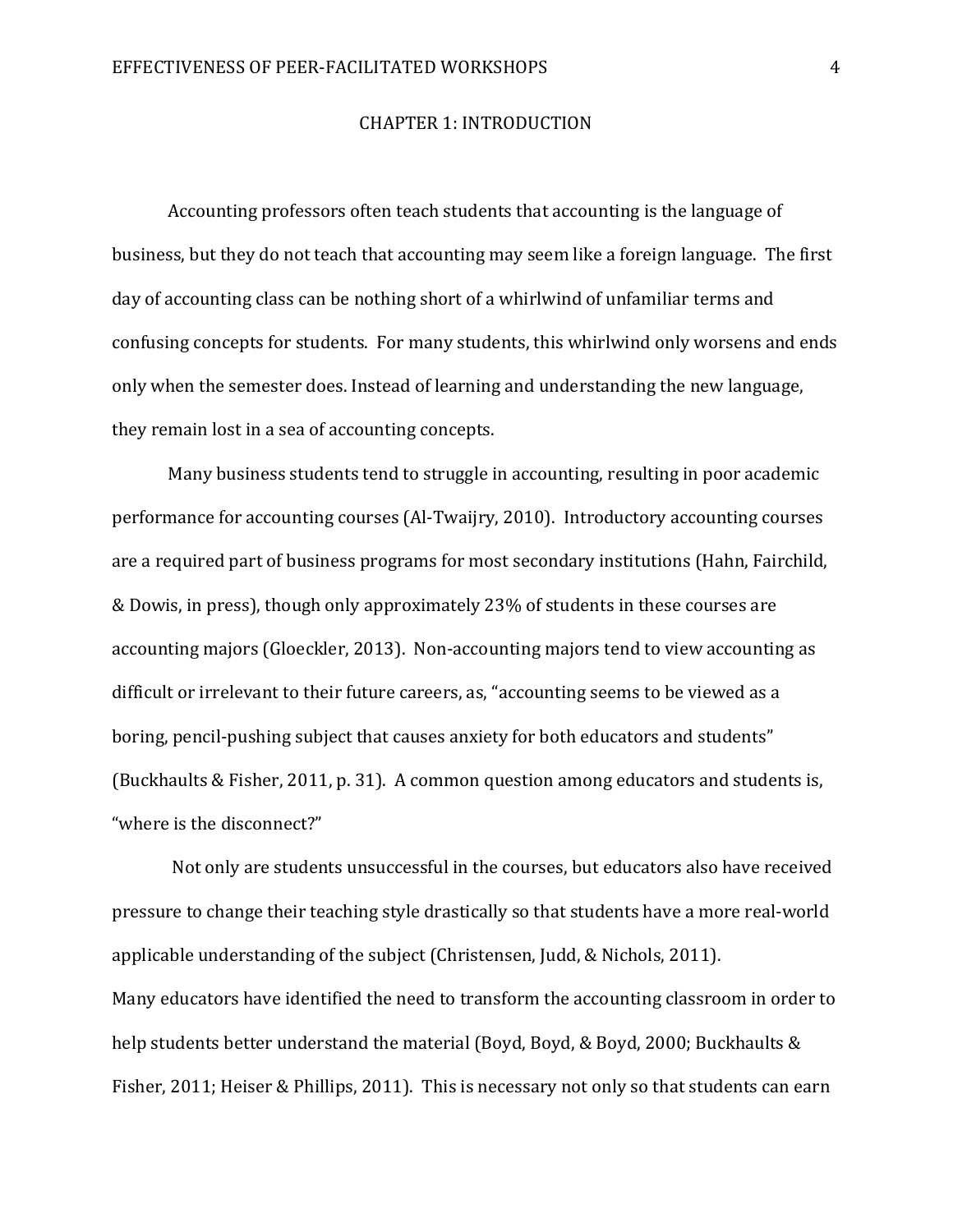higher grades, but also so that accounting majors can perform well in the workplace (Hansen, 2006).

The traditional method of teaching accounting is a traditional lecture and problemsolving format. For example, the professor will lecture about the topic of the day, and the class will work on applicable problems in class. However, these methods have not mitigated the decline of enrolled accounting majors, nor has it contributed to higher success in the classroom (Abeysekera, 2011). Moreover, students have identified through surveys that the instructor's method of teaching has the greatest effect on their comprehension of the material (Gerekan, 2011). Thus, the instructor's teaching style (i.e. pedagogical technique) is a possible causal factor in student success and failure. That being said, other research shows that student success is primarily dependent on the student's own study habits and personal engagement in the material (Darwin, 2011; Hosal-Akman & Simga-Mugan, 2010). Student failures have also been attributed to a lack of confidence, low aptitude, and inadequate motivation (Borthick, Lederberg, & Sargent, 2011).

Several new methods moving away from traditional lectures have been introduced, tested, and implemented in recent years in order to increase success and student involvement. In general, these methods include changing how accounting is presented, emphasizing broad concepts (i.e. the accounting equation), catering to different methods of learning, and providing different avenues of practicing the material (Buckhaults & Fisher, 2011). Another method is the use of computer programs to increase student comprehension of the material (Abeysekera & Jebeile, 2010; Baxter & Thibodeau, 2011). Testing such programs, professors at Southeastern University found that the learning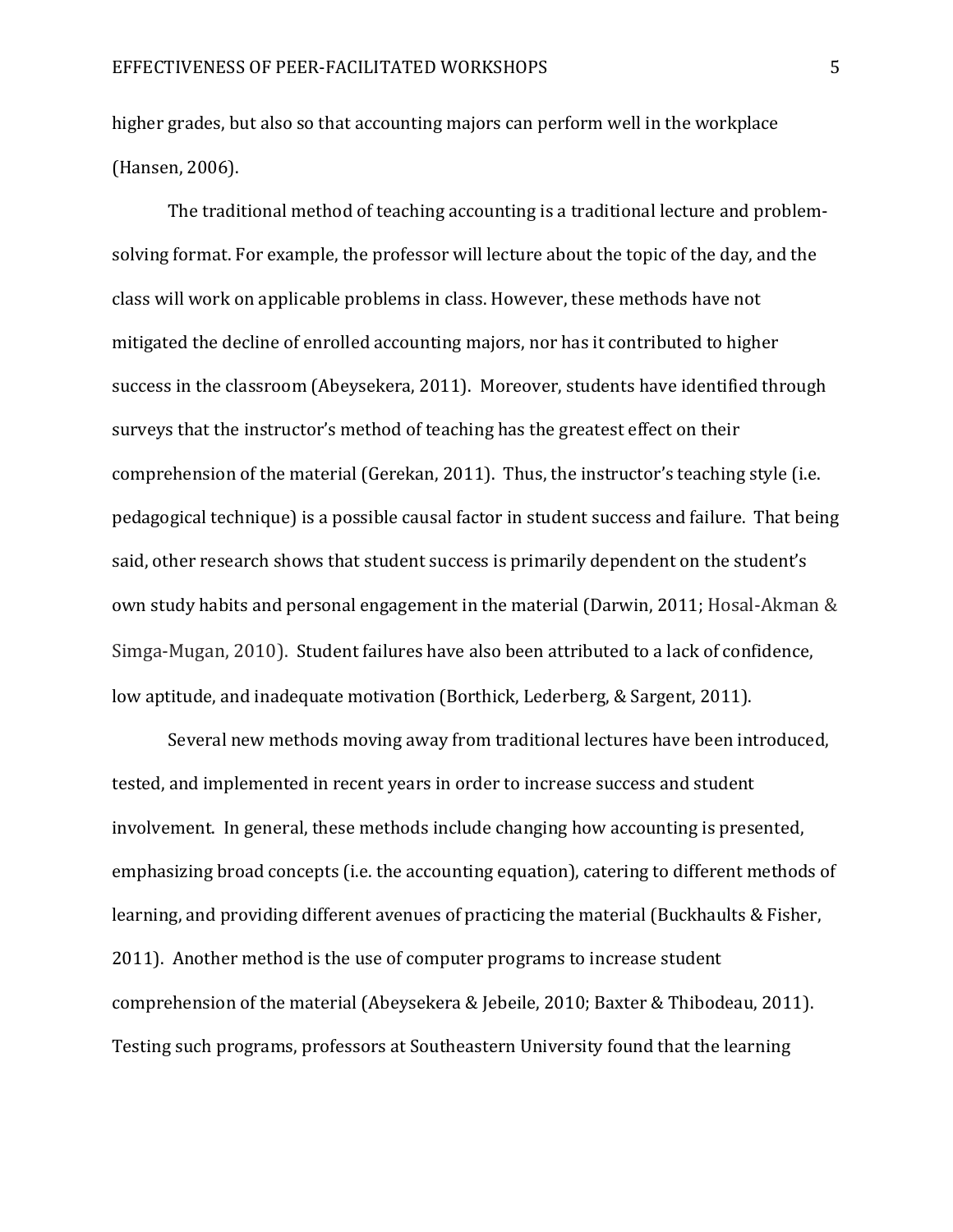modules did not significantly improve student grades and/or comprehension (Hahn, Fairchild, & Dowis, in press).

There has been a recent trend in pedagogy research for algebra and science courses such as biology, chemistry, and physics. The common factor in such research is that facilitator-led small group and workshop settings have a significantly positive impact on student success when compared with traditional lecture-style classrooms (Lyle & Robinson, 2003; Lyon & Lagowski, 2008; Steele, Medder, & Turner, 2000). Despite the relative success of such learning methods for science and math courses, no research exists that tests these methods for improving student performance in accounting education.

The purpose of this thesis is to examine the effects of peer-facilitated workshops that emphasize the accounting equation on student performance in introductory accounting courses at Southeastern University.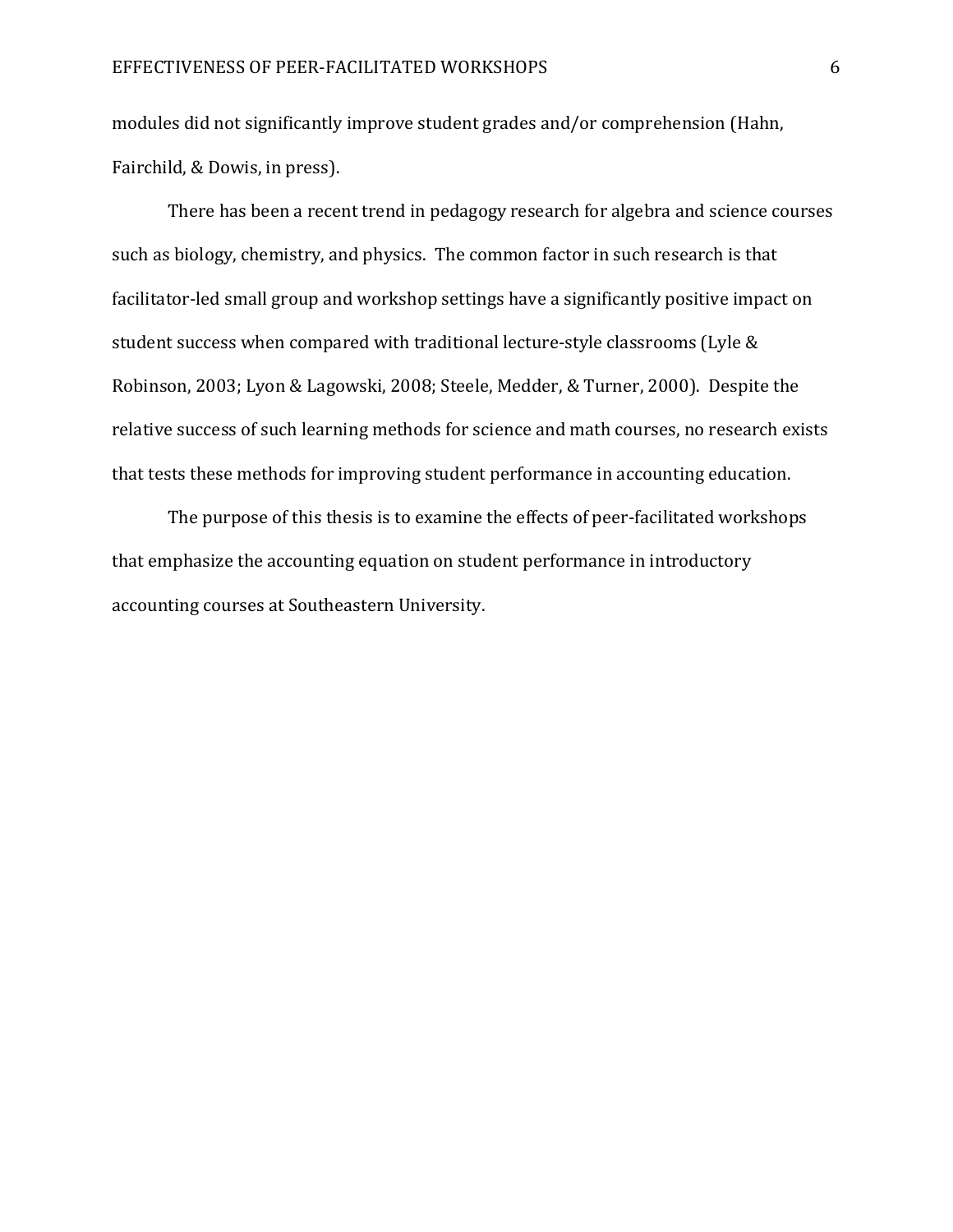#### CHAPTER 2: REVIEW OF LITERATURE

#### The Problem with Accounting Education

Accounting is defined as "an information system that provides reports to stakeholders about the economic activities and condition of a business" (Buckhaults & Fisher, 2011, p. 32). While a deep understanding of accounting is not necessary for everyone in business, a basic understanding is important so non-accountants can understand budgeting, financial analysis, projections, planning, etc. This explains why universities require all business majors to take introductory financial and managerial accounting courses.

Tightening legislation over financial reporting and a push for transparency in companies have contributed to a growing demand for accounting professionals in public and private accounting fields (Buckhaults & Fisher, 2011). Despite this demand, enrollment in accounting courses has hit record lows and accounting education has undergone scrutiny (Buckhaults & Fisher, 2011; Marcheggiani, Davis, & Sander, 2009). These downward trends in accounting education are not isolated to the United States, as they are also being observed worldwide (Al-Twaijry, 2010). Al-Twaijry (2010) proposes that a primary factor for this trend is, in a technology-based business world to which change comes at an increasing rate, accounting education has remained stagnant.

University education has been criticized by governing bodies, such as the American Institute of Certified Public Accountants (AICPA) and American Accounting Association (AAA) (Mercheggiani, Davis, & Sanders, 1999), for not putting enough emphasis on practical applications of accounting and teaching students what matters most in day to day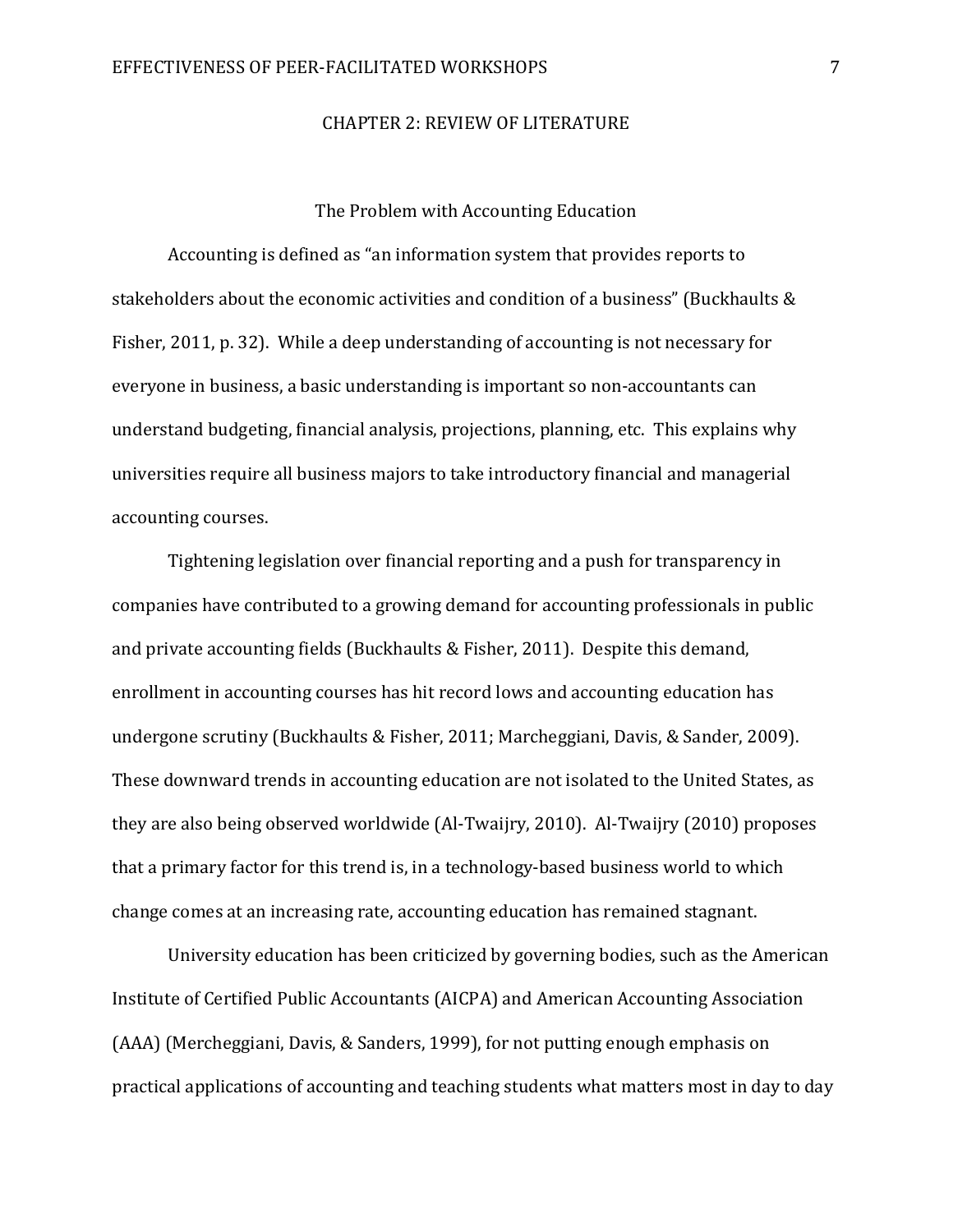business. The Accounting Education Change Commission (AECC) has also addressed concerns about the United States university accounting education and has proposed that educators develop newer methods of teaching (Abeysekera, 2008). Wally-Dima (2011) set out to identify areas of accounting education in which accounting professionals and accounting educators are disparate. He found that accounting practitioners believe that universities need improvement in teaching students the following topics: International Financial Reporting Standards (IFRS); accounting for small, medium, and microenterprises, public finance; and money and banking. Accounting professionals also suggest the following additional requirements to the classes: internships in local companies, case study approaches, seminar presentations by students and guest lecturers, and more stringent prerequisites to the program. Wally-Dima proposes that higher education should focus on aligning the accounting programs to professional requirements, as employers seek students who have the capabilities to begin work on the first day (Wally-Dima, 2011).

In a study of 174 schools, professors analyzed to what extent undergraduate accounting programs are implementing AOL (assurance of learning) plans that align with the Association to Advance Collegiate Schools of Business (AACSB) requirements (Christensen, Judd, & Nichols, 2011). Ideally, the schools' learning objectives should also align with the suggested learning outcomes of the AICPA and AAA. The study's respondents were members of the Accounting Programs Leadership Group and American Tax Association. Christensen, Judd, & Nichols (2011) found that most accounting programs are behind in implementing the AACSB requirements, along with the AICPA's core competency initiatives.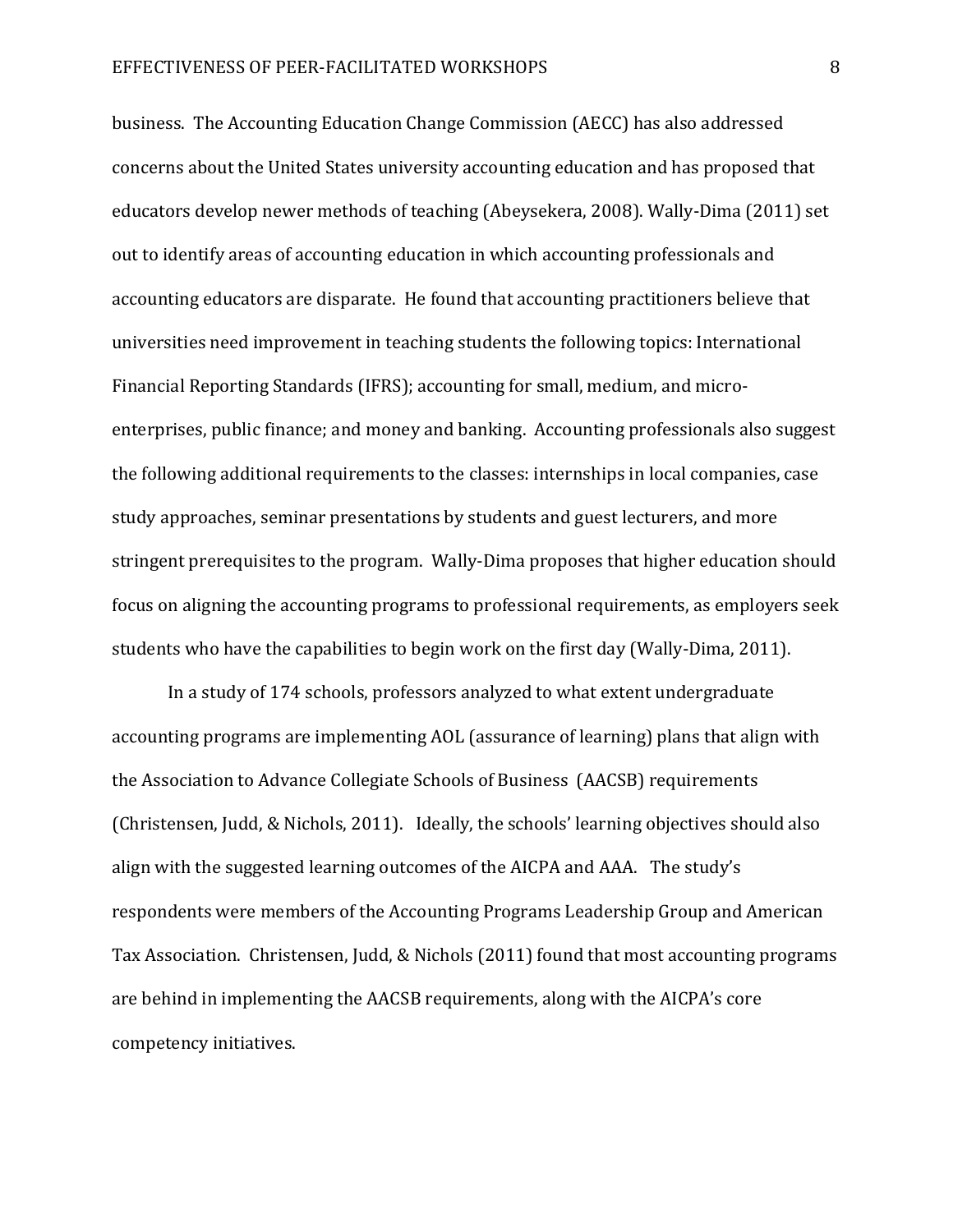#### Factors of Student Success and Failures

There are a variety of proposed factors for the lack of student success, ranging from student capabilities, to teaching styles, to classroom environment (Abeysekera, 2011; Sargent, Borthick, & Lindberg, 2011). One factor of student failure is anxiety, which can be exhibited by both the instructor and student (Buckhaults & Fisher, 2011). University-level accounting educator anxiety is said to be a result of non-accountant business professors being asked to instruct accounting classes that they are not comfortable with. Buckhaults & Fisher (2011) propose that up to 78% of accounting educators experience this anxiety.

On the other hand, accounting students experience anxiety as a result of the unfamiliar concepts introduced in a class for which they have little interest. Many students enrolled in accounting courses are required to do so as a graduation requirement, but have little real interest in the subject. Thus, "students came into class with a sense of being unhappy or disinterested in the curriculum" (Buckhaults & Fisher 2011, p. 32). The combination of having disinterest in such an unfamiliar concept and that concept being relatively difficult to grasp results in the dissatisfaction and anxiety by instructors and students. Learning accounting tends to be equated with learning math. Those who do not understand math or accounting tend to dislike everything about those subjects.

 Sargent, Borthick, and Lederberg (2011) identified the following three reasons for poor student performance: lack of confidence, low aptitude, and inadequate motivation. The lack of confidence refers to the students being intimidated by the accounting subject matter that requires understanding of other skills for which they do not possess. For example, college algebra is a pre-requisite for most accounting courses because some of the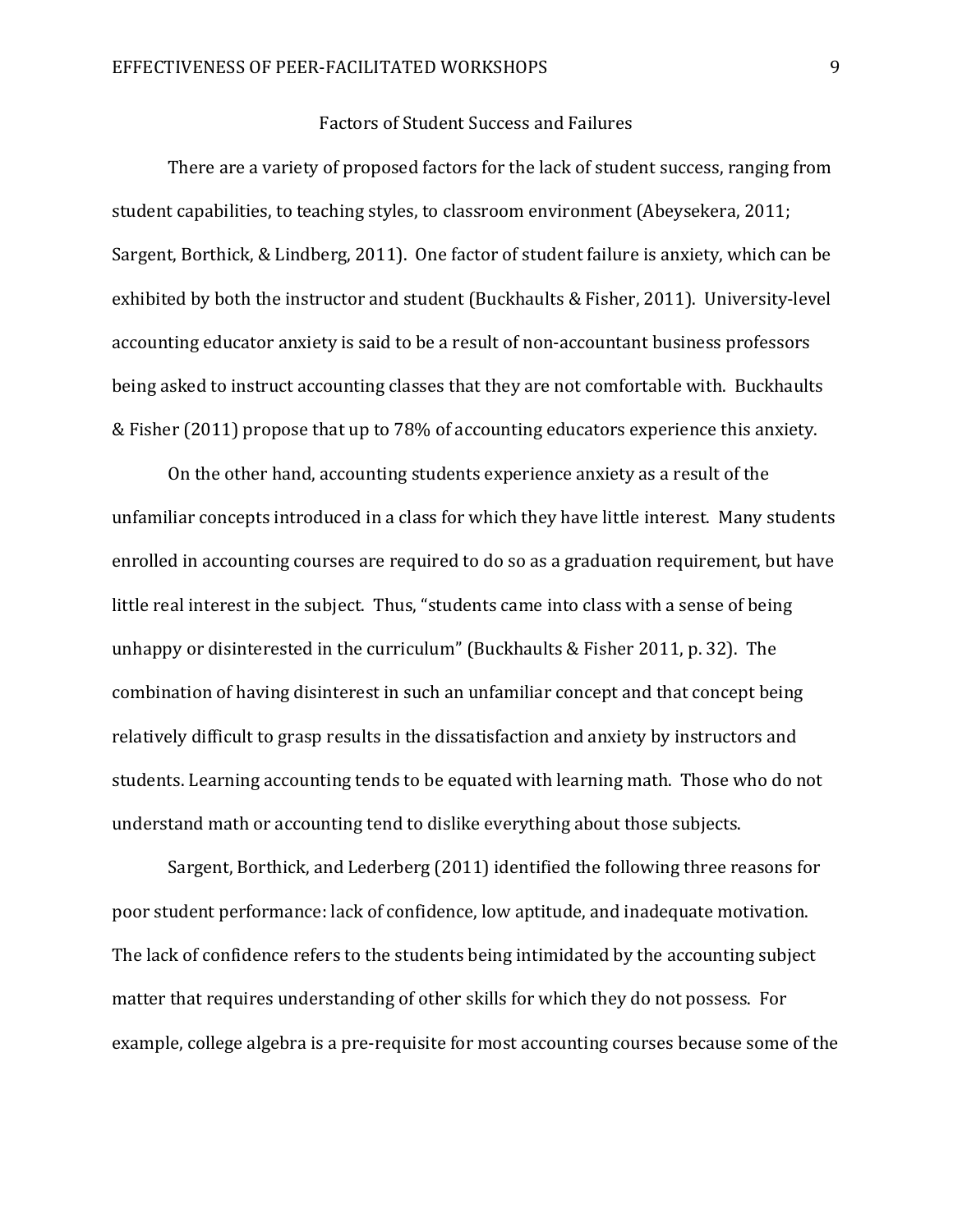concepts require understanding and solving equations and calculating ratios. Thus, a student who lacks math and logical reasoning skills will most likely struggle in accounting.

Low aptitude refers to students with limited memory and low ability to link systematic ideas together. This would affect a student's success in any course. Sargent, Borthick, and Lederberg (2011) suggest that low motivation to understand the material, which typically is a result of not being an accounting major, significantly prohibits student performance when a lack of confidence or aptitude is also present. Again, lack of motivation is not necessarily linked to accounting exclusively, as all college students are required to take courses that do not directly relate to their interest. Lack of motivation in accounting could harm student performance because the material tends to be challenging and take more input time (e.g. studying) to grasp when compared with other business courses.

#### Instructional Methods

There are key instructional and classroom methods that students identify as crucial to understanding the material. Abeysekera (2011) sought to discover if students preferred one instructional method to learning over another, and what gives rise to any preference. He found that students prefer an interactive instructional method to a traditional (lecture) instructional method. Additionally, Abeysekera found that participant characteristics (age, gender, year of study, GPA) did not significantly influence the preference (Abeysekera, 2011). Students report that active learning techniques (e.g. relating and applying concepts) are more effective than passive techniques (e.g. memorizing for tests). This study only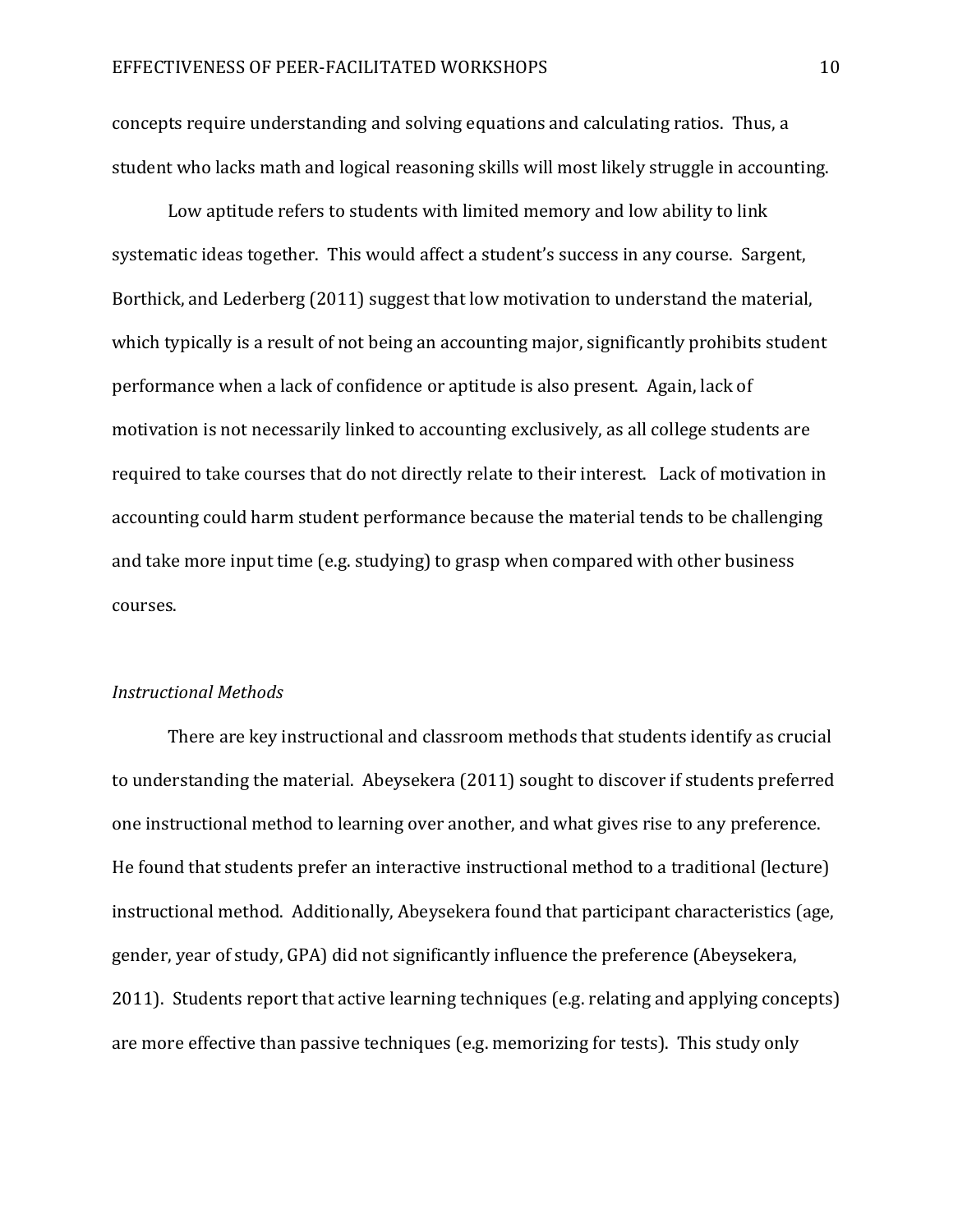evaluated student preference; it did not evaluate significant data on student performance among the different instructional methods.

Gerekan (2011) used SET (Student Evaluations of Teaching) to identify what students believe to be most important to their accounting education. Gerekan surveyed 335 students who had taken at least 3 accounting courses. The findings were that students identify the instructor's method of teaching (i.e. presage) to be the most influential factor in their mastery of the course material. Additionally, the instructor's personal characteristics are important to learning (Gerekan, 2011).

 For instructor-improvement, Buckhaults and Fisher (2011) suggested to revise first semester accounting curriculum to include more emphasis on financial reporting and financial statement analysis. Educators should also emphasize understanding the accounting vocabulary. A way of achieving this is by beginning each class with a review of the vocabulary in the current chapter. Once students understand the language, educators should enhance their interest by using practical applications such as going on field trips and searching for accounting language in the media. Buckhaults and Fisher suggested that another way to improve the curriculum is to broaden the students' understanding of what kind of jobs accountants can acquire. While most people only know of Certified Public Accountants and tax accountants, accounting professionals also work for the government, sports teams, and internally for companies.

Contrary to the prior studies, Mercheggiani, Davis, & Sanders (2009) found that differences in instructive methods did not change student performance. The researchers compared an interactive lecture style with a Socratic teaching method. Mercheggiani, Davis, and Sanders examined both the students' attitudes toward the accounting profession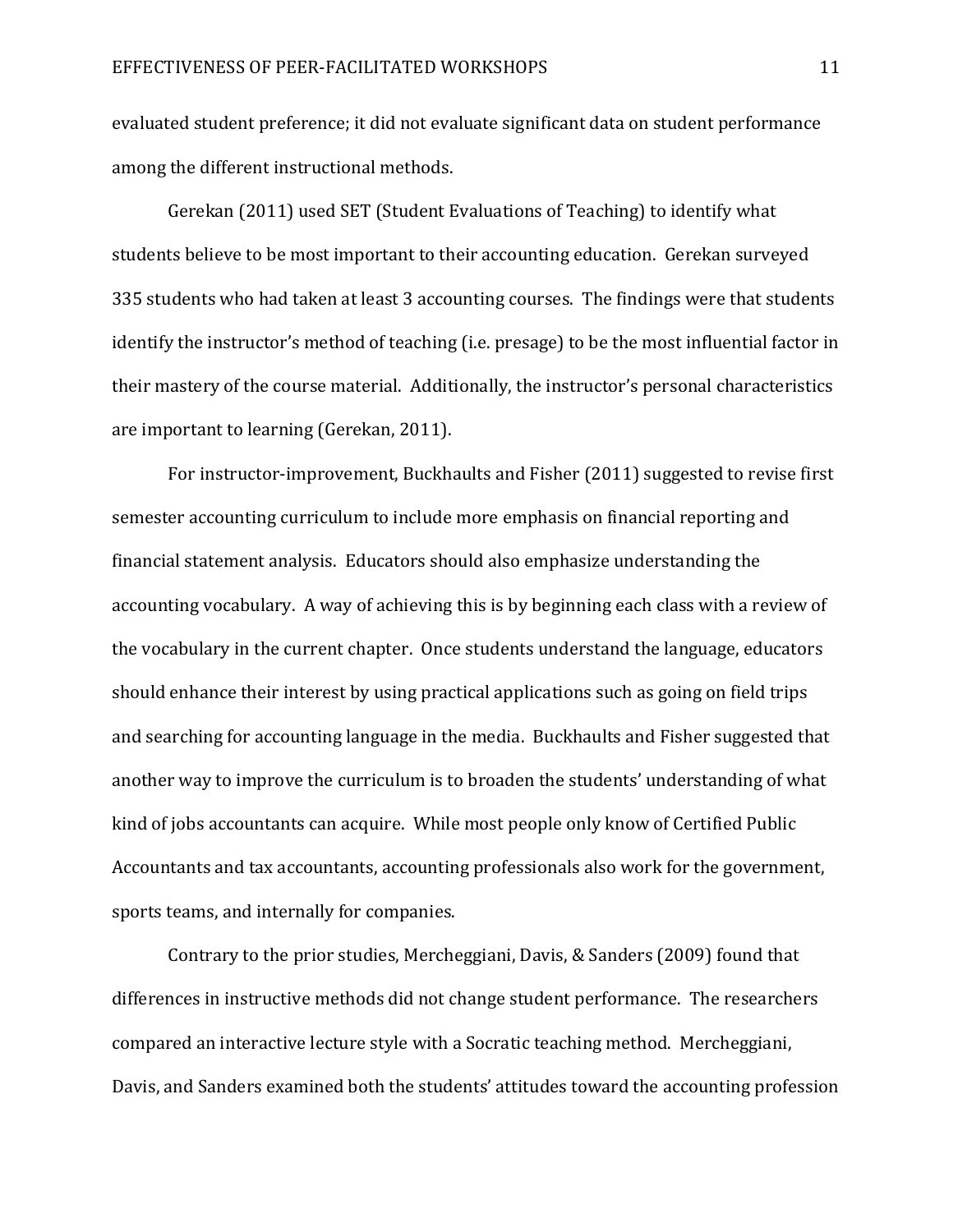and their exam performance (Marcheggiani, J., Davis, K.A., & Sander, J.F., 2009). After analyzing average scores from four different exams throughout the semesters, no significant difference in grades was found between the different lecture styles. Furthermore, there was little difference between the two methods in student attitudes towards the accounting course.

#### Concept Focus

A key instructional method explained by Heiser and Phillips (2011) involves emphasizing key concepts. Financial accounting involves a high level of transaction analysis and understanding of the accounting equation. Instructors can help students succeed by first teaching students to consider the accounting equation (Assets = Liabilities + Equity) effects that transactions have in each journal entry. They can then teach students how to journalize entries by identifying which transactions affect the balance sheet and which affect the income statement, or both. Though this would take more time, it would help students better understand the concepts in the long run (Heiser & Phillips, 2011). Students tend to shy away from identifying how transactions affect the financial statements. Even advanced accounting students do not fully grasp how the financial statements are inter-related until their final courses. Although students might effectively memorize how to create a journal entry, this does little for their deep understanding of the material. A heavy emphasis on the accounting equation and financial statements throughout the entire course may help accounting and non-accounting majors alike.

Boyd, Boyd, & Boyd (2000) explored the importance of continual focus on broad concepts and accounting principles. Students fail to grasp the accounting functions and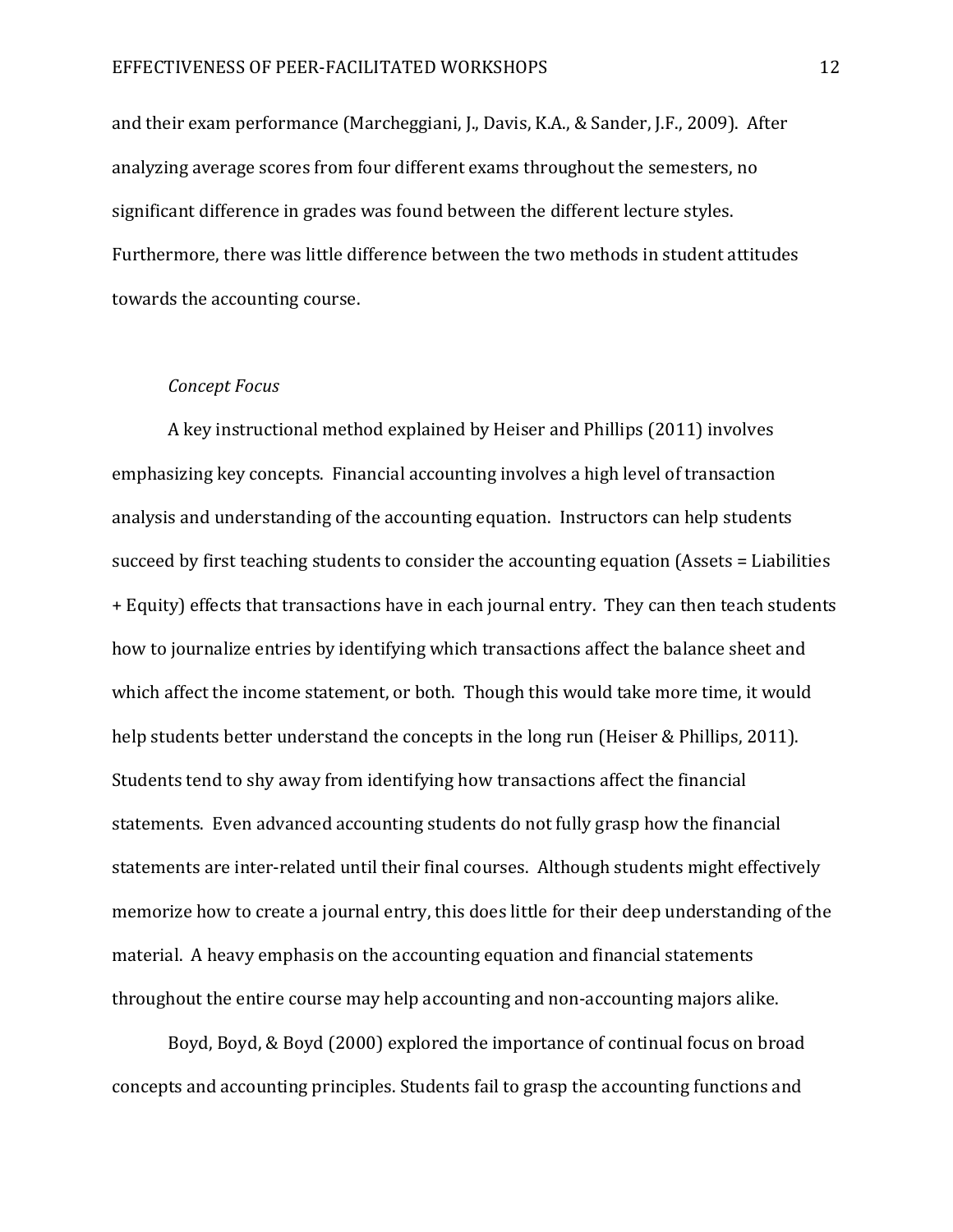process, including the accounting cycle and how the accounting cycle, financial statements, and their accounts are related. The researchers also suggested that further learning of accounting concepts and the development of reasoning skills could be achieved better through team learning, active pedagogy, and meaningful instruction. Furthermore, researchers claimed that principle accounting textbooks and courses are so overloaded with material that students do not effectively grasp essential broad concepts. Boyd, Boyd, and Boyd emphasized creating meaningful and useful visuals representations that would be helpful for student understanding.

#### Student Learning

Darwin (2011) found the responsibility to be on students for success, thereby detracting from the importance of instructor-methods. In identifying what differentiated high-performers from low-performers, Darwin found academic aptitude, math skills, and English skills to influence the students' performance. Furthermore, he found the students' level of effort to greatly influence their performance. Effort involved reading the chapters before class, completing assigned homework, studying for exams, and participating in class. It is significant to note that student effort includes time spent on the course. Darwin contributed to the body of knowledge proposing that no form of instructional method can be any more effective than another if students are not putting in time with the material.

 Interestingly, Darwin (2011) also concluded that the students' perception of their professors' effectiveness significantly impacted their performance. As most Certified Public Accountants in the Philippines prefer to practice instead of teach, full-time teaching faculty for accounting courses were not in abundance. Thus, accounting professors at this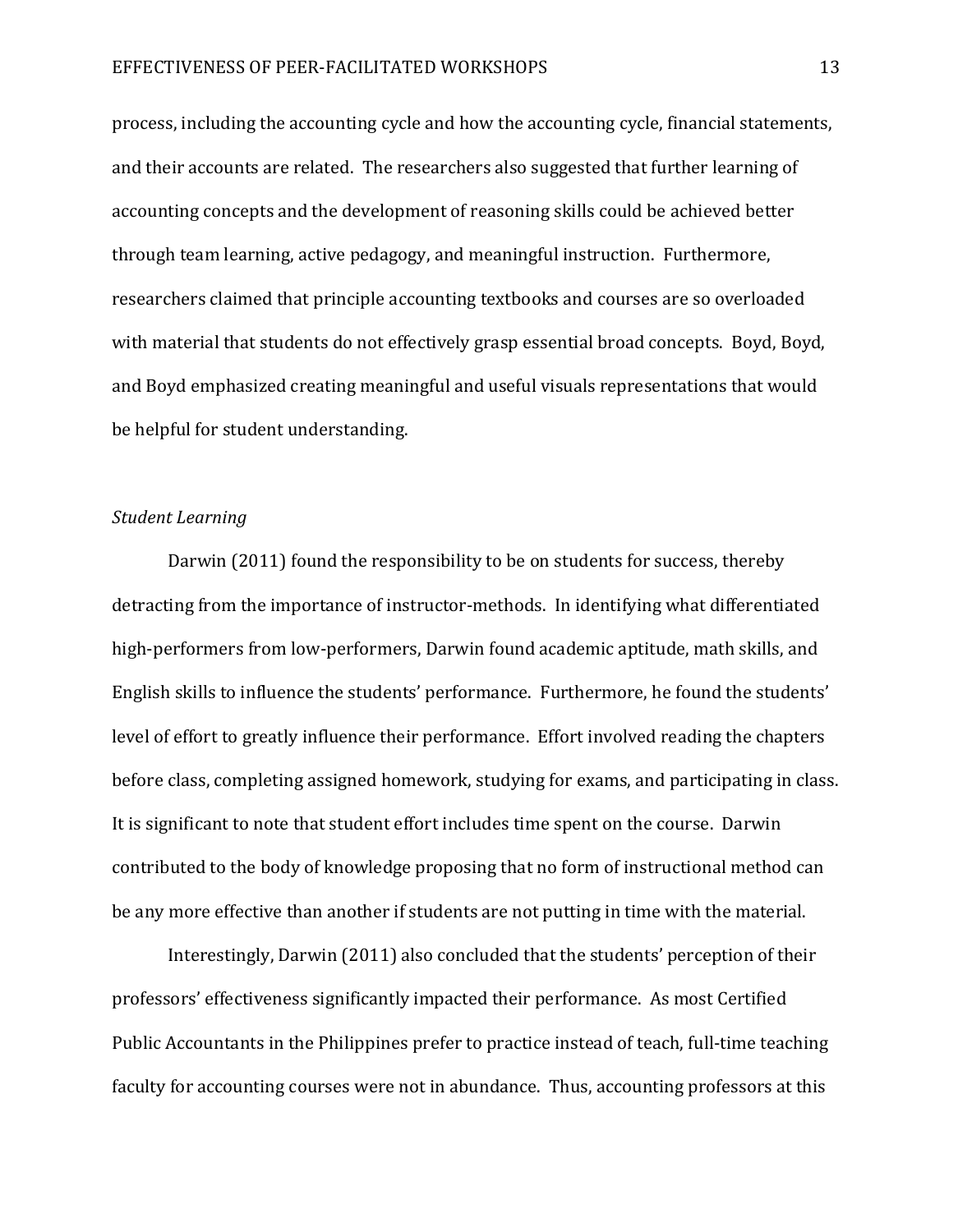university were not identifiably skilled at teaching, since the university did not have an opportunity to be selective with applicants for teaching positions. Because of the professors' lack of teaching prowess, students exhibited negative opinions on their effectiveness. Darwin concluded that it was the students' negative perception of the professors, not the professors' teaching styles in and of themselves that affected the students' performance

Nazli Hosal-Akman and Can Simga-Mugan (2010) explored two teaching methods in introductory financial and managerial accounting courses in a Turkish university. The researchers hypothesized that an active-learning approach (i.e. cooperative problem solving) to teaching accounting would provide for a more effective learning environment when compared with a passive learning environment. They also hypothesized that student gender and major (i.e. accounting vs. non-accounting) would contribute to student success. Students in experimental groups were assigned problems and exercises to complete together in class. Contrary to their expected findings, gender, major, nor teaching method significantly affected students' learning outcomes. Despite the fact that their grades did not improve significantly, the students indicated that they preferred cooperative learning to sitting in classroom lectures. In these small groups, students exhibited higher participation than in the classroom as a whole.

Nazli Hosal-Akman and Can Simga-Mugan (2010) concluded that a possible explanation for these findings is that students are not familiar with how to learn in a cooperative learning environment because a passive environment has been so prominent in their past schooling. They also concluded that cooperative learning might only work for students that are "mature enough to take responsibility for their own learning" (p. 259). In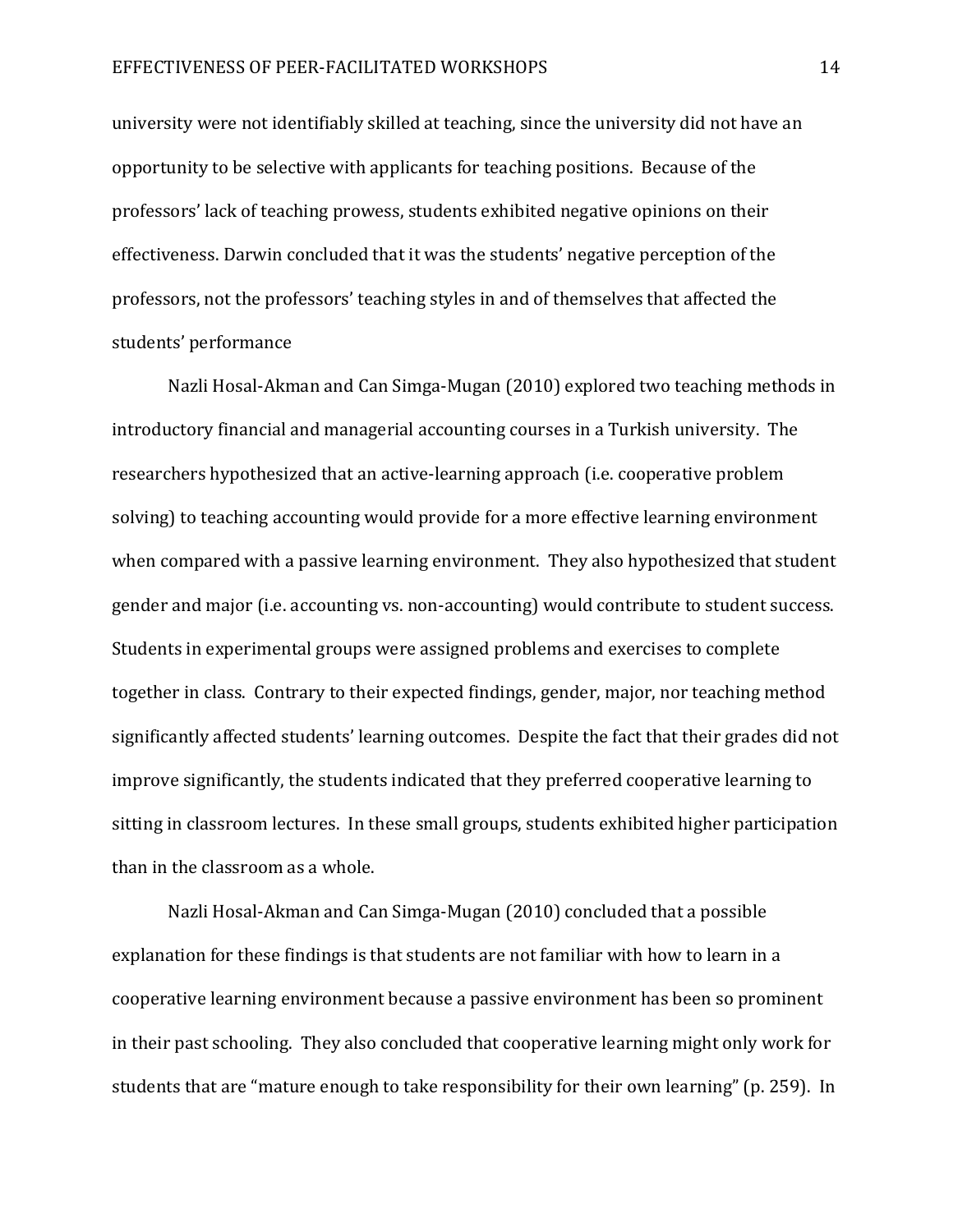order to take full advantage of effective learning methods, students need to want to; professors cannot force them.

Elias (2005) also highlighted the importance of effective student learning approaches. He examined how students approached studying in introductory accounting courses. In general, students take either a deep or surface approach to studying. The deep approach enhances learning greater than the "surface" approach. His survey asked questions about the use of textbooks, time studying, note taking, etc. Elias found that, in studying the correlation between demographics and study-approach, certain demographics of students utilized the deep study-approach more. Females, non-traditional students, accounting majors, and Freshmen or Seniors had higher likelihoods of using the deepapproach. When compared with students of other disciplines such as English and the arts, non-major accounting students tend to use a more shallow study approach. Elias emphasized the importance of encouraging students to develop analytical and conceptual skills and the ability to learn on their own. Again, this deep-studying approach can be encouraged, but it is up to the students to employ them.

Managerial accounting, which is typically taught subsequently to Financial accounting, requires students to utilize critical thinking skills and have a substantial basis of financial accounting terms and mathematical skills (Al-Twaijry, 2010). Al-Twaijry's (2010) study was conducted so that he could identify factors that contributed to improving a student's performance in a managerial accounting course. He found that students who performed better in high school tend to perform better in accounting. Along with that, he found that mathematical ability has a positive correlation with success in managerial accounting. Students also perform better when the class meets more than one time a week.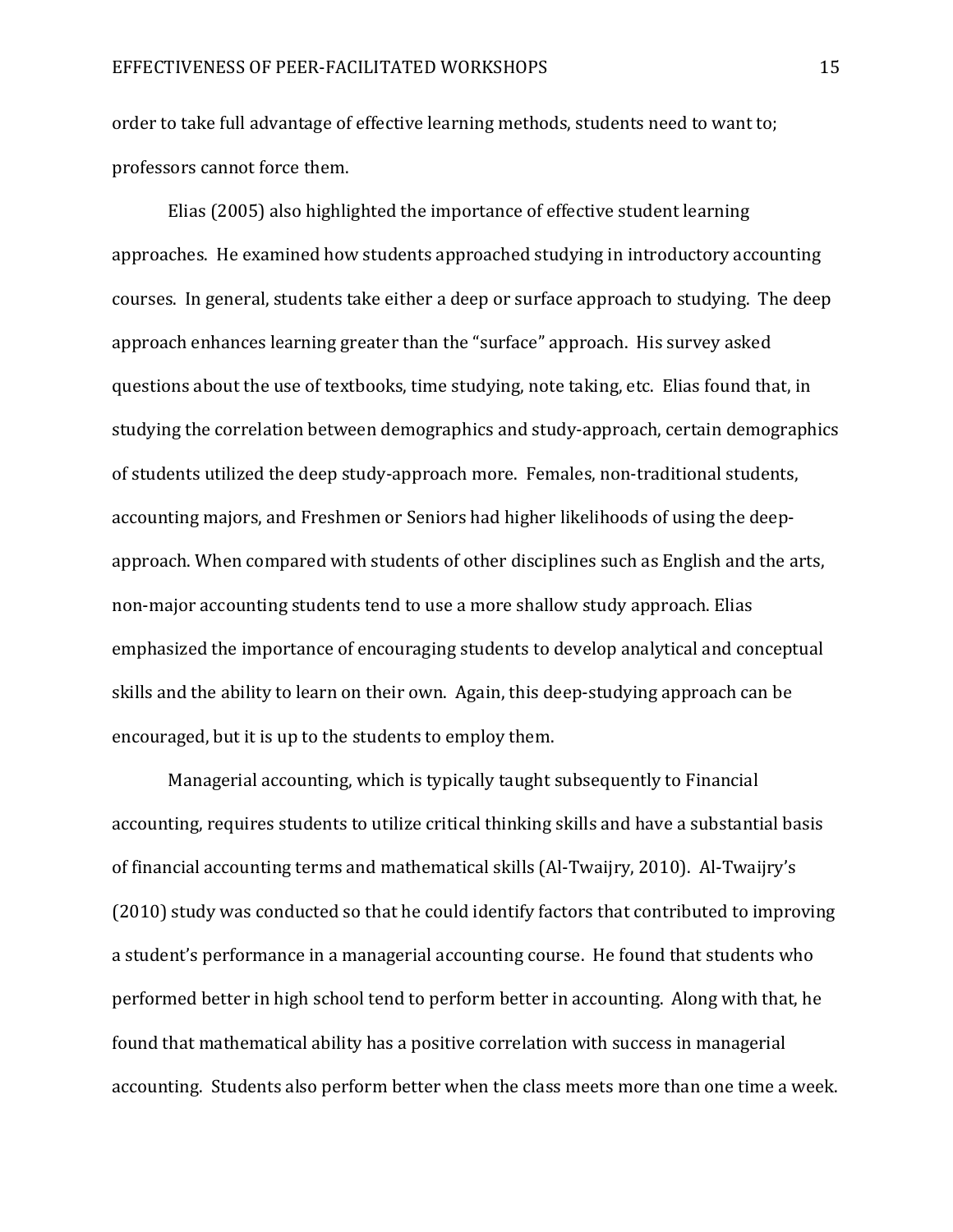He found no significant correlation of pre-university accounting education to performance in a university. The number of weekly registered hours does not negatively impact performance. Lastly, he found that accounting majors tend to perform better than nonaccounting majors. He suggested that those who majored in accounting had a natural ability towards the subject than those who did not.

#### Moving away from Traditional Lectures

#### Online and Computer-Based Learning

Chen, Jones, & Moreland (2010) tested a new method of online instruction designed to improve from traditional lecture-style accounting classes. The researchers compared the effectiveness of online classes for a cost accounting class to the traditional classroom. They found that the online students received similar quality of instruction, learning, and interaction with the instructors as traditional students. That being said, the students exhibited an overall lower perception of confidence of the core concepts. Students indicated that this was not because they were uncomfortable with the technology, but because they did not gain similar understanding through hands-on instructor assistance and classroom participation. Thus, Chen, Jones, and Moreland found that the online environment was not as effective as the classroom environment.

Though computer-based learning aids have been utilized in accounting education since the 1990's, recent and more developed programs have allowed for more interaction and better comprehension of the students (Baxter & Thibodeau, 2011). Assessment and Learning in Knowledge Spaces (ALEKs) was created and tested using the Knowledge Space Theory (KST). The program utilizes artificial intelligence to create various learning paths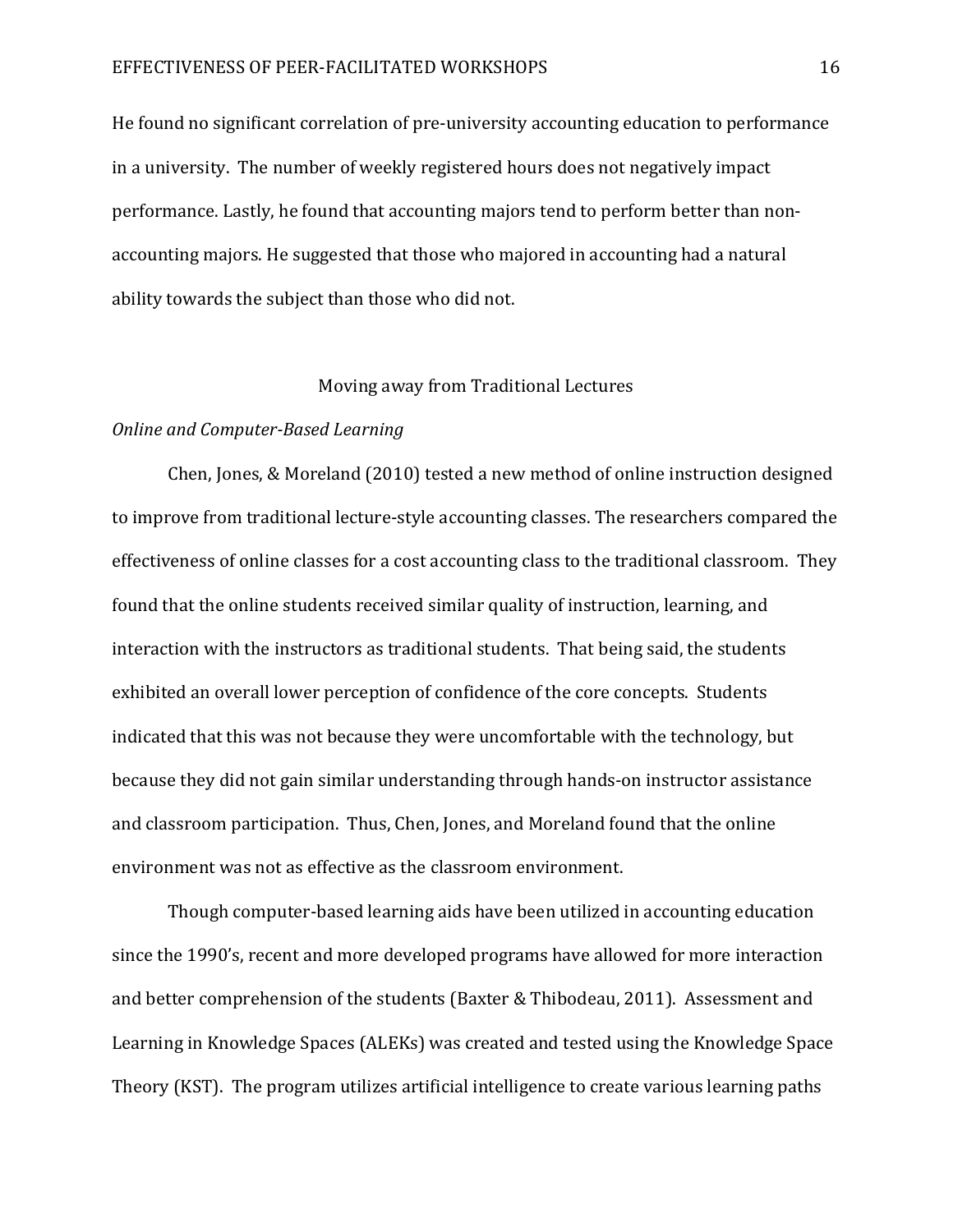based on a student's knowledge state (competency). Baxter & Thibodeau's study (2011) compared students in a financial accounting course who utilize ALEKS for additional learning and students that did not use it. Overall, students who used it performed better on exams that tested knowledge covered by the software. The main implications researchers drew from this research were that this particular intelligent online learning and assessment software contain the ability to enhance students' knowledge by keeping track of their performance and recommending what to learn next.

 Another computer-based learning system utilizes short online tutorials that are focused on motivating student effort and improving the performance in financial accounting courses (Sargent, Borthick, & Lederberg, 2011). This form of supplemental instruction tutors students by helping them master the material by breaking down complex ideas into smaller increments, pointing out misconceptions, and providing short and accessible learning activities. These were as short as three-minute segments. Sargent, Borthick, and Lederberg found that this learning system contributed to higher final exam scores and overall course grades for students that used it when compared with students that did not use it.

Another form of accounting education has been created in what is called Information and Communication Technology (ICT) (Abeysekera & Jebeile, 2010; Ronco & Sanchez, 2010). Ronco and Sanchez (2010) studied this computer program in a Spanish university. The classes at this particular university were divided into three parts: lectures on theory, practical classes in which students work on exercises, and problem-based learning in which the ICT systems were used. They found direct positive correlation between students' success and the use of ICT, and that ICT technology is best used when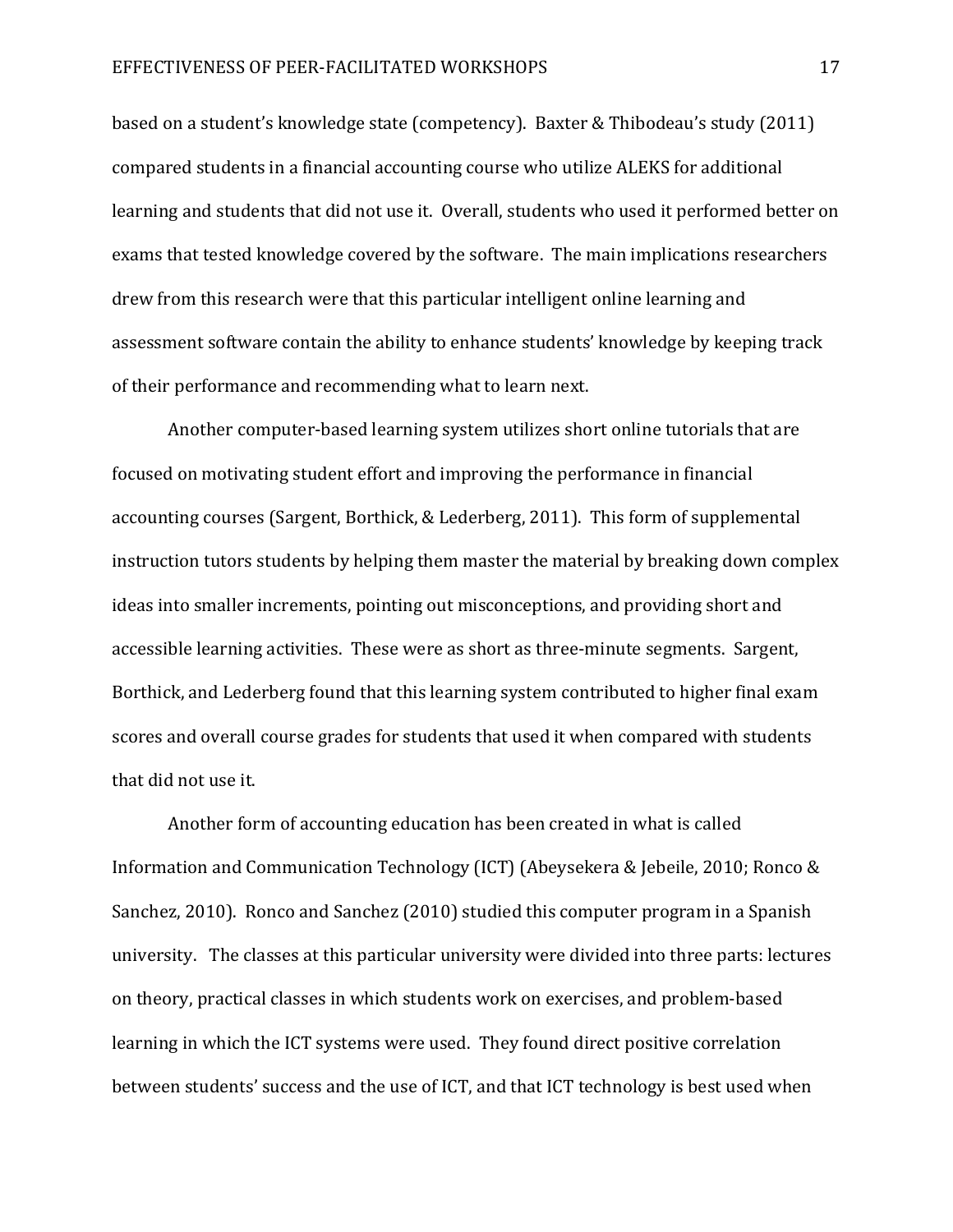#### EFFECTIVENESS OF PEER-FACILITATED WORKSHOPS 18

coupled with practical learning methods. Another ICT program that has been implemented is called WEBLEARN, which Abeysekera and Jebeile (2010) studied in introductory accounting courses in Australia. WEBLEARN was introduced to students as an innovative instructional tool, causing the students to take more interest in the program. Researchers found that students utilized ICT programs such as WEBLEARN because of their relative advantage, compatibility, ease of use, result demonstrability, and visibility.

Hahn, Fairchilds, and Dowis (in press) also assessed the effectiveness of an online homework manager (OHM) and an intelligent tutoring system (ITS) in a principles of financial accounting course for one semester. The course is organized into a pre-test, four exams, and a post-test. The regular classroom format includes assigned textbook reading and exercises, lectures, and exercises to be worked in class. Professors compared all exam results of students that utilized the OHM and ITS (as an additional study aid) with those who were exposed to only regular classroom format. Contrary to what other researchers found about computer and online learning modules (Abeysekera & Jebeile, 2010; Ronco & Sanchez, 2010), Hahn, Fairchild, and Dowis found that neither the OHM nor the ITS had a significant impact on student exam grades.

#### Labs and Intensive Problems

 Another method found to increase learning is labs (Buckhaults & Fisher, 2011). In the laboratory method, instead of meeting in a regular classroom environment, students work on accounting tasks for university personnel. This allows them to learn the accounting cycle along with applicable skills such as preparing bank reconciliations and creating financial statements. An example of this method would be running a business.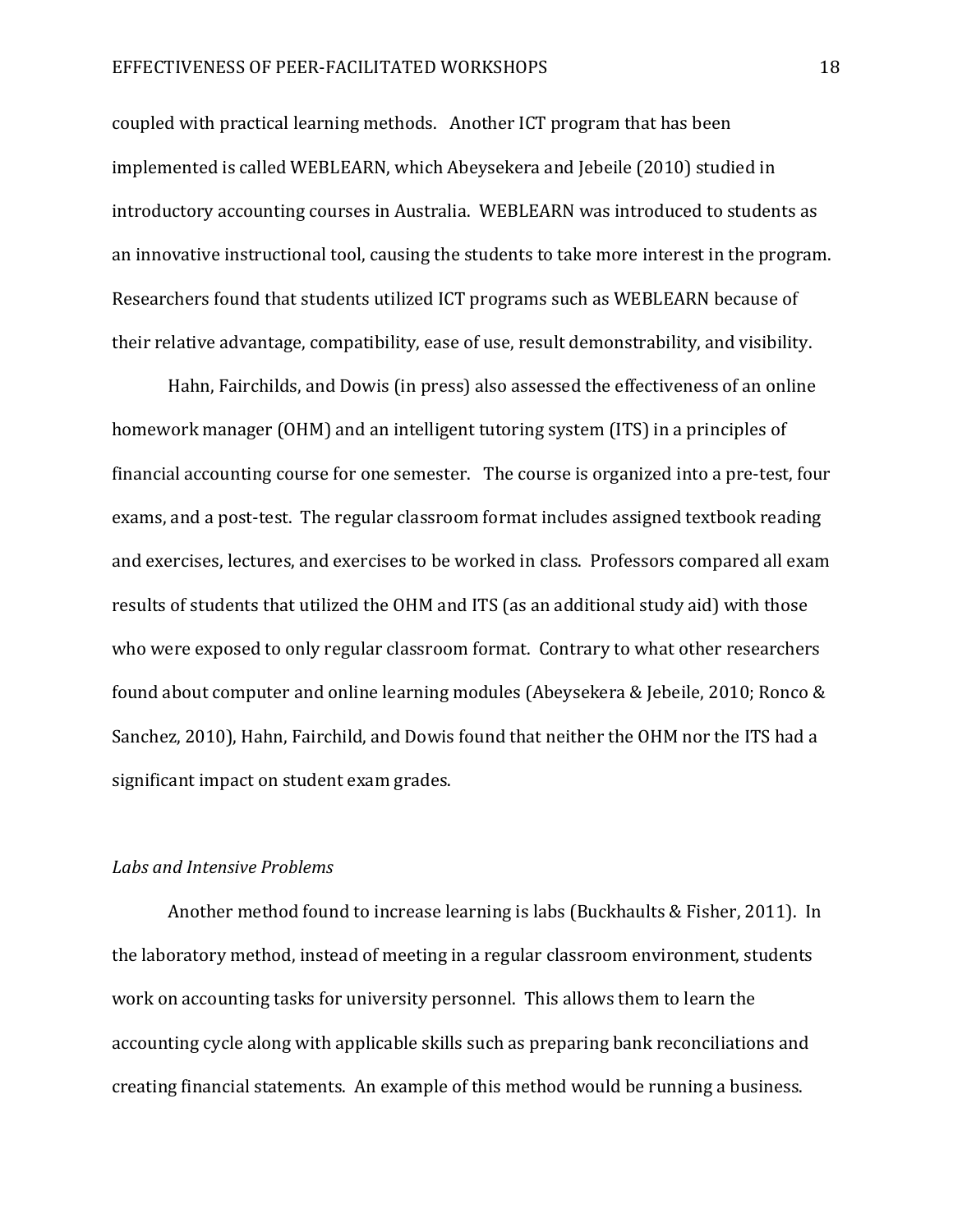The business could be real or simulated for educational purposes. Buckhaults and Fisher (2011) found that this method would be more effective for accounting majors than nonaccounting majors.

 Chu and Libby (2010) designed an assignment that would enhance accounting students' understanding and retention of knowledge. The assignment required students to construct six mini-cases over the course of a twelve-week term. In the case's most basic form, students must clearly describe an accounting-related problem or objective and a scenario in which it would apply. After completing the assignment, the students responded that they not only found it useful for learning material, but also engaging. Chu and Libby argued that creating a real-life scenario would make accounting more interesting to those who would otherwise be uninterested.

#### Cooperative Learning

Cooperative learning is another new method of instruction that researchers show to be effective (Lightner, Bober, & Willi, 2010). The Accounting Education Change Commission (AECC) has begun to advocate for changes in accounting education that would help students to learn as teams rather than individuals, as many business organizations are moving more towards the team aspect of working. Migletti (2002) found the AECC states that,

Students must be active participants in the learning process, not passive recipients of information. They should identify and solve unstructured problems that require the use of multiple information sources. Learning by doing should be emphasized. Working in groups should be encouraged. (p. 3)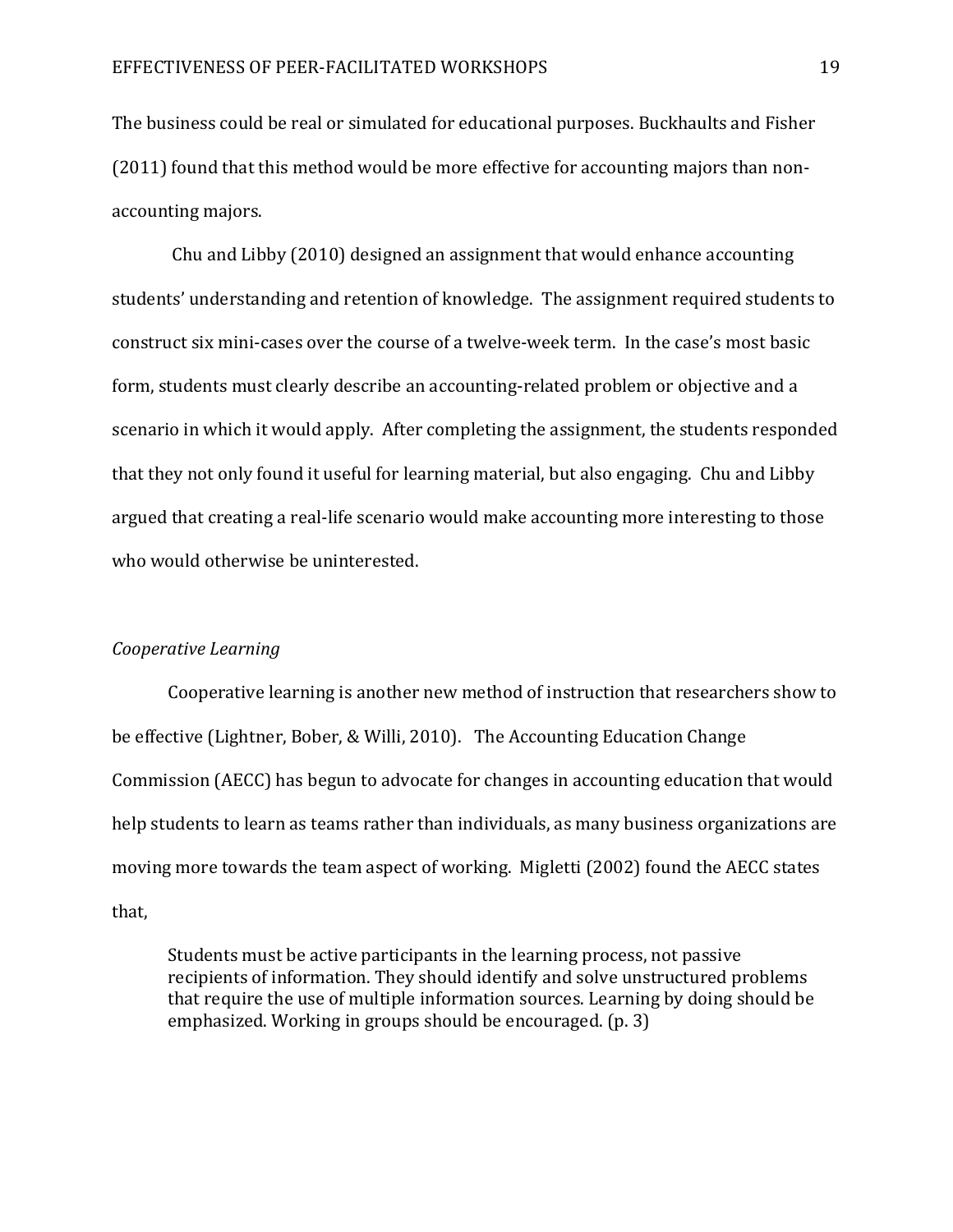In applying this encouragement by the AECC, Migletti (2002) assessed the effectiveness of cooperative learning at Bowling Green State University. In forming groups, Migletti emphasized the importance of instructor-created groups rather than student-created groups. She found that the most ideal group size consisted of four members. Throughout the semester, Migletti's students performed better on group tasks than individual tasks. Overall, students in the class with cooperative learning performed better on exams than those from past years' classes without cooperative learning.

Additionally, Zain, Subramaniam, Rashid, & Ghani, (2009) explained that the cooperative learning approach is

…an instructional strategy focusing on small groups to allow the members within a group to work together in maximizing their goals and learning capabilities. This approach ensures that students would actively participate in the learning process rather than passively listening to their lecturers. (p. 93)

 Zain, Subramaniam, Rashid, and Ghanicompared (2009) compared this cooperativelearning approach with a traditional lecture format in an undergraduate Economics course. Though they expected to find that cooperative learning would have a positive effect on student grades, they found that the change in classroom style alone did not significantly impact student grades. They contributed these findings to a lack of student maturity and readiness to work together. They did find that cooperative-learning approach have a positive influence on student attitudes towards economics, though. Students did not necessarily have to perform well to experience better attitudes towards economics. Collaborative learning attributes such as discussing concepts in groups allowed for the students to be more engaged and interested in the material.

Peer-Led Group Learning-Trends in other courses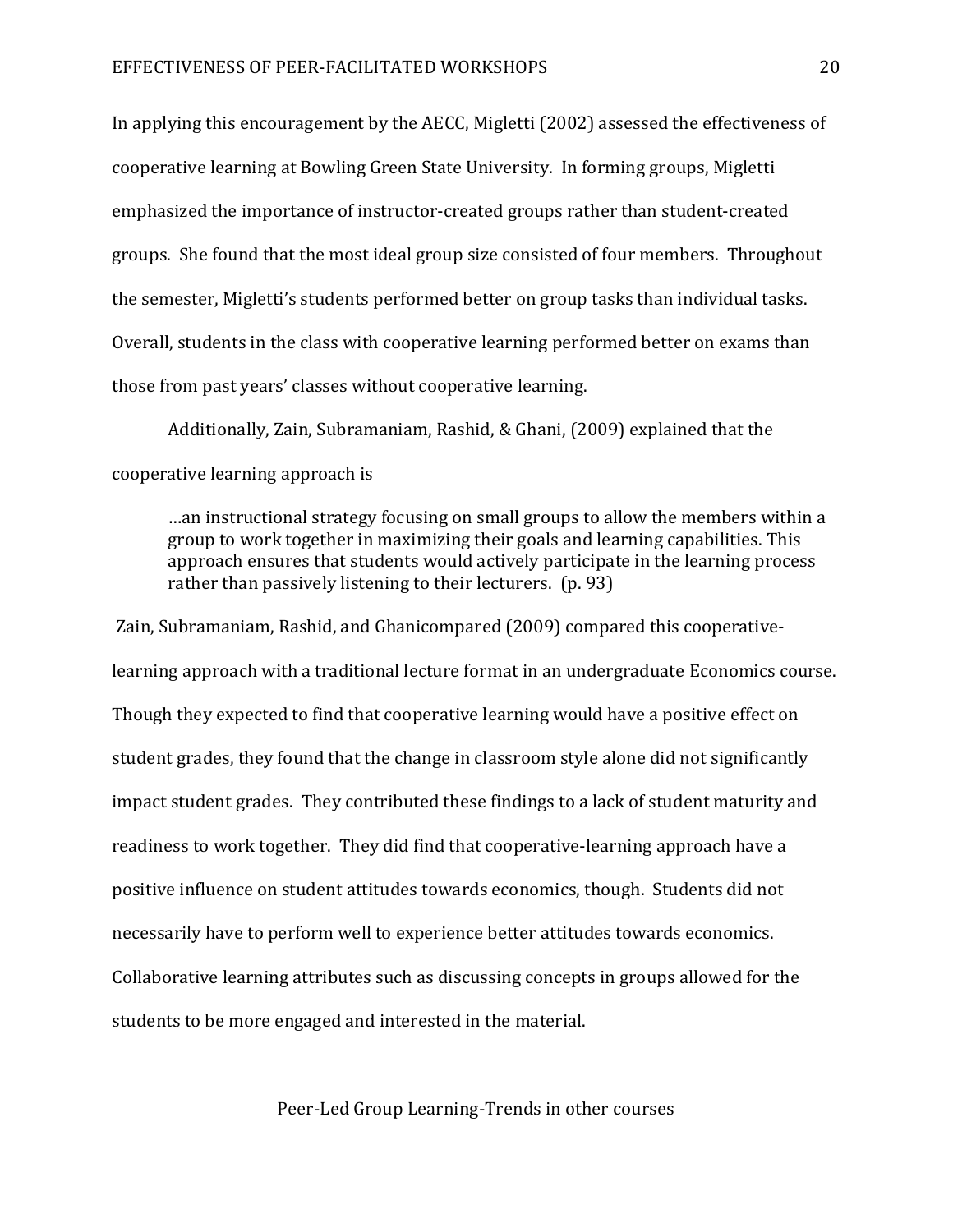Certain biology, chemistry, and algebra courses have tested the effectiveness of peer-led workshops (Preszler, 2009). This peer-led team learning (PLTL) has been gradually integrated into science courses at an increasing rate into over 30 post-secondary institutions, along with several high schools (Lyle & Robinson, 2003).

 In a study at Portland State University, Organic Chemistry students were given the option to take a one-credit workshop (Wamser, 2006). These workshops met for two hours a week and consisted of eight to ten students. The workshops followed a Peer-Led Team Learning (PLTL) style, in which students assist other students in, "learning problem solving by working in small teams" (p. 1464). The study compared student performance in workshops versus non-workshops over the course of four years. They were assessed on the following criteria: success, meaning a course grade of C- or greater; persistence, meaning those who complete all three terms of the course; and performance, meaning the total possible percentage points. Wamser concluded that workshop students had significantly higher scores in success, persistence, and performance. Wamser raised concern about the results in that the students self-selected themselves into the workshops, and there was no control over the level of work put forth by non-workshop students. Though workshop students tended to have an overall higher GPA than non-workshop students, he found that this difference was not significant.

 The peer-led approach was also tested with second-year medical school students (Steele, Medder, & Turner, 2000). Participants of this study were put into problem-based learning groups, half of which were student-led and half of which were faculty-led. The student placement was conducted randomly. Overall, student performance on objective exams did not differ significantly between student-led and faculty-led groups; however,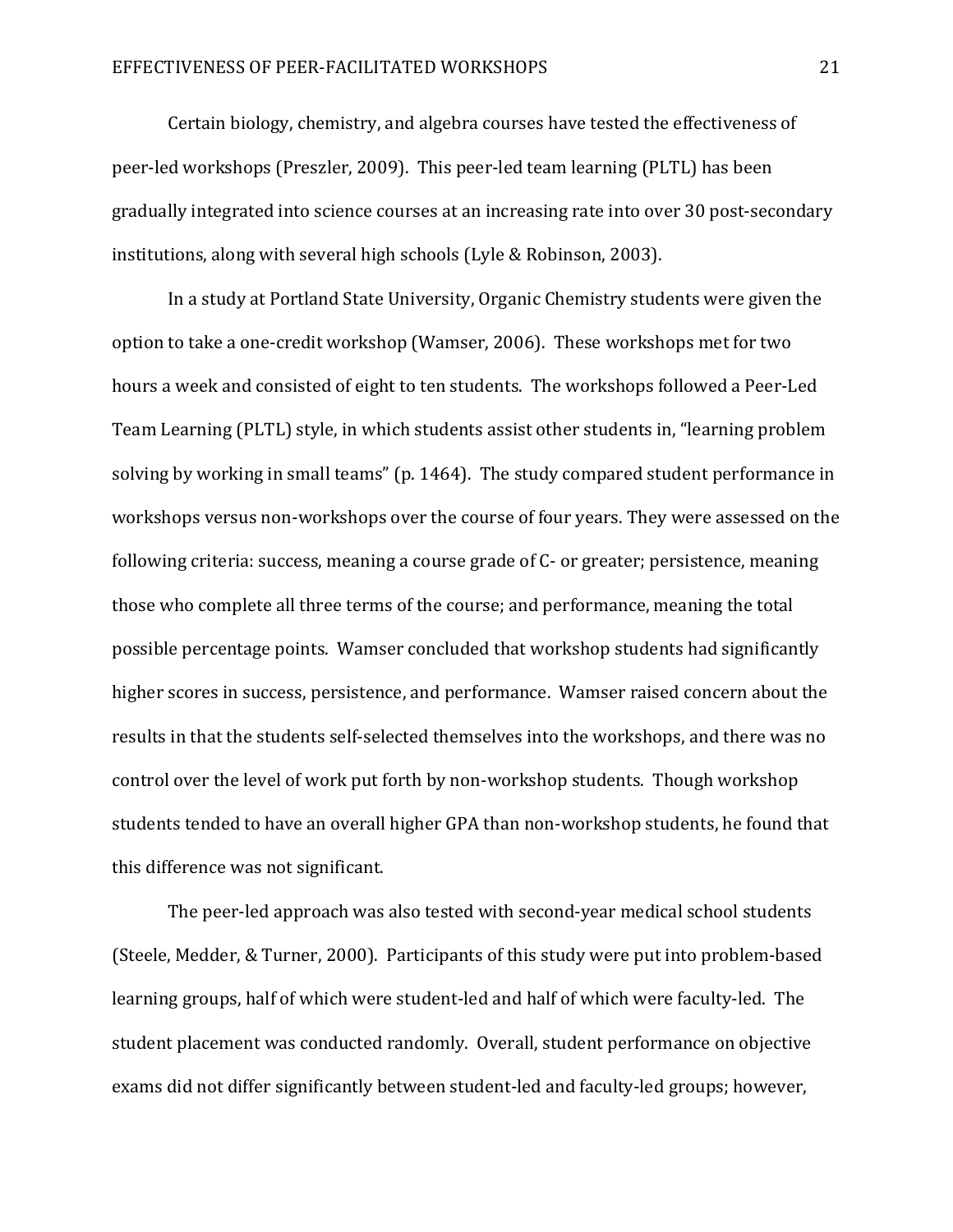students tended to prefer student-led groups. The researchers concluded that this indicated that peer-led groups were not as helpful as they anticipated.

 A peer-led small group learning style was also implemented and assessed for effectiveness by Lyon & Lagowski (2008). They employed self-selected small group learning workshops in a general chemistry class. In these workshops, peer teachingassistants (pTAs) were used as facilitators. These pTAs went through weekly training sessions to ensure that they understood the class material and were able to formulate and facilitate the learning groups. The students' four course exam scores and average course grades were evaluated between learning group participants and non-participants. The study found that students of the learning groups performed significantly higher than nonparticipants on every test. Similarly, the participants' course grade means were significantly higher.

 Lyle & Robinson (2003) tested peer-led team learning (PLTL) in an Organic Chemistry course. They analyzed the effects of PLTL over the course of three years. Students were randomly selected to either be part of a traditional classroom setting or be added to the peer-led workshop. These workshops were capped at eight students, led by a facilitator that had recently taken the course, and they focused on problem solving and reasoning to get answers. Overall, PLTL groups performed better than non-PLTL groups on exams. The most significant part of these findings was the lack of self-selection.

 In efforts to improve performance of minority students in higher-education science courses, Drane, Smith, Light, Pinto, & Swarat, (2005) implemented a similar peer-led workshop for biology, chemistry, and physics. They took on the peer-led workshop initiative because extra tutoring, remedial classes, and special introductory programs did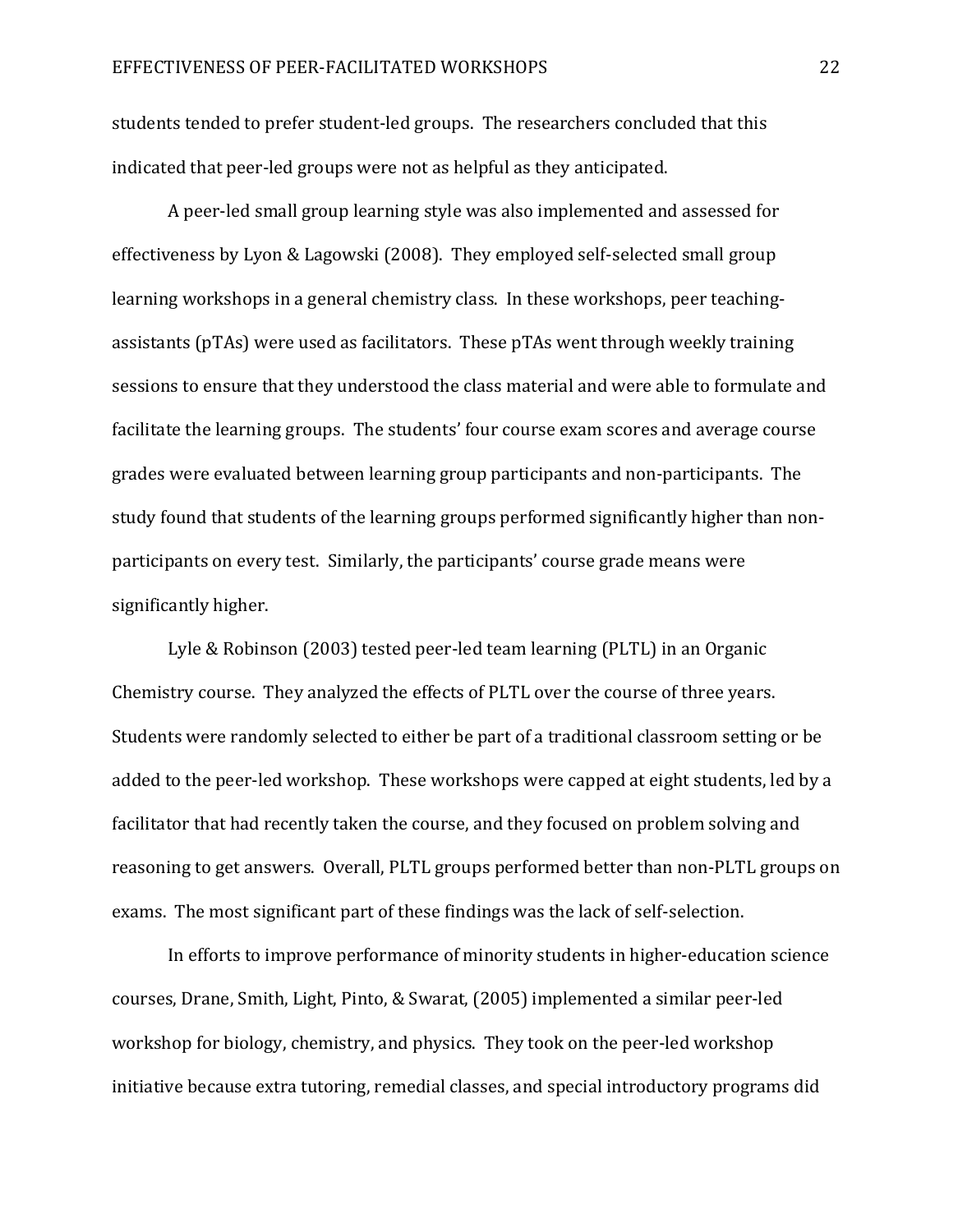not produce as positive of results in the students' success as they would have liked. The apparent success of the workshop method in other institutions led the researchers to create voluntary-based workshops. Though all students were encouraged and allowed to attend, professors sent a special letter of invitation to minority students. Outside of class, groups of four to seven students met two hours a week with a peer facilitator to solve conceptually based problems. Faculty designed the material covered in the workshops. Drane, Smith, Light, Pinto, & Swarat found that student scores were better in both majority and minority students, with an emphasis of even a better increase in the minority students.

 Additionally, Hockings, DeAngelis, & Frey (2008) developed a detailed training program for their peer-facilitators. Peer leaders took two mentoring courses, agree to facilitate two hours a week, and committed to studying the material on a regular basis. Most had previously received an A in the course. Facilitators learned about workshop conduct techniques, group dynamics, participation, learning styles, diversity, listening skills, and scenarios. Hockings, DeAngelis, & Frey found that the mentoring courses were significantly improving the effectiveness of peer-facilitators, measured by the students' exam scores

 Tessier (2007) employed a small-group peer teaching (SPGT) technique in his classroom. The SPGT-based learning was targeted toward non-biology majors that were in pursuit of an education degree. This would provide an opportunity for the students to be more engaged with the material, along with providing them with opportunities to practice teaching. Instead of adding extra collaborative days, Tessier alternated lecture days with group days. On group days, he provided each group with a list of questions related to the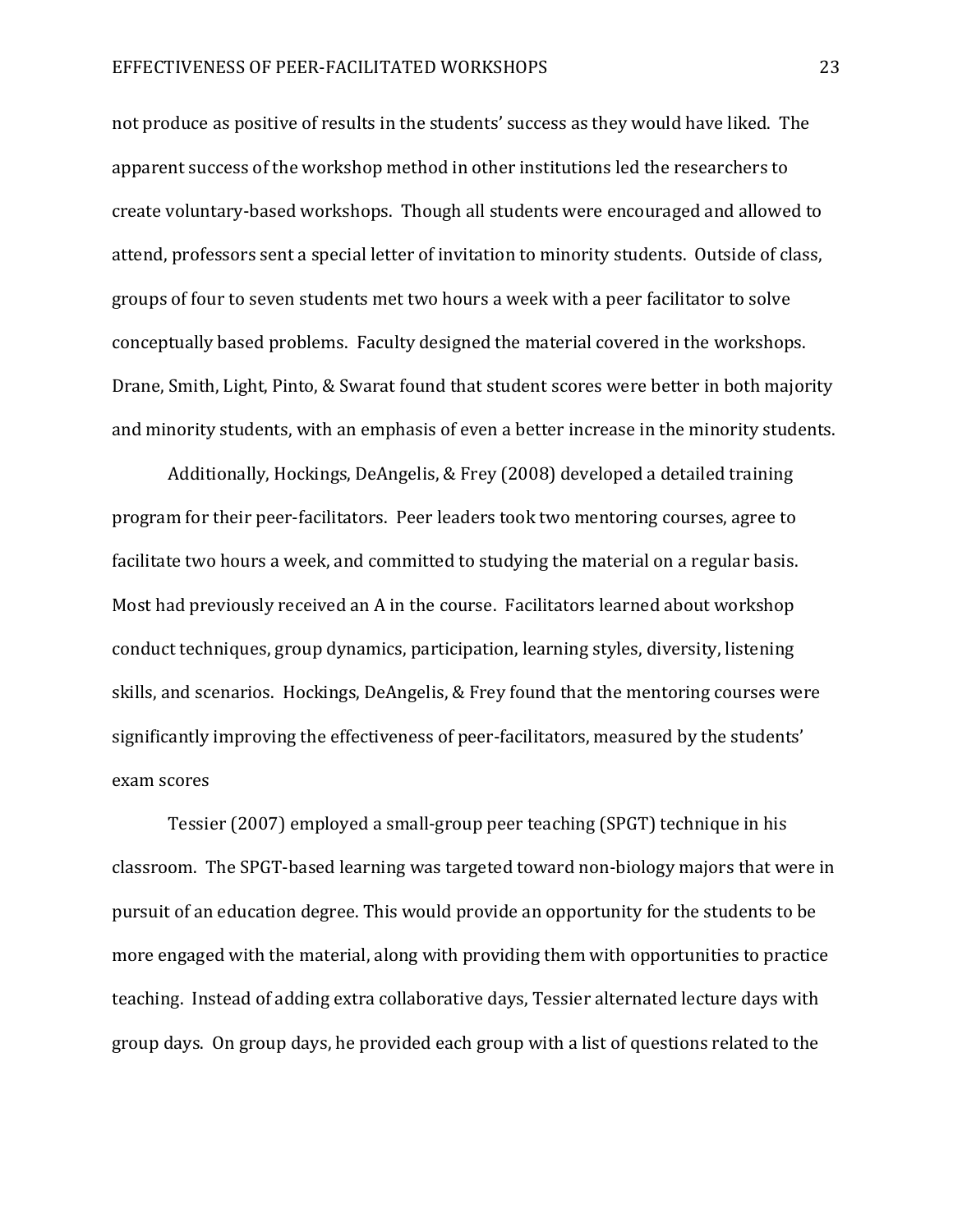previous lecture. Tessier found that students performed significantly better on material that they taught each other than material taught exclusively by the professor.

#### Summary

 Accounting education in universities has undergone scrutiny; the traditional lecture-style accounting classroom does not substantially provide students with core accounting comprehension (Buckhaults & Fisher, 2011). Substantial research has been done in order to improve accounting education to better equip students to succeed in both the classroom and workplace. Methods including laboratories, online learning modules, collaborative learning, and different instructor methods have been examined (Baxter & Thibodeau, 2011; Buckhaults & Fisher, 2011; Sargent, Borthick, & Lederberg, 2011).

Researchers Drane, Smith, Light, Pinto, and Swarat, (2005), along with Lyle and Robinson (2003) and Preszler (2009), have found peer-led learning in workshops to be effective in student performance for science courses. This method has not been tested in accounting courses.

This study will apply peer led learning to accounting. It will assess the effectiveness of peer-led, problem-based workshops that emphasize the accounting equation. Accordingly, the hypotheses for this study are as follows:

H1: Students participating in peer-facilitated workshops will demonstrate significantly higher comprehension of the accounting core concepts than those that did not.

H2: Workshop students will demonstrate significantly higher retention of accounting core concepts, as demonstrated in Exams three, four, and Post-Test.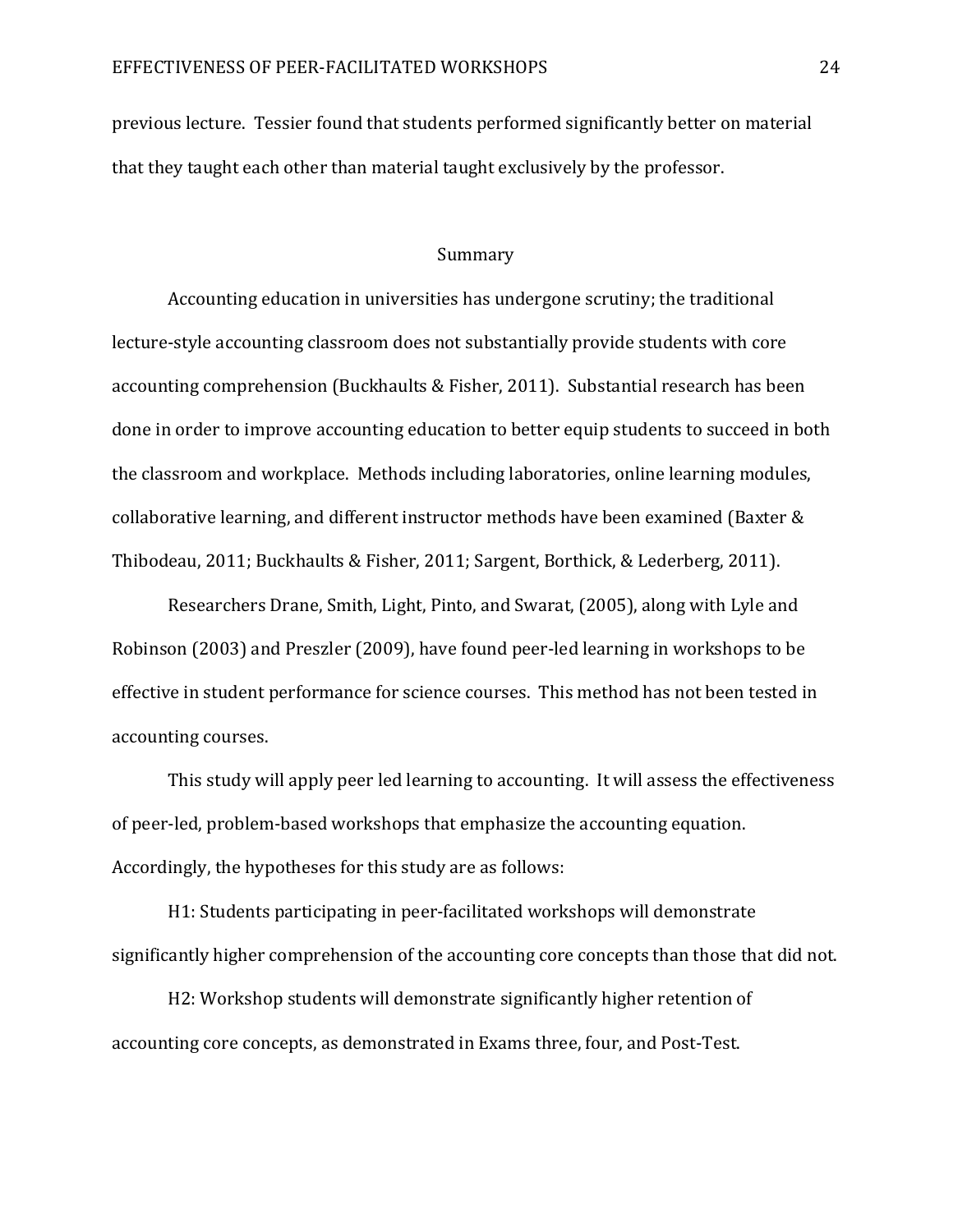#### CHAPTER 3: METHODOLOGY

 A facilitator-led workshop was designed that mirrored some elements of workshops discussed in the Literature Review (Hockings, DeAngelis, & Frey, 2008; Lyle & Robinson, 2003). The workshop was designed to run in conjunction with the regular Principles of Financial Accounting course. The same professor taught all sections of the course. Thus, all students in the course were subjected to the same lecture style, homework assignments, and exams.

#### Principles of Financial Accounting

 The Principles of Financial Accounting course is required of all business majors. The class meets three hours a week. The professor follows a format of reviewing textbook material, reviewing assigned exercises and problems, and going through new problems and exercises as a class (C. Fairchild, personal communication, September 8, 2012). Though students are assigned to read the textbook and work problems, completion of out of class assignments does not directly factor into grades. Students are evaluated with six exams (including a pre-test that is not part of the final grade calculation and a post-test that mirrors the pre-test). There were three sections of the course, each section with 20-35 students.

The students are offered several opportunities to seek help to improve their performance. For example, they have the option to meet with the professor outside of class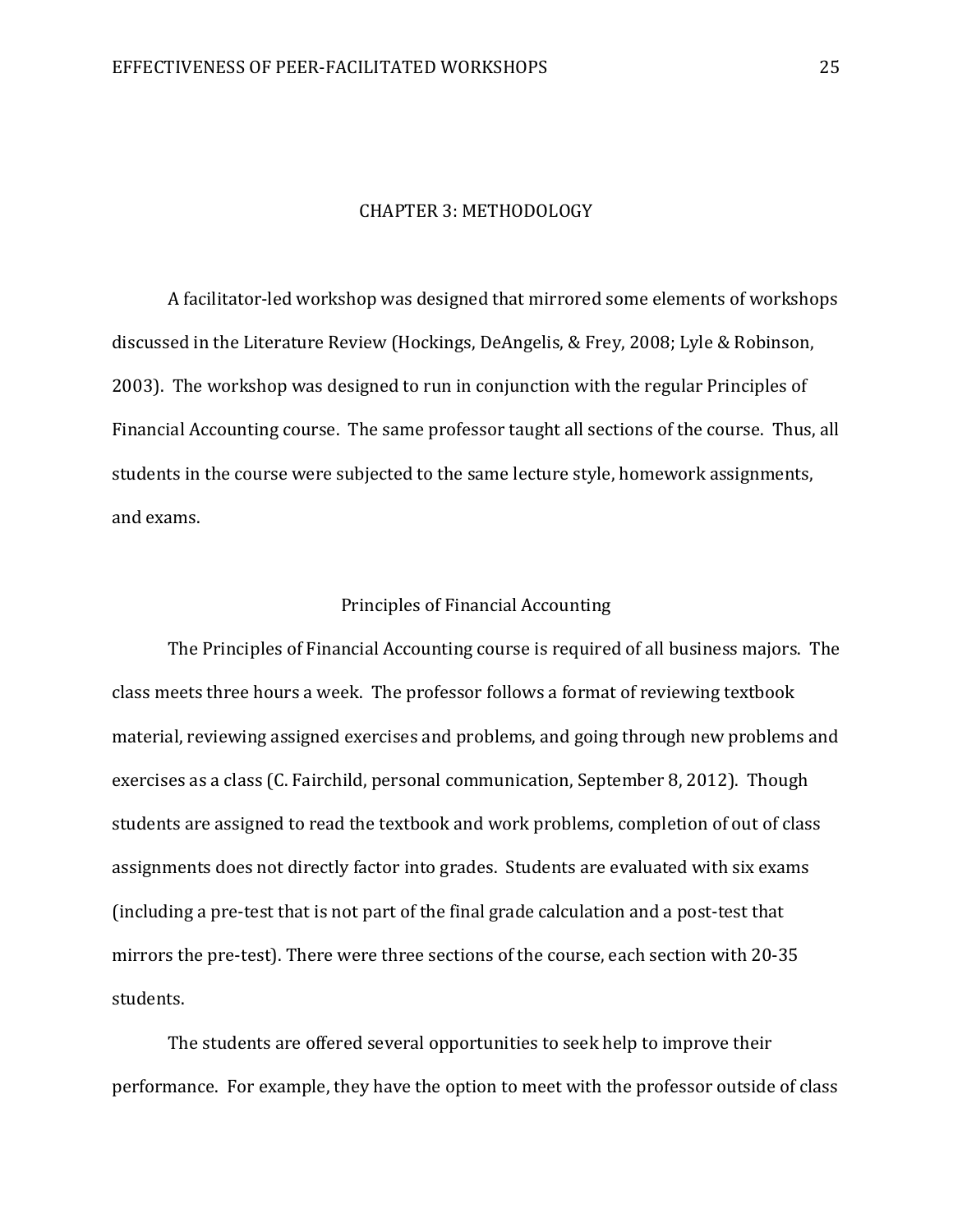for special assistance with coursework. Additionally, the school offers a free tutoring center, Academic Center for Excellence (ACE), through which students can access class assistance from peer tutors. ACE employs facilitators that specialize in business tutoring, including accounting.

#### Workshop Design

The workshops were placed between the first and second exams so that the material covered would be for concepts that would be on Exam two. Exam one usually covers basic accounting terminology including what qualifies as assets, liabilities, and equity. Exam two covers material that is crucial to comprehending accounting as a whole. The primary concepts revolve around the accounting equation: debits and credits, T-accounts, journal entries, and financial statements. Hypothesis two was grounded in that comprehension of these concepts would improve the students' performance for not only exam two, but also the remaining course exams. Heiser and Phillips (2011) explained the importance of focusing on the accounting equation. Aspects of accounting that are tested on Exam two provide the foundation of any further accounting knowledge. In order to progress further with high performance, it is best for students to know the accounting equation concepts. This study examines how students were able to retain the core accounting concepts, as demonstrated by their performance on all exams following exam two.

The professor announced to all three sections of the course that the workshops were open to all of his students that would want to attend; they were not required. In order to provide students with extrinsic incentive to attend the workshops, they were given the opportunity to earn extra credit at the end of the semester for attending at least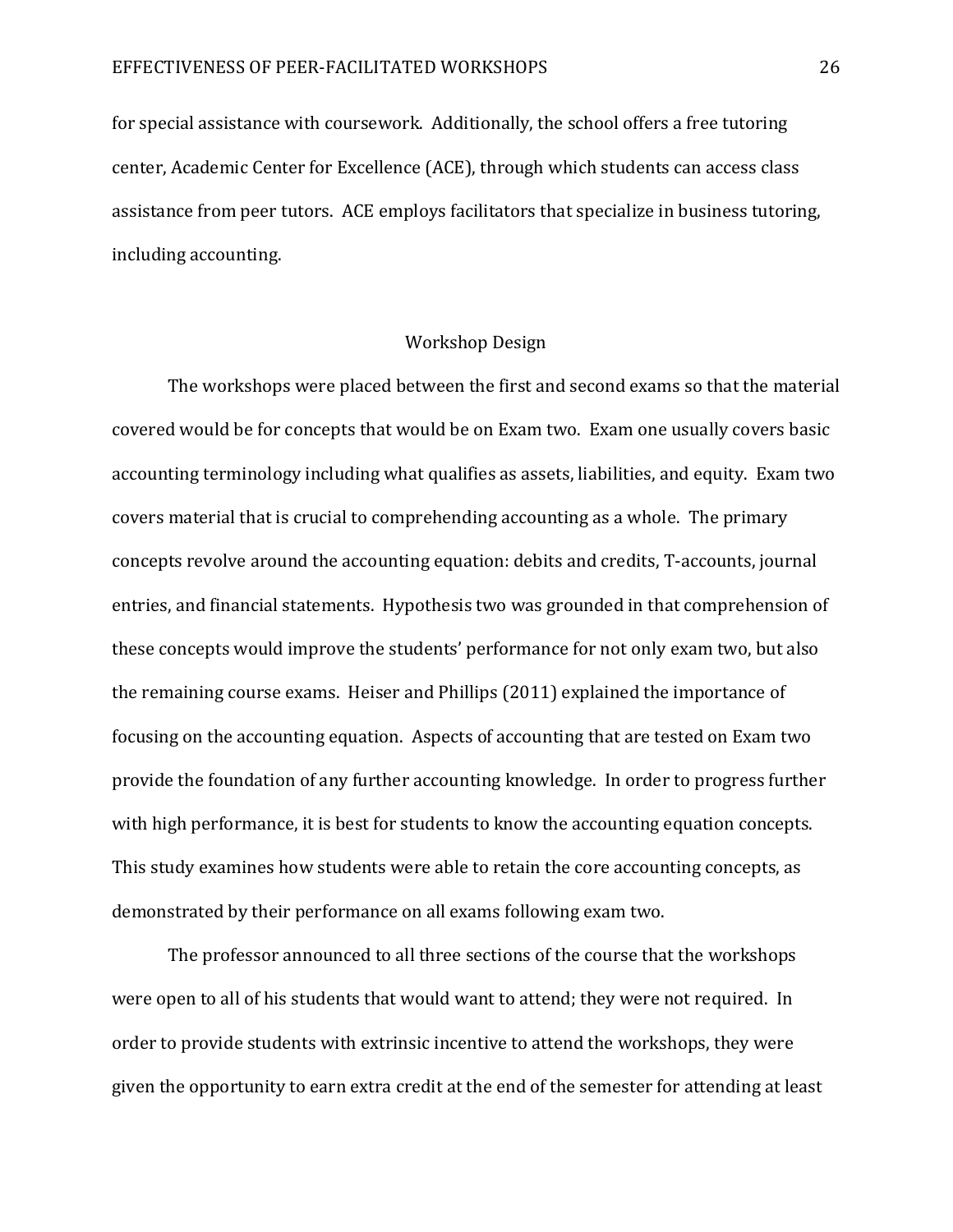#### EFFECTIVENESS OF PEER-FACILITATED WORKSHOPS 27

four of the workshops. Those whose schedules would not allow them to attend the workshops but still wanted to work the exercises and receive extra credit were assigned the same problems that were worked in the workshops for them to submit to the facilitator. The workshops met for seven days in a two-week time span, each session lasting approximately one hour. The facilitator did not have any knowledge of what would be on the exams. This was methodologically important so that improvements in the students' grades could not be attributed to the facilitator unfairly teaching the exam.

 Key elements of this study include the following: timing, concept emphasis, active learning, problem-focus, peer-facilitator attributes, and continuity of class sections.

#### Timing

While most of the workshops researched in the literature review spanned for the entirety of at least one semester, this workshop was designed to only last for the two weeks after students take the first exam and before they take the second exam. This was done for several reasons. It is important to test how the students perform in comparison to each other on the pre-test and Exam one, without any workshop guidance. This would assess whether or not the students' aptitude was relatively similar to each other across the board. Furthermore, it is key that if this study were to be replicated, the workshops take place before the exam that covers in-depth concepts of the accounting equation including debits and credits, journal entries, T-accounts, and financial statements.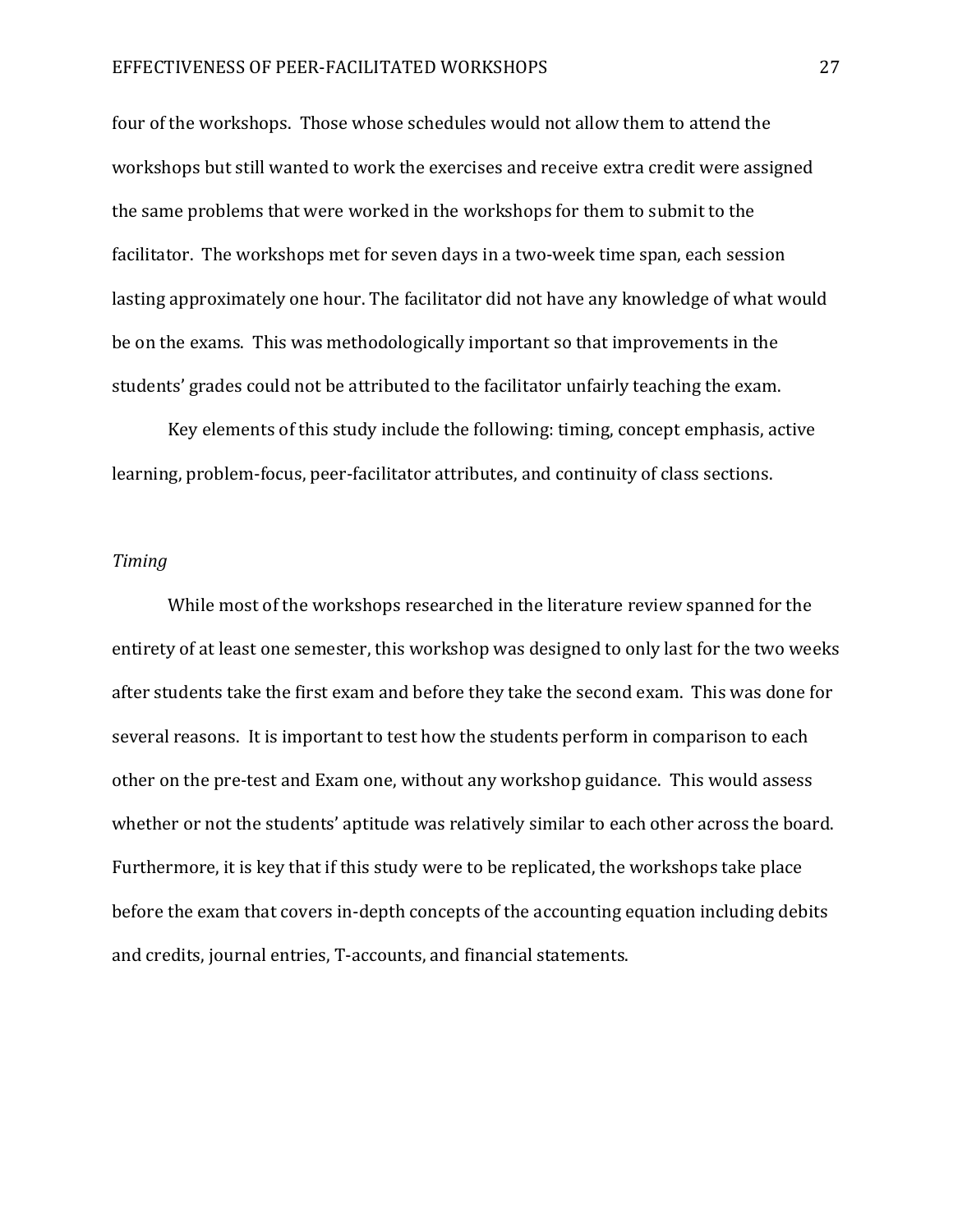#### Concept Emphasis, Active Learning, and Problem-Focus

 For this workshop, an emphasis was placed on selecting exercises that would reiterate core concepts, key learning outcomes, and the accounting equation. The facilitator prepared two to five exercises to go with the workshop attendees for each session. The exercises were chosen in collaboration with the professor so that they specifically addressed concepts that were covered in class and that were part of the course's learning outcomes. The textbook contained two sets of exercises and problem—an A and B version. Items covered in class came from the A version, and items covered in the workshop came from the B version. The B version problems differed from the A version only in specific numbers. Students did not have access to answer keys for either version. They were not told in advance what problems and exercises would be covered in the workshops.

The problems were worked in a collaborative group format. The workshops were small enough so that all attendees counted as one group. Attendance ranged from twelve to eighteen students. They answered and completed different parts of the exercises on a volunteer basis. The facilitator alternated between having students write their answers on the board and the facilitator writing her answers on the board at random. She preferred the student involvement method, though, because it forced the students to be even more engaged with the material.

The facilitator concentrated on keeping the accounting equation in mind when working the problems with the students. For example, for exercises that required journal entries, the facilitator had the students identify whether each account affected by the transaction would be classified as an asset, liability, or equity. While the first week of workshops focused more on learning journal entries, debits and credits, and T-accounts,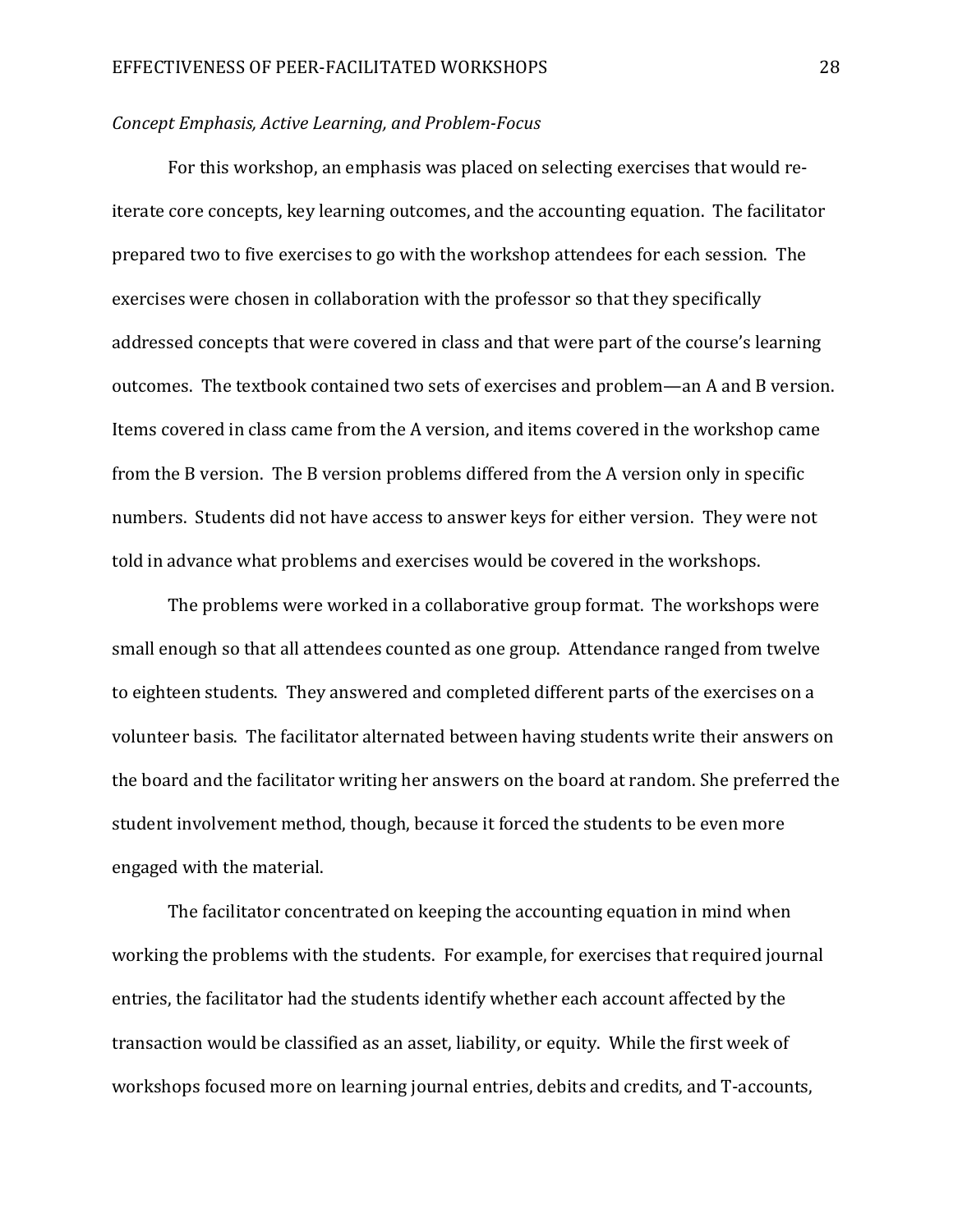the second week of workshops focused on having the students perform comprehensive problems. This involved tracing journal entries all the way through creating financial statements.

#### Peer-Facilitator Attributes

 One of the most significant attributes of the workshop was the emphasis on peerleadership. While several of the studies discussed in the literature review tested peertutors that were currently taking the class, the attributes of this workshop's facilitators aligns more closely with Hockings, DeAngelis, & Frey (2008). This workshop's peerfacilitator was in her senior year of college and had demonstrated ability throughout her accounting education. Additionally, she had over a year of experience in tutoring accounting courses with the tutoring center (ACE), throughout which she received periodic training in "best practices" for tutoring. It is advised that a peer-facilitator with similar qualities be chosen if this study were to be replicated.

#### Continuity of Class Sections

 The final key element of this study was that all students were under the same professor. This is important in analyzing the effectiveness of the workshops because it ensures that all students are received very similar instructions and lectures.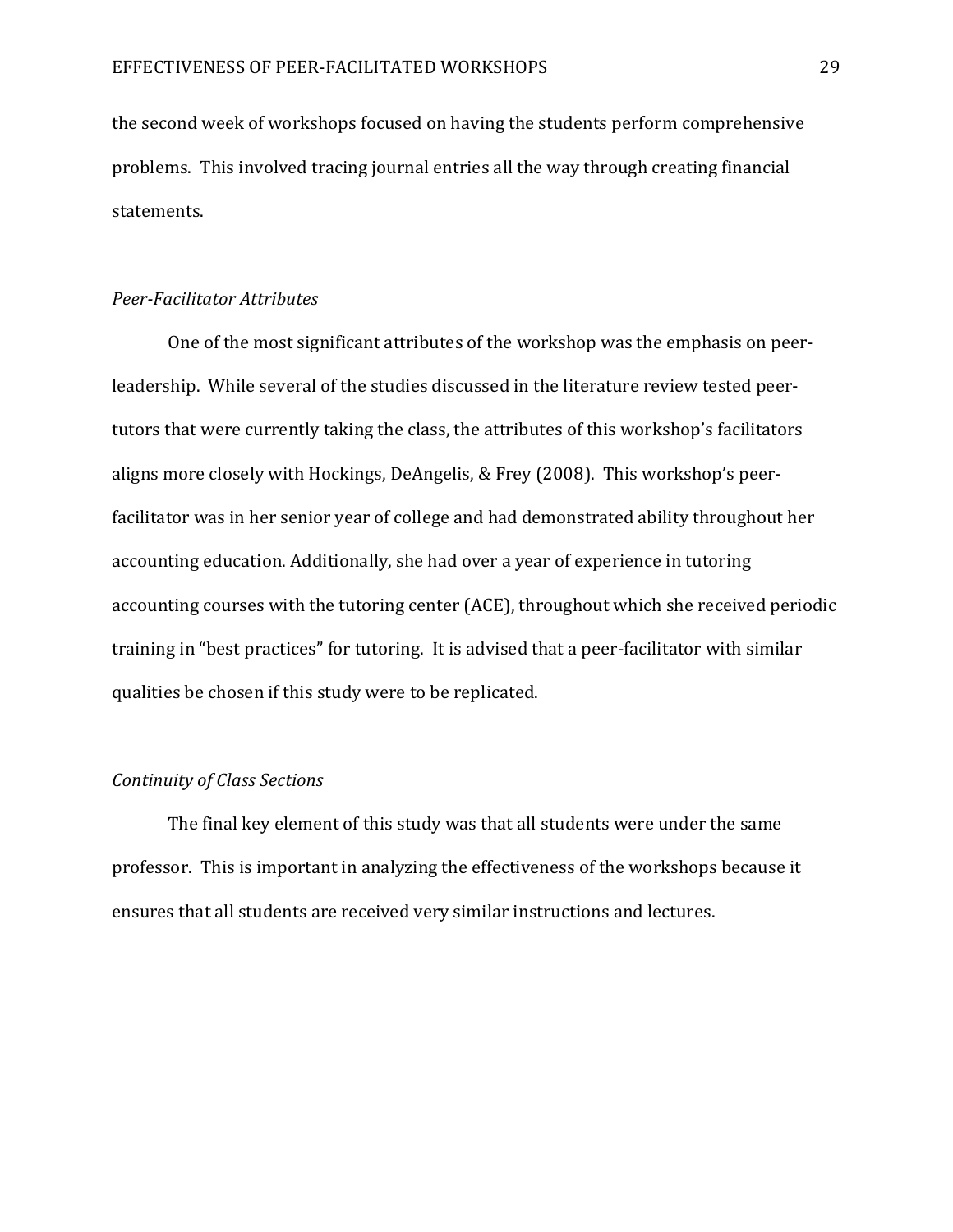#### Participants

For purposes of this study, students are separated into three categories (types):

Type 1: Students that participated in four or more workshops

Type 2: Students who attended between one to three workshops or completed the

exercises on their own

Type 3: Students that did not participate in either workshops or exercises

Table 1 breaks down the participants by Type:

Table 1: Participant Type

|        | Total |
|--------|-------|
| Type 1 | 22    |
| Type 2 | 23    |
| Type 3 | 37    |
| Total  |       |

#### Statistical Methods

A Univariate Analysis of Variance (ANOVA) test was conducted for each exam. This particular test was chosen primarily because Hahn, Fairchild, and Dowis (in press) used it in their study. The test was run on Type 1 student exam results vs. Type 2 student results, and then again against Type 3 results. ANOVA was tested at p<.05 (per standards, used by Hahn, Fairchild, and Dowis).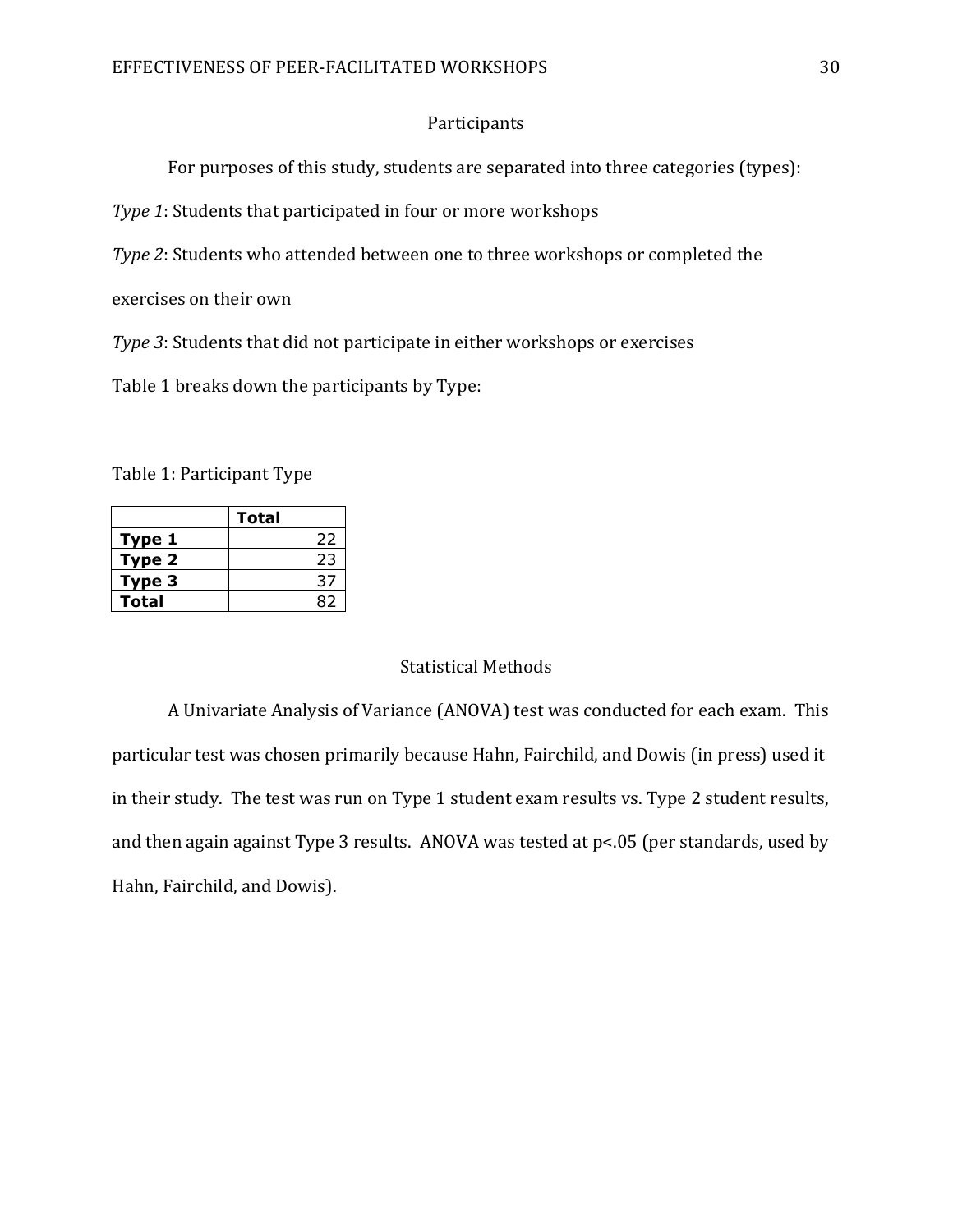#### CHAPTER 4: RESULTS

#### Test Results

The following tables display the average exam scores of the three types of students

for all exams. The % difference between Type 2 and Type 3 exam scores and Type 1 exam

scores is also displayed.

Table 2: Pre-Test

| Pre-Test             | Fall 2012 | % Variance  | P-Value |
|----------------------|-----------|-------------|---------|
| Student              | Average   | From Type 1 |         |
|                      | 32.62     |             |         |
| Type 1<br>Type 2     | 35.22     | 7.87%       | .276    |
| Type 3               | 37.22     | 14.1%       | .126    |
| <b>Total Average</b> | 35.46     |             |         |

Table 3: Exam 1

| Exam 1               | Fall 2012 | % Variance  | P-Value |      |
|----------------------|-----------|-------------|---------|------|
| Student              | Average   | From Type 1 |         |      |
| Type 1               | -77       |             |         |      |
| Type 2               | 75.21     | $-2.32\%$   |         | .649 |
| Type 3               | 72.43     | $-5.93%$    |         | .241 |
| <b>Total Average</b> | 74.40     |             |         |      |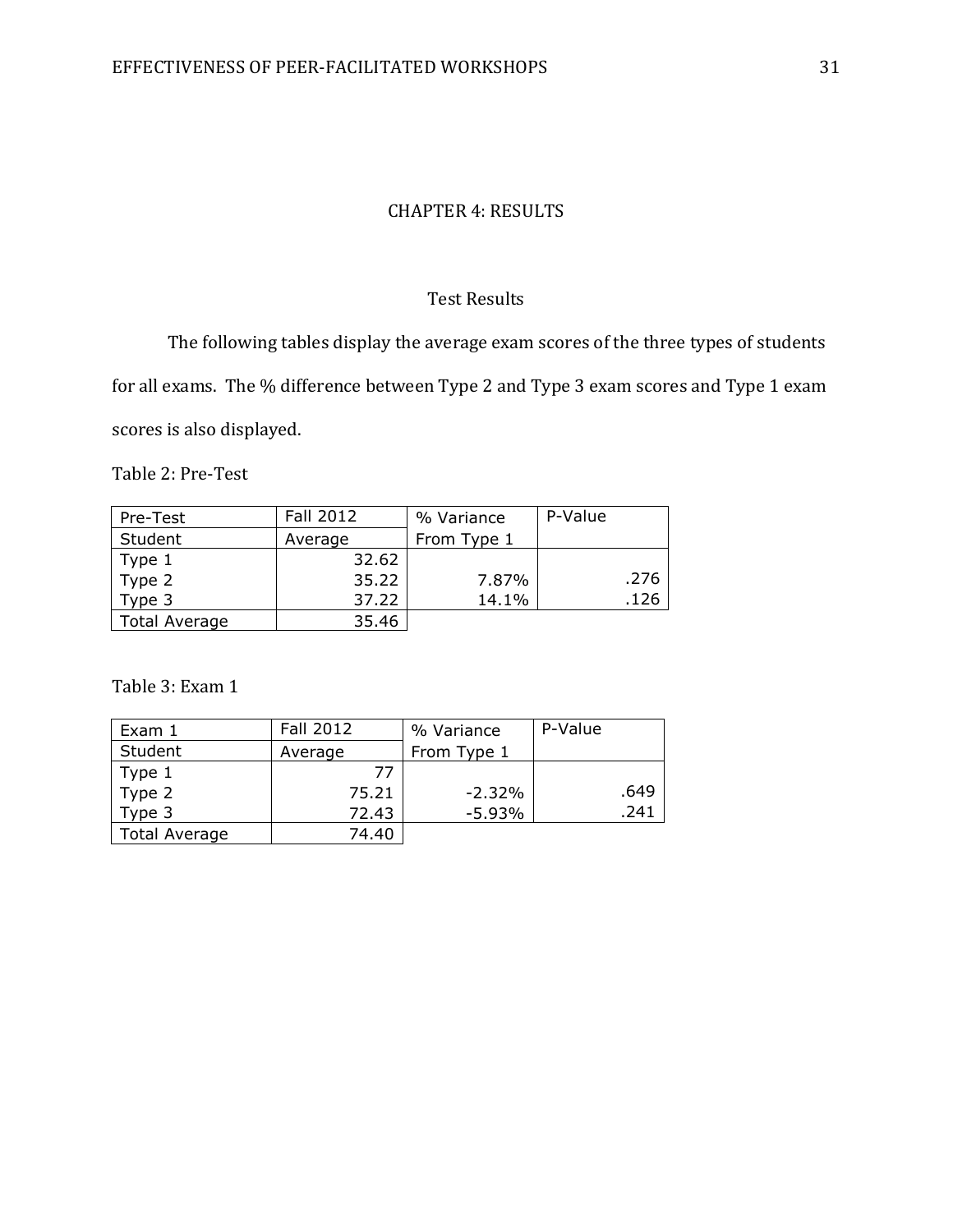# EFFECTIVENESS OF PEER-FACILITATED WORKSHOPS 32

# Table 4: Exam 2

| Exam 2        | Fall 2012 | % Variance  | P-Value |
|---------------|-----------|-------------|---------|
| Student       | Average   | From Type 1 |         |
| Type 1        | 83.1      |             |         |
| Type 2        | 79.90     | $-3.8\%$    | .401    |
| Type 3        | 73.63     | $-11.40%$   | $.034*$ |
| Total Average | 77.86     |             |         |

Table 5: Exam 3

| Exam 3        | Fall 2012 | % Variance  | P-Value |
|---------------|-----------|-------------|---------|
| Student       | Average   | From Type 1 |         |
| Type 1        | 77.95     |             |         |
| Type 2        | 71.81     | $-7.87\%$   | .128    |
| Type 3        | 66.24     | $-15.0$     | $.003*$ |
| Total Average | 70.82     |             |         |

Table 6: Exam 4

| Exam 4        | Fall 2012 | % Variance  | P-Value |
|---------------|-----------|-------------|---------|
| Student       | Average   | From Type 1 |         |
| Type 1        | 81.6      |             |         |
| Type 2        | 72.36     | $-11.32$    | $.009*$ |
| Type 3        | 66.86     | $-18.06$    | .069    |
| Total Average | 72.26     |             |         |

Table 7: Exam 5

| Post-Test            | Fall 2012 | % Variance  | P-Value |
|----------------------|-----------|-------------|---------|
| Student              | Average   | From Type 1 |         |
| Type 1               | 78.14     |             |         |
| Type 2               | 71.29     | $-10.03$    | $.026*$ |
| Type 3               | 72.82     | $-6.80$     | .107    |
| <b>Total Average</b> | 73.87     |             |         |

\*indicates significance (p<.05)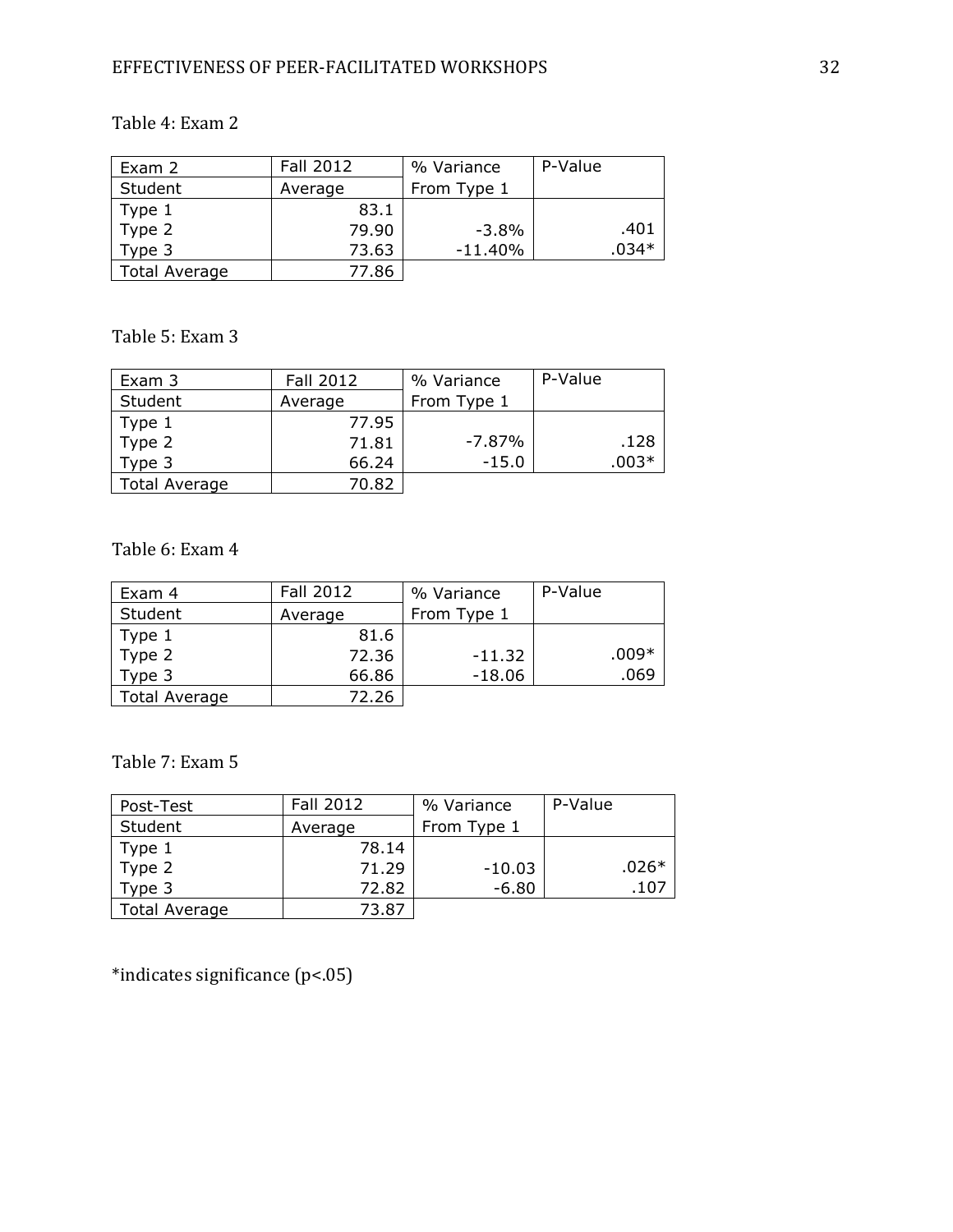#### Analysis of Test Results

 For all exams subsequent to the workshop, Type 1 students' average exam scores were higher than Type 2 and Type 3 (varying with significance). This contrasts with preworkshop results, by which Type 1 students did not perform statistically higher than on either the Pre-Test scores or Exam one scores. The results of the ANOVA tests for each exam are reported below.

Pre-Test: No significant difference between Type 1 and Type 2/Type 3 students, as shown in Table 2.

Exam one: No significant difference between Type 1 and Type 2/Type 3 students as shown in Table 3.

Exam two: Significant difference between Type 1 and Type 3 students, as shown in Table 4. Exam three: Significant difference between Type 1 and Type 3 students, as shown in Table 5.

Exam four: Significant difference between Type 1 and both Type 2 and Type 3 students, as shown in Table 6.

Post Test: significant difference between Type 1 and Type 2 students, as shown in Table 7.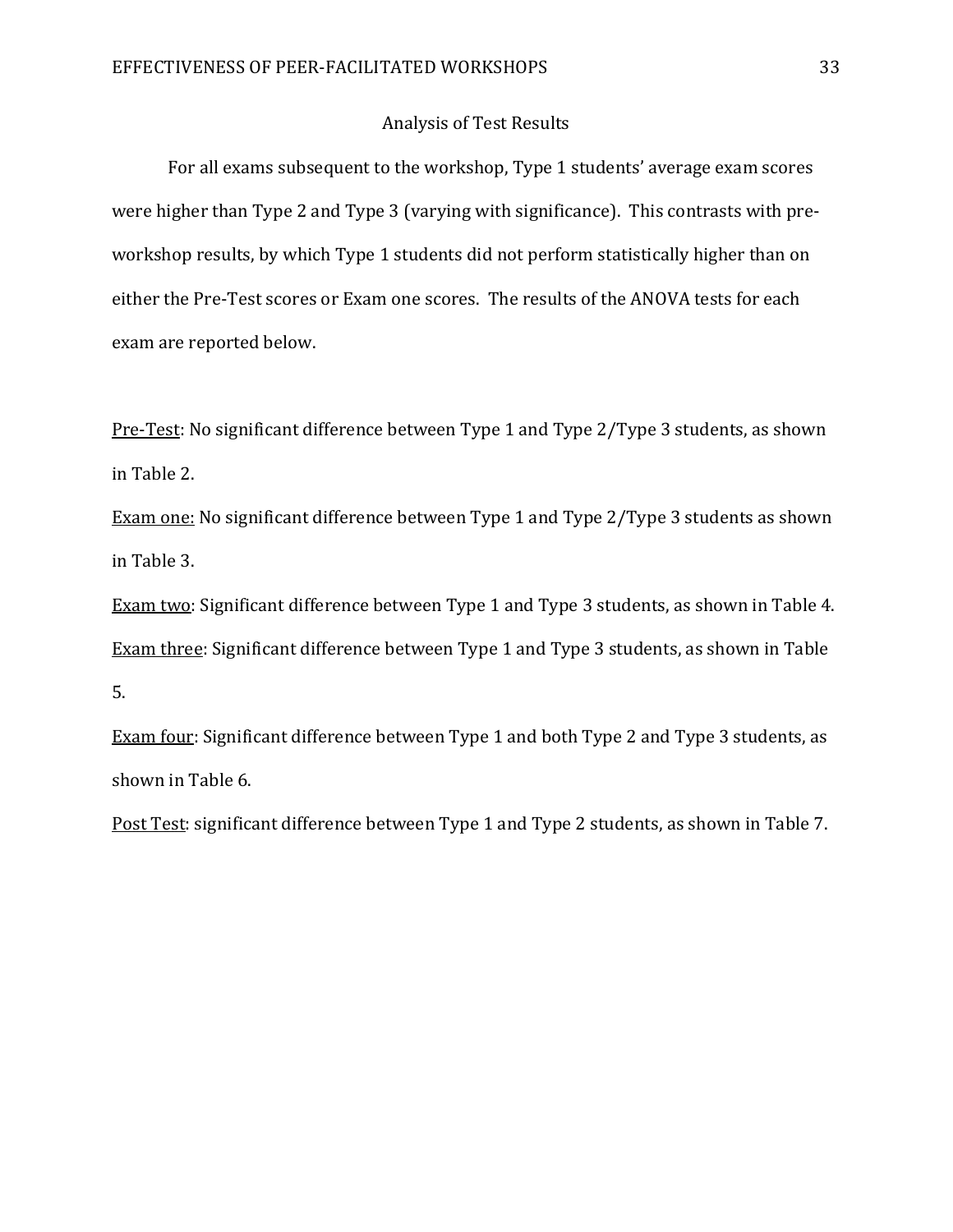#### CHAPTER 5: DISCUSSION AND CONCLUSION

This study assessed the effectiveness of peer-facilitated workshops in a Principles of Financial Accounting course. Results of the study demonstrated that students that attended at least four of seven workshops (Type 1) focusing on core accounting concepts including the accounting equation exhibited a statistically higher performance than those that did not on Exam two. The same students did not maintain significantly higher exam scores for the remainder of the course.

#### Interpretation of Exam Results

The Pre-Test given for this course contains core concepts learned throughout the semester. It is used to measure students' knowledge of accounting before the coursework and compare it with how much they learned by the end of the course, as measured by the post-test. The lack of significant difference among the student types suggests that no group of students had a beginning knowledge of accounting any greater than the other.

 Exam 1 was given before the workshops began. While the pre-test measures any pre-learned knowledge, Exam one measures the student performance after lectures, homework, etc. That Type 1 students did not exhibit better average test scores suggests that students who decided to take the workshop might not have performed better than other students if they did not participate in the peer-assisted learning.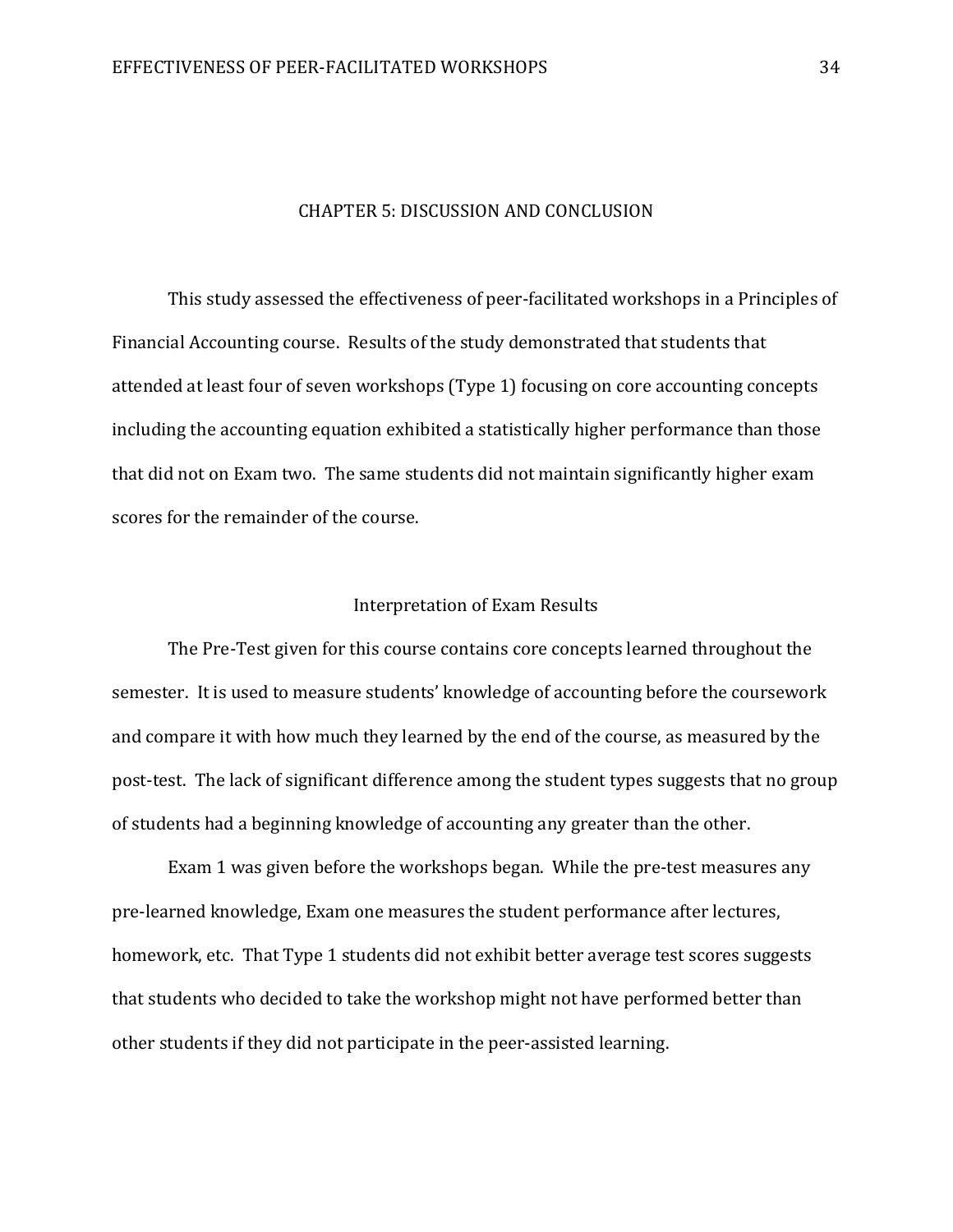Average test scores for Type 1 students on Exam two, which followed immediately after the workshops, were 11.40% higher than Type 2 students. Given that the p-value for this result is significant, this suggested that the peer-facilitated workshops had a positive effect on student performance. That Type 3 students were not much higher than the Type 2 students could be because Type 2 students did take part in some form of separately assigned assignments, and therefore most likely had more preparation for the exam than if they otherwise only did class assignments.

An important factor in this study is that the workshops would help student test grades after Exam two, given that they would have gained a better understanding of the core accounting material. Exam three creates an interesting discussion because averages for all students declined considerably. Type 1 students' exam averages declined 6.18%, Type 2 declined 10.12%, while Type 3 declined 10.03%. With this decline, Type 1 scores were 15.0% better than Type 3. This could suggest that the workshops might have helped the students perform better than they would have if they had not participated at all. The reason for the decline in grades for Type 1 and Type 2 students could be that they did not spend as much time in preparation for this exam when compared with Exam 2

Scores on Exam four improved from Exam three scores. The study cannot provide reasoning for this improvement. Type 1 grades were 18.06% higher than Type 3.

The Post-Test, identical to the Pre-Test, measures student knowledge increases from the beginning of the course to the end of the course. Expectations were that the Type 1 students would have statistically higher Post-Test results than the other student types. Results, however, indicated a significantly greater exam average over Type 2 students. That Type 1 students did not perform significantly higher than Type 3 students on this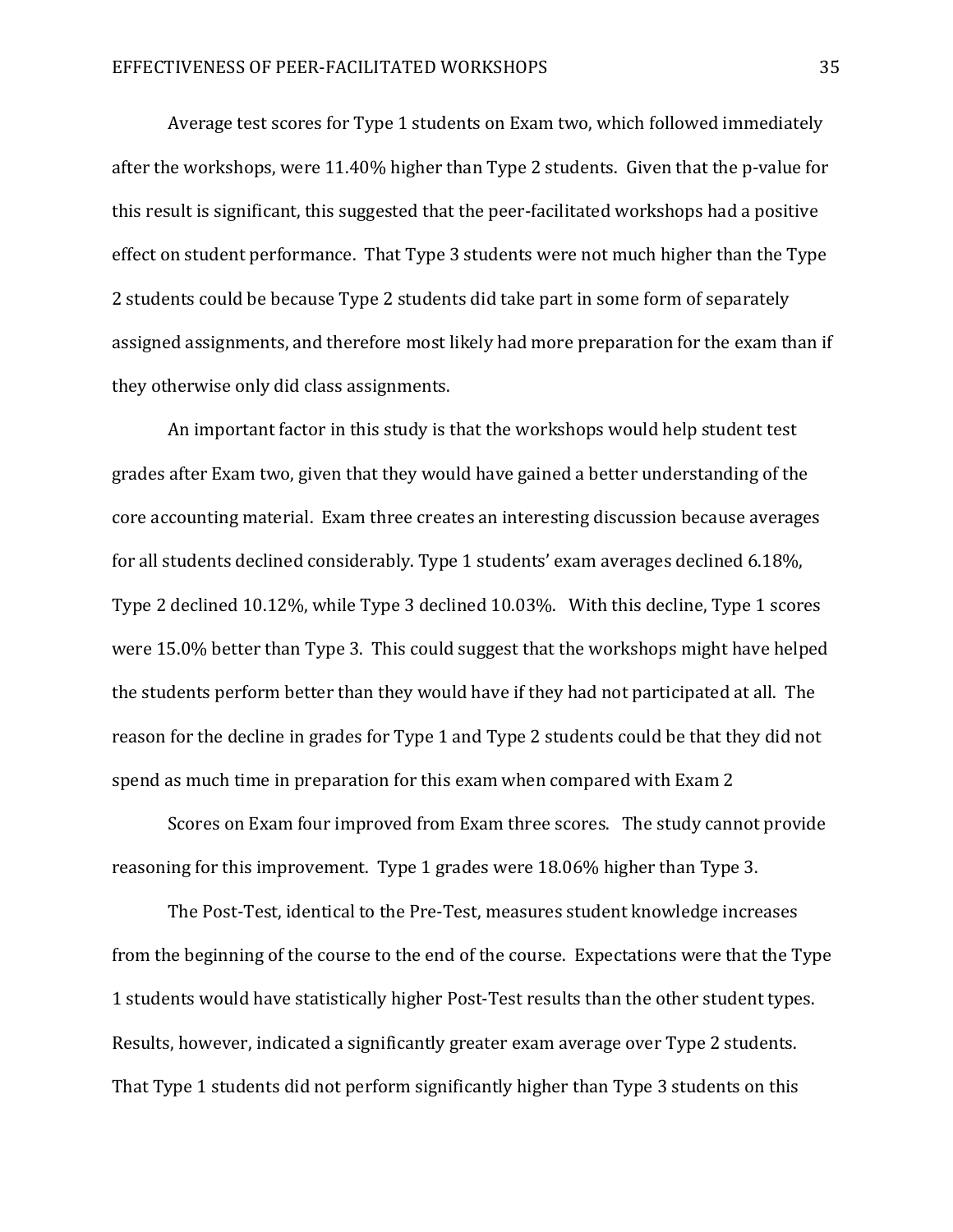exam suggests that the workshops did not have a significant effect on student performance for the remainder of the course.

#### Weaknesses and Recommendations

There were several weaknesses of the study. Primarily, the participants were not randomly chosen. The fact that students were allowed to self-select raises concern over whether or not they would have performed better than others on the exams without the workshops. This concern was partially mitigated by the fact that they did not perform significantly better on either the pre-test or the first exam. Furthermore, it is difficult to claim that the peer-facilitated workshops factor was what specifically contributed to the student success. Though the study does show that the workshops may have improved average grades, it is not definitively causal. It could simply be that the students spent more time with the material, as Elias (2005) explained in his paper about the importance of students exhibiting a deeper level of thinking and studying.

 If this study were to be replicated, it is suggested that the workshops be given for more than two weeks. This could help students develop a deeper understanding of the accounting equation, and possibly help them improve exam grades. This comprehension of the accounting equation would also benefit accounting majors in their further studies. It would also be recommended to gather a random sample of students to attend workshops in order to best test the effectiveness of peer-facilitated workshops. Additionally, a chisquared goodness of fit could be run to identify any correlating factors between student demographics and their performance. These demographics could include gender, and overall GPA.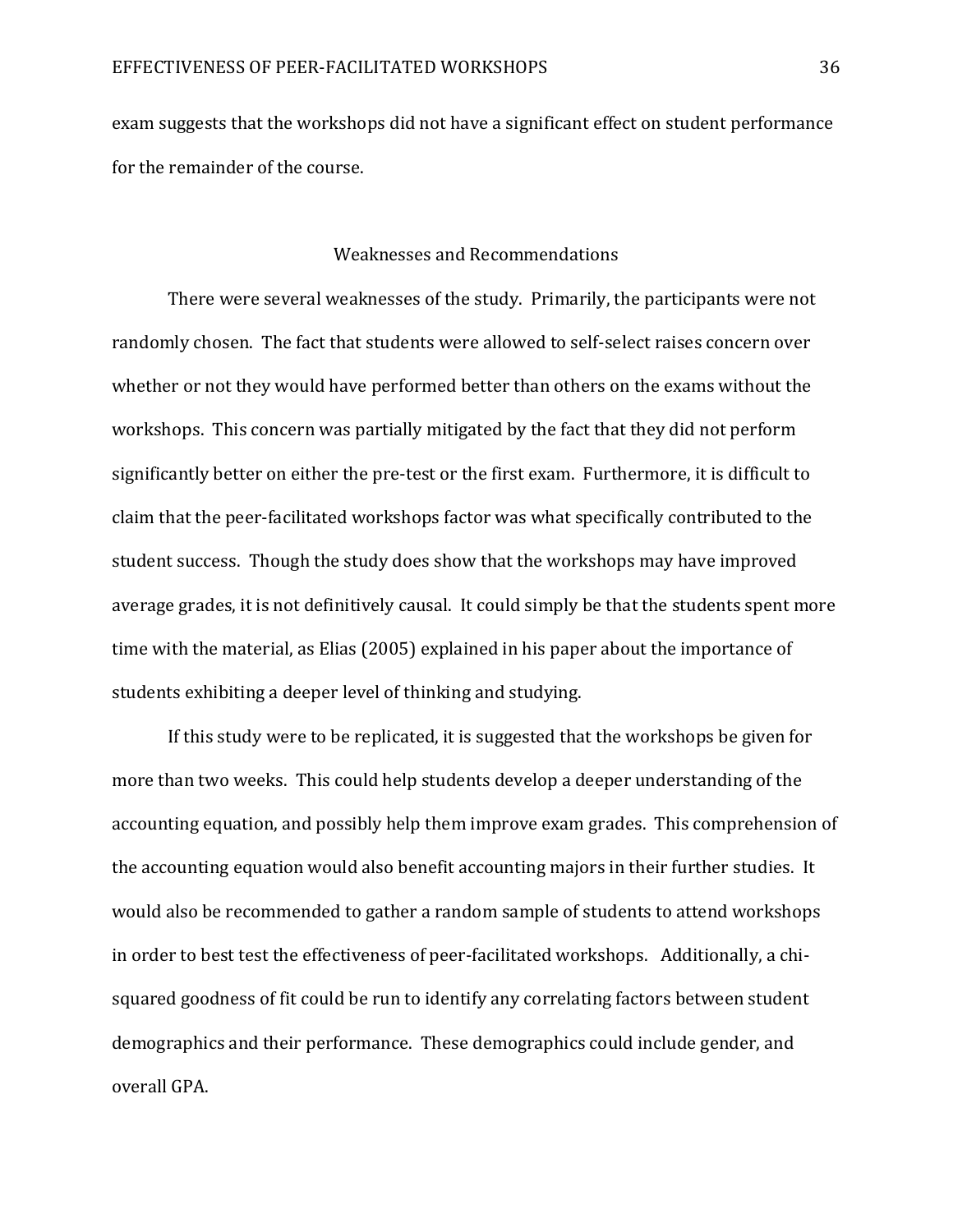#### REFERENCES

- Abeysekera, I. (2011). Learning financial accounting in a tertiary institution of a developing country. An investigation into instructional methods. Journal of University Teaching & Learning Practices, 8, 1-9. Retrieved from http://ro.uow.edu.au/jutlp/vol8/iss1/1
- Abeysekera, I. & Jebeile, S. (2010). The spread of ICT innovation in accounting education. International Journal of Teaching and Learning in Higher Education, 22, 158-168. Retrieved from http://www.isetl.org/ijtlhe/
- Al-Twaijry, A.A. (2010). Student academic performance in undergraduate managerial accounting courses. Journal of Education for Business, 85, 311-322. doi: 10.1080/008832320903449584
- Baxter, R. J., & Thibodeau, J.C. (2011). Does the use of intelligent learning and assessment software enhance the acquisition of financial accounting knowledge? Issues in Accounting Education, 26, 647-656. doi: 10.2308/iace-50052
- Borthick, A. F., Lederberg, A. R., & Sargent, C. S. (2011). Improving retention for principles of accounting students: Ultra-short online tutorials for motivating effort and improving performance. Issues in Accounting Education, 26, 657-679. doi: 10.2308/iace-50001.
- Boyd, D.T., Boyd, S.C., Boyd, W. L. (2000). Improving principles content for better understanding. Journal of Education for Business, 36-41.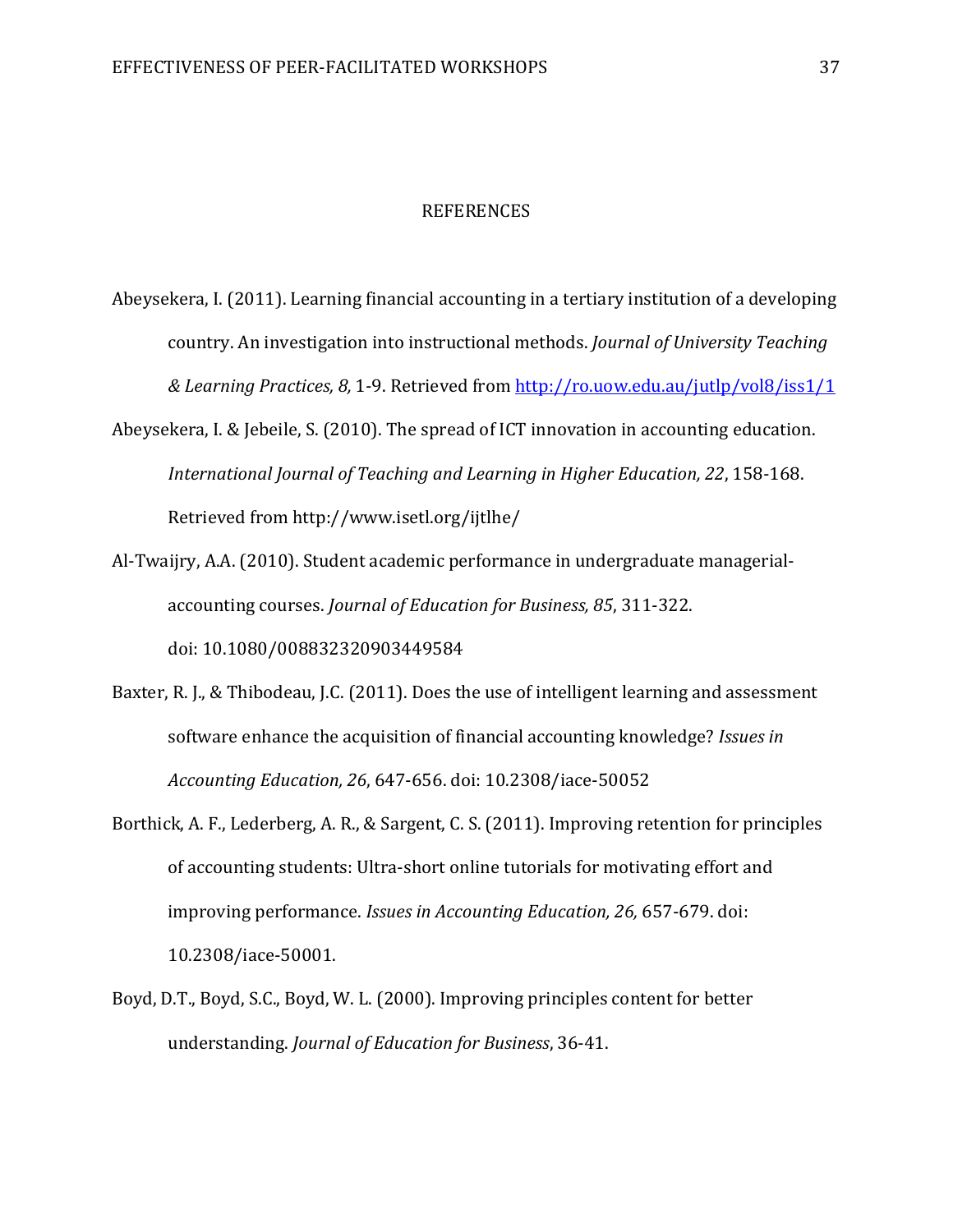- Buckhaults, J., & Fisher, D. (2011). Trends in accounting education: Decreasing accounting anxiety and promoting new methods. Journal of Education for Business, 86, 31-35. doi: 10.1080/08832321003720692
- Chen, C.C., Jones, K.T. & Moreland, K. (2010). Distance education in a cost accounting course: Instruction, interaction, and multiple measures of learning outcomes. The Journal of Educators Online, 7, 1-17. Retrieved from www.thejeo.com
- Christensens, A. L., Judd, A. J., & Nichols, N.B. (2011). Implementation of assurance of learning plans: An accounting program and individual course analysis. Journal of Education for Business, 86, 84-91. doi: 10.1090/08832323.2010.480990
- Chu, L. and Theresa Libby. (2010). Writing mini-cases: An active learning assignment. Issues in Accounting Education, 25, 245-265. doi: 10.2308/iace.2010.25.2.245
- Darwin, D. (2011). How much do study habits, skills, and attitudes affect student performance in introductory college accounting courses? New Horizons in Education. Volume 59 No. 3, December.
- Drane, D.H., Smith, D., Light, G., Pinto, L., & Swarat, S. (2005). Enhancing student performance and retention in the sciences through peer-facilitated discussion. Journal of Science Education and Technology, 14(3), 337-352.
- Elias, R. (2005). Students' approaches to study in introductory accounting courses. Journal of Education for Business, 194-199.
- Fairchild, C, Dowis, B, & Hahn, W. Online Homework Managers and Intelligent Tutoring Systems: A Study of Their Impact on Student Learning in the Introductory Financial Accounting Classroom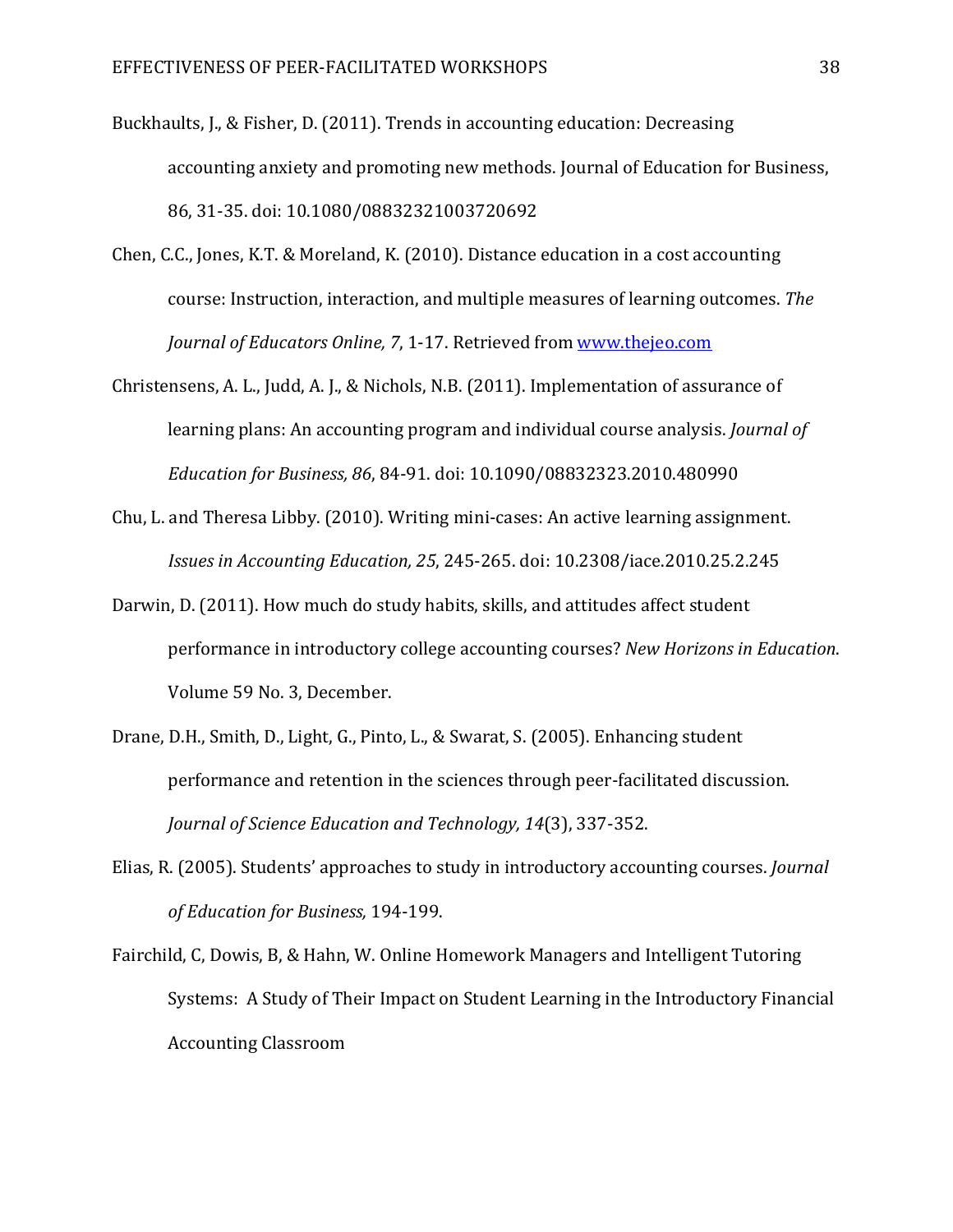- Gerekan, B. (2011). Student evaluations of teaching factors in accounting education: An empirical study at a Turkish university. European Journal of Social Sciences, 23, 410- 415. Retrieved from http://www.europeanjournalofsocialsciences.com/
- Gloeckler, Geoff. (2013). In rankings surveys, business majors and employers tell all.

Bloomberg Businessweek. Retrieved from

http://www.businessweek.com/articles/2013-03-21/in-ranking-surveys-business majors-employers-tell-all

- Hahn, W., Fairchild, C, & Dowis, B. (in press). Online Homework Managers and Intelligent Tutoring Systems: a study of their impact on student learning in the Introductory Financial Accounting Classroom.
- Hansen, J.D. (2006). Using problem-based learning in accounting. Journal of Education for Business, 221-224.
- Heiser, L. & Phillips, F. (2011). A field experiment examining the effects of accounting equation emphasis and transaction scope on students learning to journalize. Issues in Accounting Education, 26, 681-699. doi: 10.2308/iace-50051
- Hockings, S. C., DeAngelis, K.J., & Frey, R.F. (2008). Peer-led learning in general Chemistry: Implementation and evaluation. Journal of Chemical Education, 85(7), 990-996.
- Lightner, S., Bober, M. J., & Willi, C. (2010). Team-based activities promote engaged learning. College Teaching, (5)1, 5-18.
- Lyle, K.S. & Robinson, W.R. (2003). A statistical evaluation: Peer-led team learning in an Organic Chemistry course. Chemical Education Today, 80(2), 132-134.
- Lyon, D. C. & Lagowski, J. J. (2008). Effectiveness of facilitating small-group learning in large lecture classes. Journal of Chemical Education, 85(11), 1571-1576.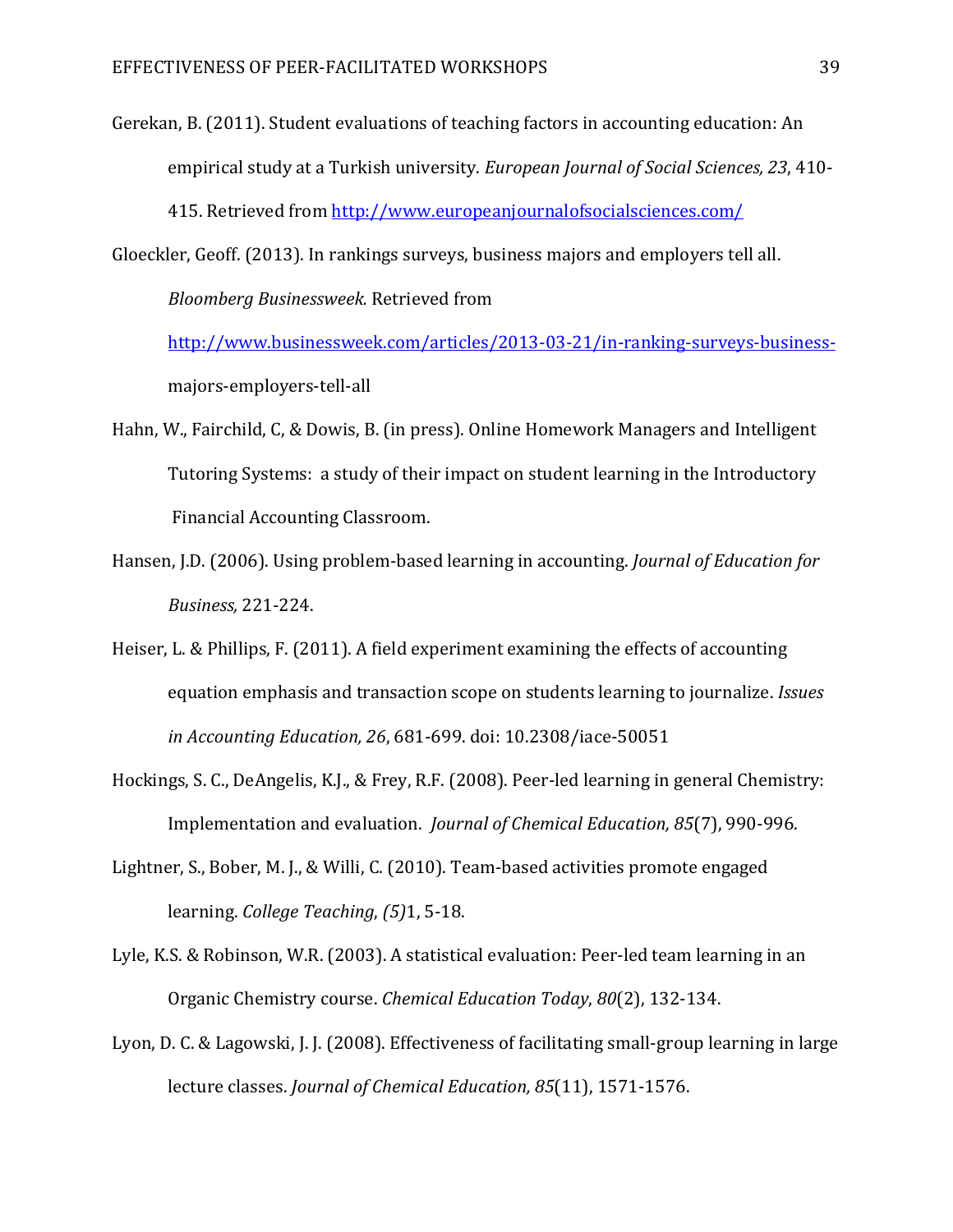- Marcheggiani, J., Davis, K.A., & Sander, J.F. (2009). The effect of teaching methods on examination performance and attitudes in an introductory financial accounting course. Journal of Education for Business.
- Migletti, C. (2002). Using cooperative small groups in introductory accounting classes: A practical approach. Journal of Education for Business. November/December.
- Nazli Hosal-Akman and Can Simga-Mugan (2010). An assessment of the effects of teaching methods on academic performance of students in accounting courses. Innovations in Education and Teaching International. Volume 47 Number 3
- Preszler, R. W. (2009). Replacing lecture with peer-led workshops improves student learning. CBE-Life Sciences Education, 8, 182-192.
- Ronco, A. M., & Sanchez, M. M. (2010). The role of new technologies in competence teaching in higher education: The case of accounting. US-China Education Review, 7, 53-61.
- Steele, D.J., Medder, J. D., & Turner, P. (2000). A comparison of learning outcomes and attitudes in student- versus faculty-led problem-based learning: an experimental study. Medical Education, 34, 23-29.
- Tessier, J. (2007). Small-group peer teaching in an introductory Biology classroom. Journal of College Science Teaching, 64-69.
- Wally-Dima, L. (2011). Bridging the gap between accounting education and accounting practice: The case of the University of Botswana. The IUP Journal of Accounting Research & Audit Practices, 10, 7-27. Retrieved from http://www.iupindia.in/
- Wamser, C. (2006). Peer-led team learning in Organic Chemistry: Effects on student performance, success, and persistence in the course. Journal of Chemical Education, 83(10), 1562-1566.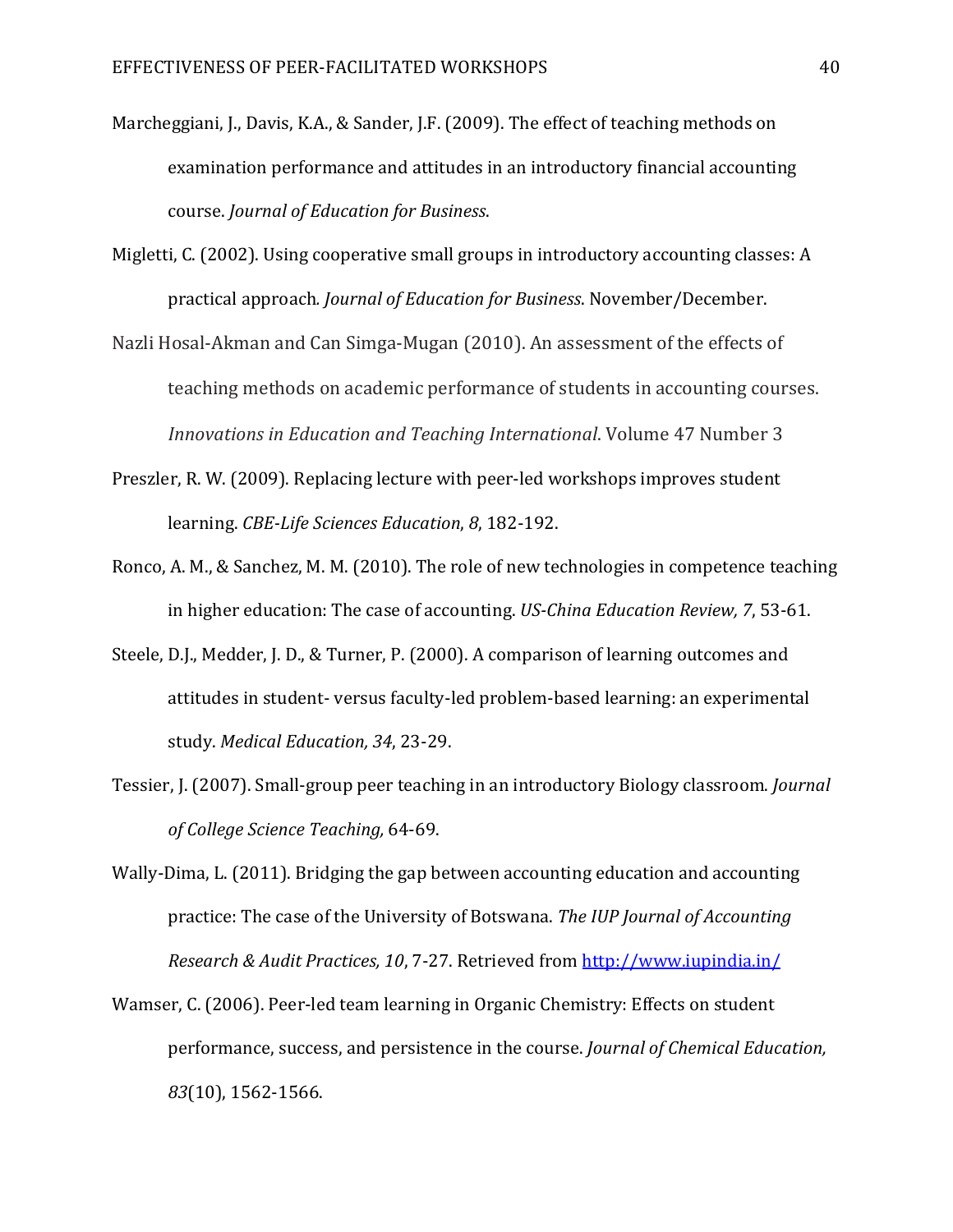Zain, Z. M; Subramaniam, G.; Rashid, A. A.; Ghani, E. K. (2009). Teaching economics using cooperative learning approach: Accounting students' performance and attitude. Canadian Social Science, (5)6, 92-102.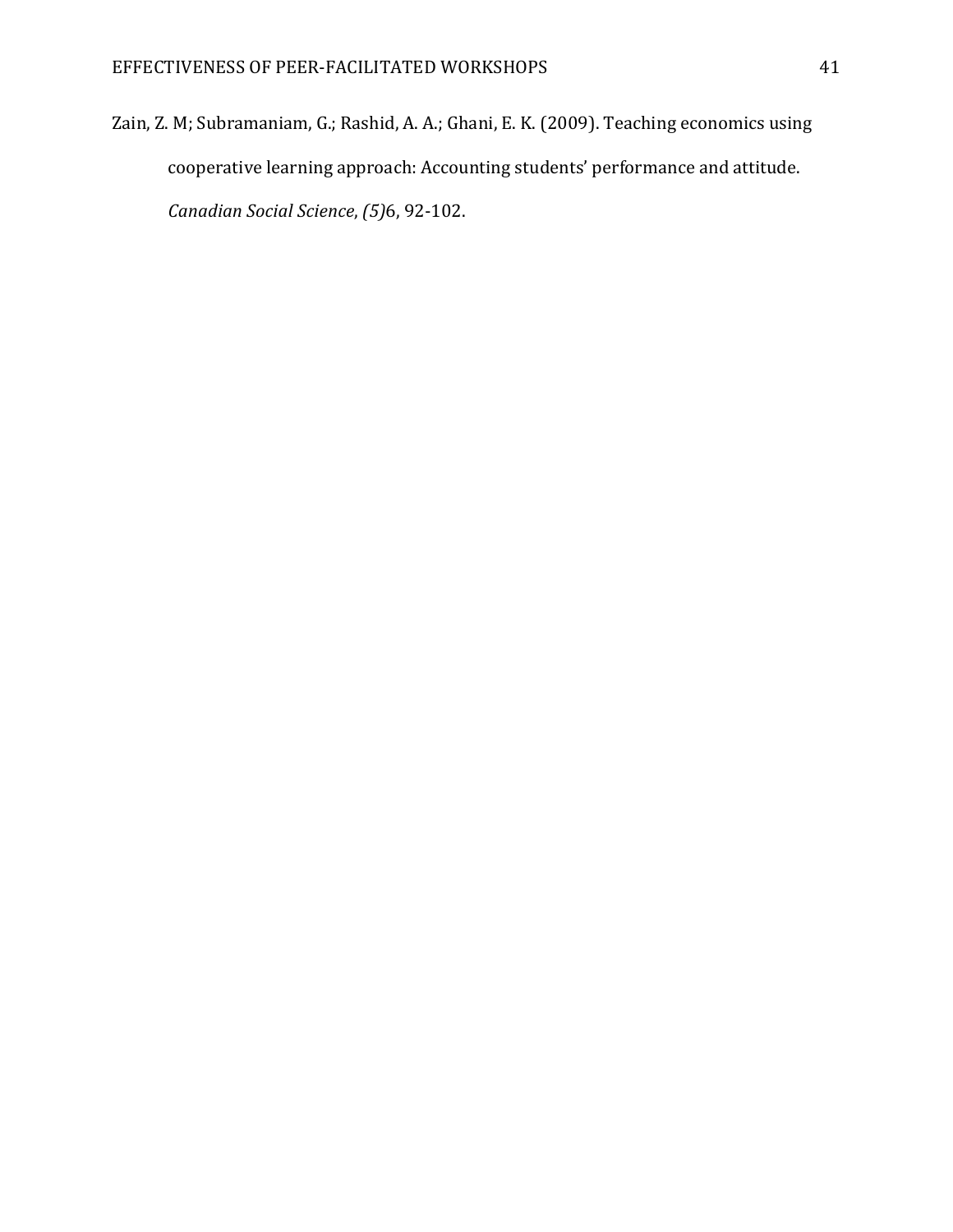# APPENDICES

### Appendix A: ANOVA Results

Below are the results of the ANOVA tests by exam:

| <b>Pre-Test</b><br>Type 1 and<br>Type 2<br>SS<br>Between:<br>Within:<br>Total: | df | 76.012<br>2,682.95<br>2,758.96 | <b>MS</b> | 1<br>43<br>44 | F | 76.012<br>62.394 | р | 1.218 | 0.276 |
|--------------------------------------------------------------------------------|----|--------------------------------|-----------|---------------|---|------------------|---|-------|-------|
| Type 1 and<br>Type 3                                                           |    |                                |           |               |   |                  |   |       |       |
| SS                                                                             | df |                                | <b>MS</b> |               | F |                  | р |       |       |
| Between:                                                                       |    | 291.936                        |           | 1             |   | 291.936          |   | 2.413 | 0.126 |
| Within:                                                                        |    | 6,895.64                       |           | 57            |   | 120.976          |   |       |       |
| Total:                                                                         |    | 7,187.58                       |           | 58            |   |                  |   |       |       |

| Exam 1<br>Type 1 and<br>Type 2<br>SS<br>Between: | df<br>36.432 | <b>MS</b> |    | F       | р     | 0.649 |
|--------------------------------------------------|--------------|-----------|----|---------|-------|-------|
|                                                  |              |           | 1  | 36.432  | 0.21  |       |
| Within:                                          | 7,474.37     |           | 43 | 173.823 |       |       |
| Total:                                           | 7,510.81     |           | 44 |         |       |       |
| Type 1 and<br>Type 3                             |              |           |    |         |       |       |
| SS                                               | df           | <b>MS</b> |    | F       | p     |       |
| Between:                                         | 291.936      |           | 1  | 291.936 | 1.403 | 0.241 |
| Within:                                          | 11,861.60    |           | 57 | 208.098 |       |       |
| Total:                                           | 12,153.53    |           | 58 |         |       |       |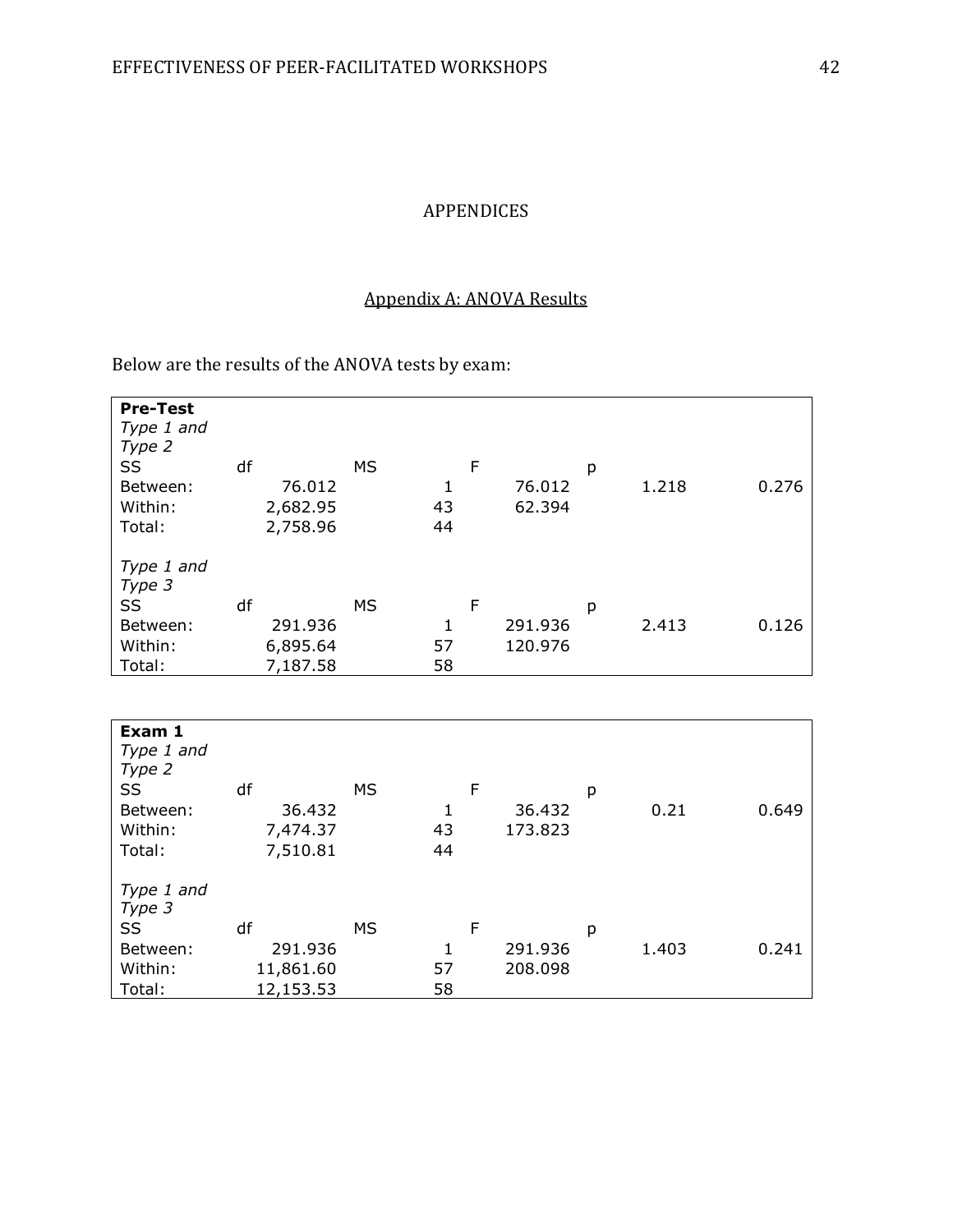| Exam 2<br>Type 1 and<br>Type 2 |           |    |    |           |   |       |   |          |
|--------------------------------|-----------|----|----|-----------|---|-------|---|----------|
|                                | SS        | df |    | MS        | F |       | р |          |
| Between:                       | 115.143   |    | 1  | 115.143   |   | 0.718 |   | 0.401    |
| Within:                        | 6,894.28  |    | 43 | 160.332   |   |       |   |          |
| Total:                         | 7,009.42  |    | 44 |           |   |       |   |          |
| Type 1 and<br>Type 3           |           |    |    |           |   |       |   |          |
|                                |           |    |    |           |   |       |   |          |
|                                | SS        | df |    | <b>MS</b> | F |       | р |          |
| Between:                       | 1,245.14  |    | 1  | 1,245.14  |   | 4.743 |   | $0.034*$ |
| Within:                        | 14,964.66 |    | 57 | 262.538   |   |       |   |          |
| Total:                         | 16,209.80 |    | 58 |           |   |       |   |          |

| Exam 3<br>Type 1 and<br>Type 2<br>SS<br>Between:<br>Within:<br>Total: | df<br>423.911<br>7,569.35<br>7,993.26 | <b>MS</b> | 1<br>43<br>44 | F | 423.911<br>176.031 | р | 2.408 | 0.128    |
|-----------------------------------------------------------------------|---------------------------------------|-----------|---------------|---|--------------------|---|-------|----------|
| Type 1 and<br>Type 3                                                  |                                       |           |               |   |                    |   |       |          |
| SS                                                                    | df                                    | <b>MS</b> |               | F |                    | p |       |          |
| Between:                                                              | 1,891.85                              |           | 1             |   | 1,891.85           |   | 9.456 | $0.003*$ |
| Within:                                                               | 11,403.54                             |           | 57            |   | 200.062            |   |       |          |
| Total:                                                                | 13,295.38                             |           | 58            |   |                    |   |       |          |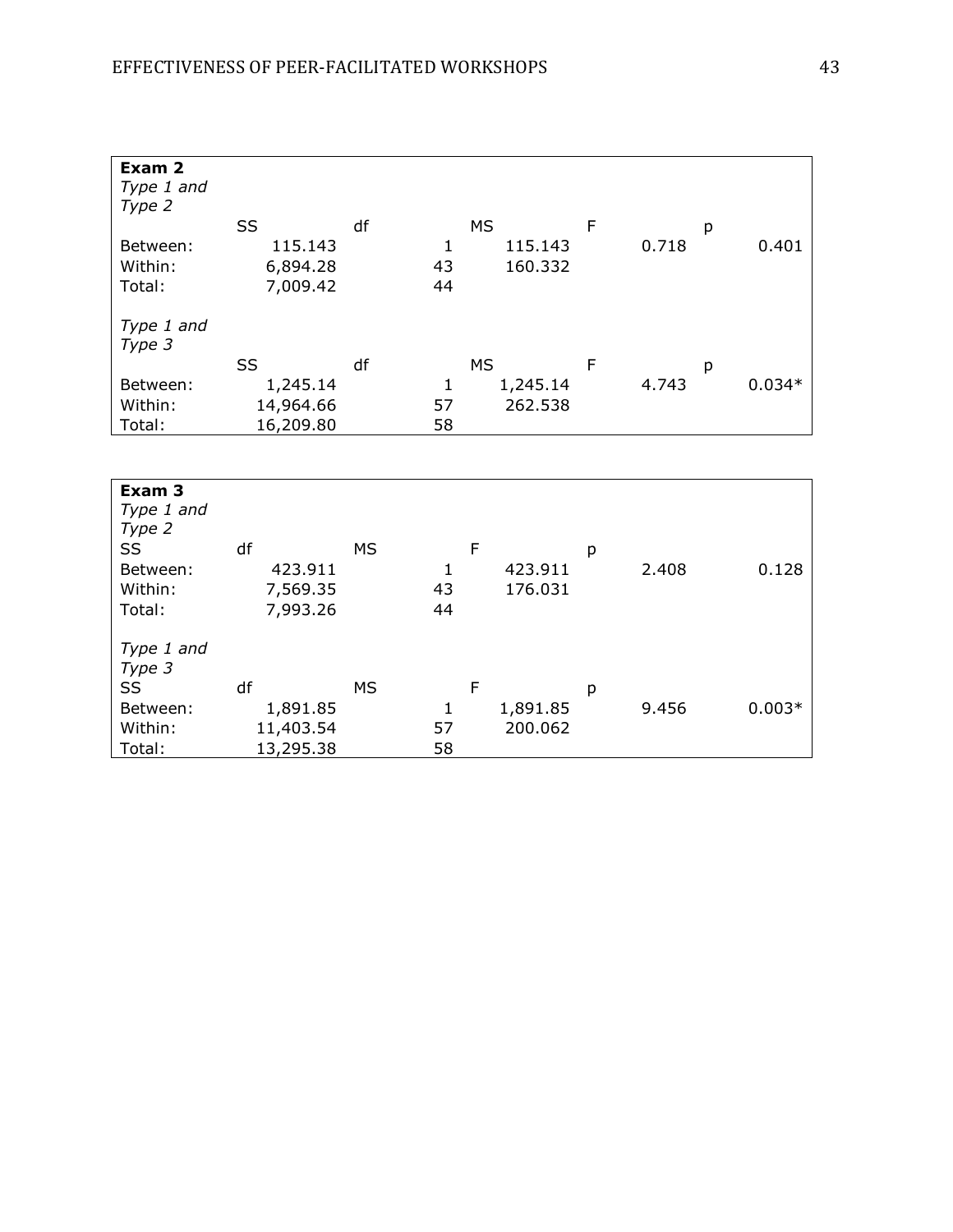| Exam 4<br>Type 1 and<br>Type 2<br>SS<br>Between:<br>Within:<br>Total: | df<br>960.024<br>5,432.51<br>6,392.53    | MS | 1<br>43<br>44 | F | 960.024<br>126.337  | р | 7.599 | $0.009*$ |
|-----------------------------------------------------------------------|------------------------------------------|----|---------------|---|---------------------|---|-------|----------|
| Type 1 and<br>Type 3<br><b>SS</b><br>Between:<br>Within:<br>Total:    | df<br>3,001.63<br>23,227.21<br>26,228.83 | MS | 1<br>57<br>58 | F | 3,001.63<br>407.495 | р | 7.366 | $0.009*$ |

| <b>Post Test</b><br>Type 1 and<br>Type 2 |    |                                 |           |               |   |                   |   |       |          |
|------------------------------------------|----|---------------------------------|-----------|---------------|---|-------------------|---|-------|----------|
| SS<br>Between:<br>Within:<br>Total:      | df | 529.159<br>4,280.95<br>4,810.11 | <b>MS</b> | 1<br>43<br>44 | F | 529.159<br>99.557 | р | 5.315 | $0.026*$ |
| Type 1 and<br>Type 3                     |    |                                 |           |               |   |                   |   |       |          |
| SS                                       | df |                                 | <b>MS</b> |               | F |                   | р |       |          |
| Between:                                 |    | 390.477                         |           | 1             |   | 390.477           |   | 2.687 | 0.107    |
| Within:                                  |    | 8,284.59                        |           | 57            |   | 145.344           |   |       |          |
| Total:                                   |    | 8,675.07                        |           | 58            |   |                   |   |       |          |

\*p<.05, which indicates significant results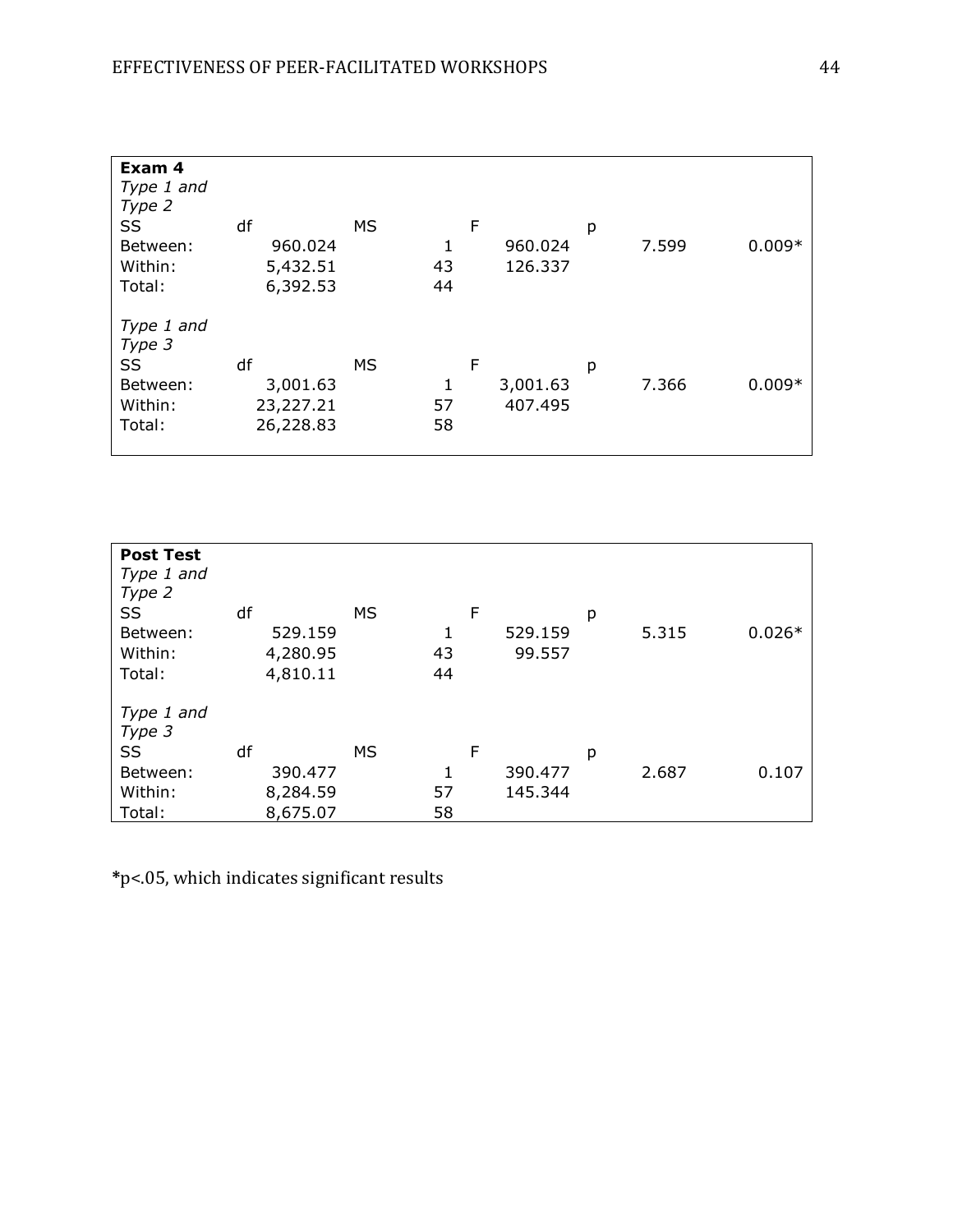# FACILITATED WORKSHOPS<br>Дрений В: Demographics<br>Дррений В: Demographics

Demographics were gathered to analyze any apparent differences between the three types of students. This was done as a test because the study did not use random samples of participants. ences between the three<br>t use random samples of<br>ing criteria:<br>counting<br>similar. If exam results<br>e run to determine if the

Participants were asked to identify themselves based on the following criteria:

- Gender
- Age
- Major/Minor
- Year in school
- How many times they have taken Principles of Financial Accounting

The demographic composition of each student type is relatively similar. If exam results need to be assessed further, Chi-Square goodness of Fit tests can be run to determine if the demographic break down of each student type confounded the study's results.

Break-out of the demographic questions are shown below, by Student Type:<br>Gender

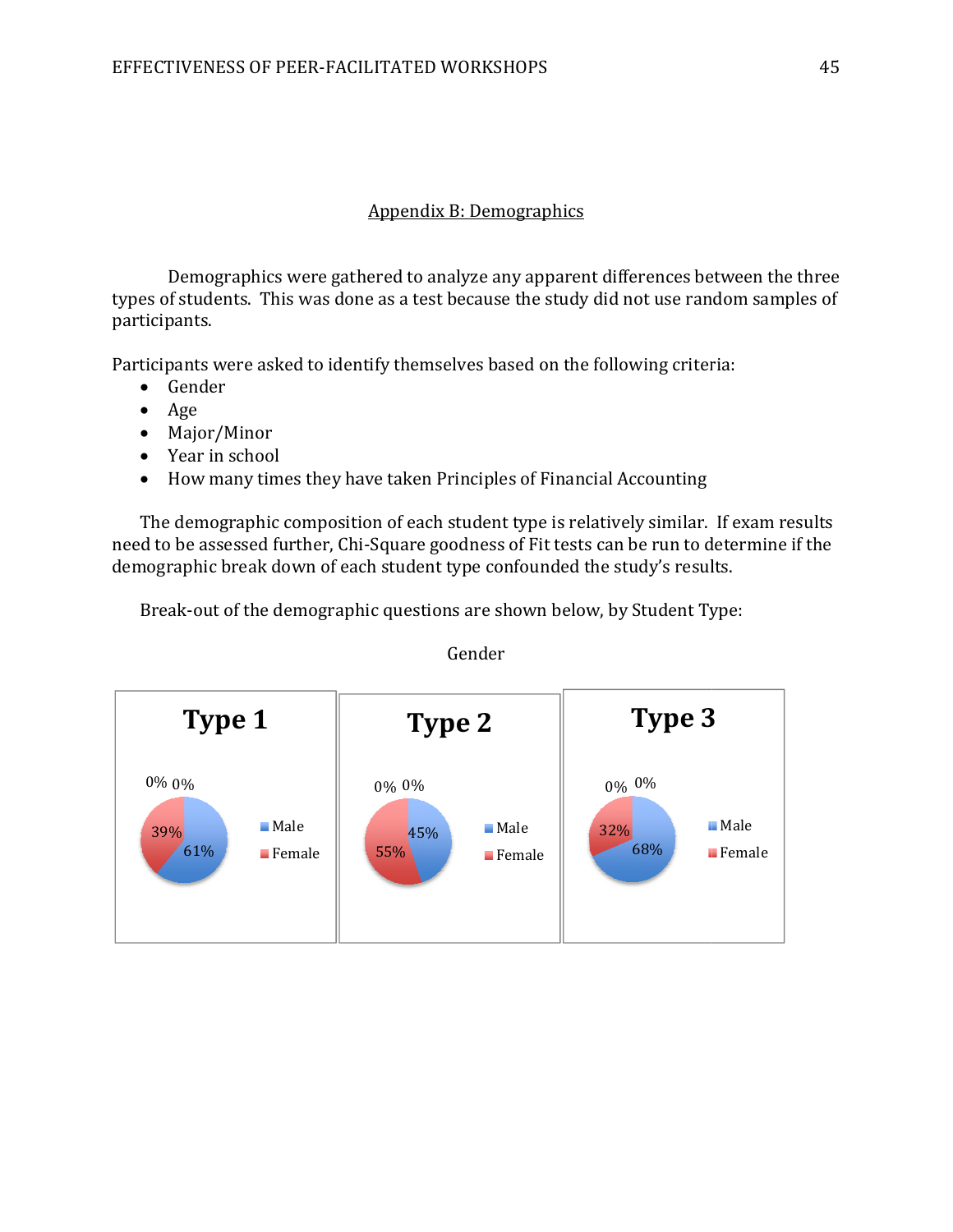

# Major/Minor